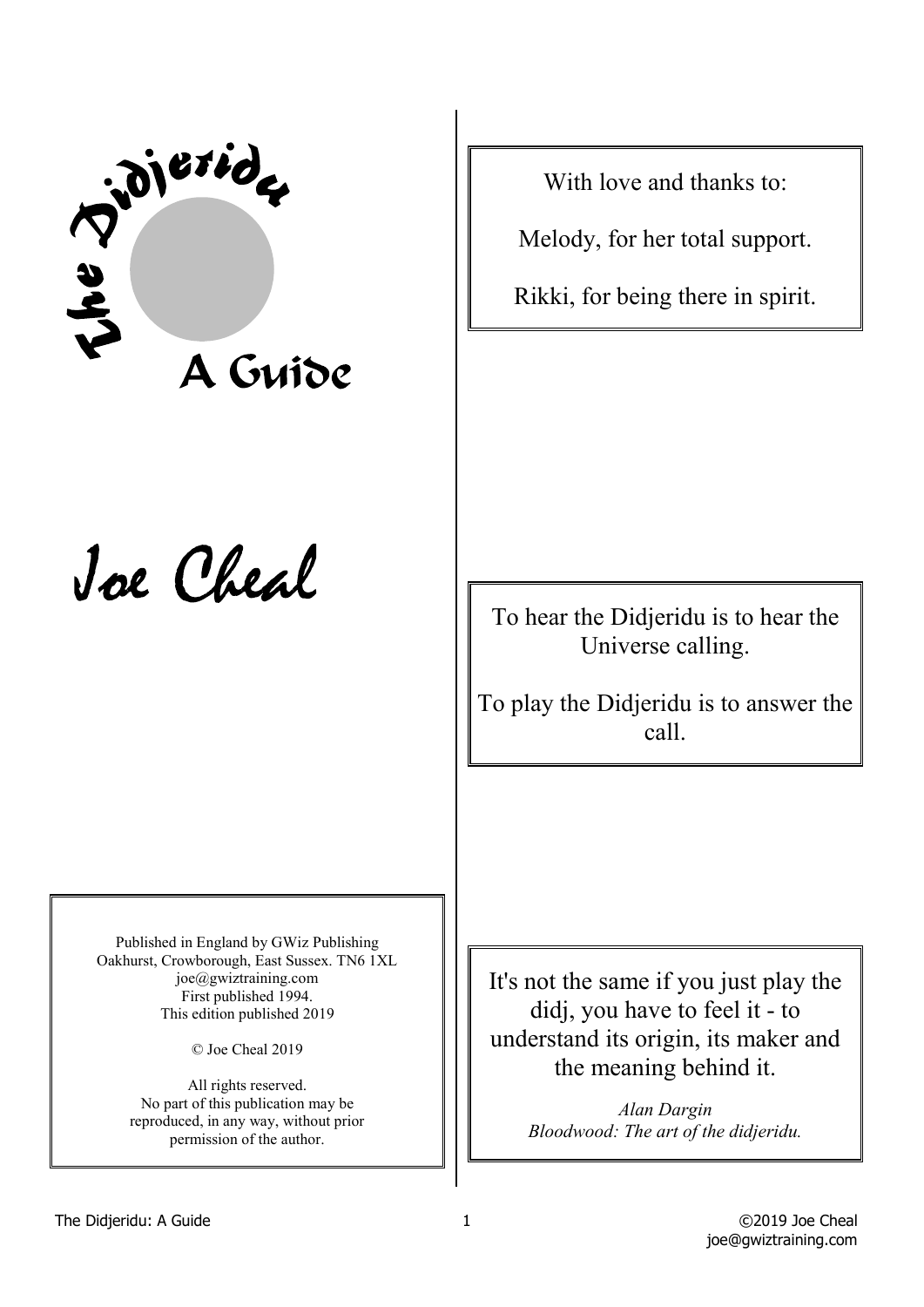CONTENTS

Introduction Author's Note

# *Part One: Background*

What Is A Didjeridu? Who Are The Aborigines? A Potted History Of The Didjeridu A Little Mythology Similar Instruments Aborigine Names For The Didjeridu Other Instruments Songs And Ceremonies The Effect On Some Animals

# *Part Two:Playing The Didjeridu*

Getting Used To The Didjeridu Some Notes To Bear In Mind Making A Good Noise Improving The Quality Of Sound Circular Breathing Where To Play Your Didjeridu Techniques Of Play Making Different Sounds Combinations And Patterns Aborigine Styles Of Playing

# *Part Three: The Structure Of The Didjeridu*

Shapes And Sizes What Can A Didjeridu Be Made Of? How Is A Didjeridu Made? Where To Purchase Didjeridus Decorating Your Didjeridu Didjeridu Maintenance Why Does It Make The Noise It Makes?

# *Appendix*

Didjeridu Music Books and Articles Dreamworld/ Dreamtime A Brief Glossary Reference List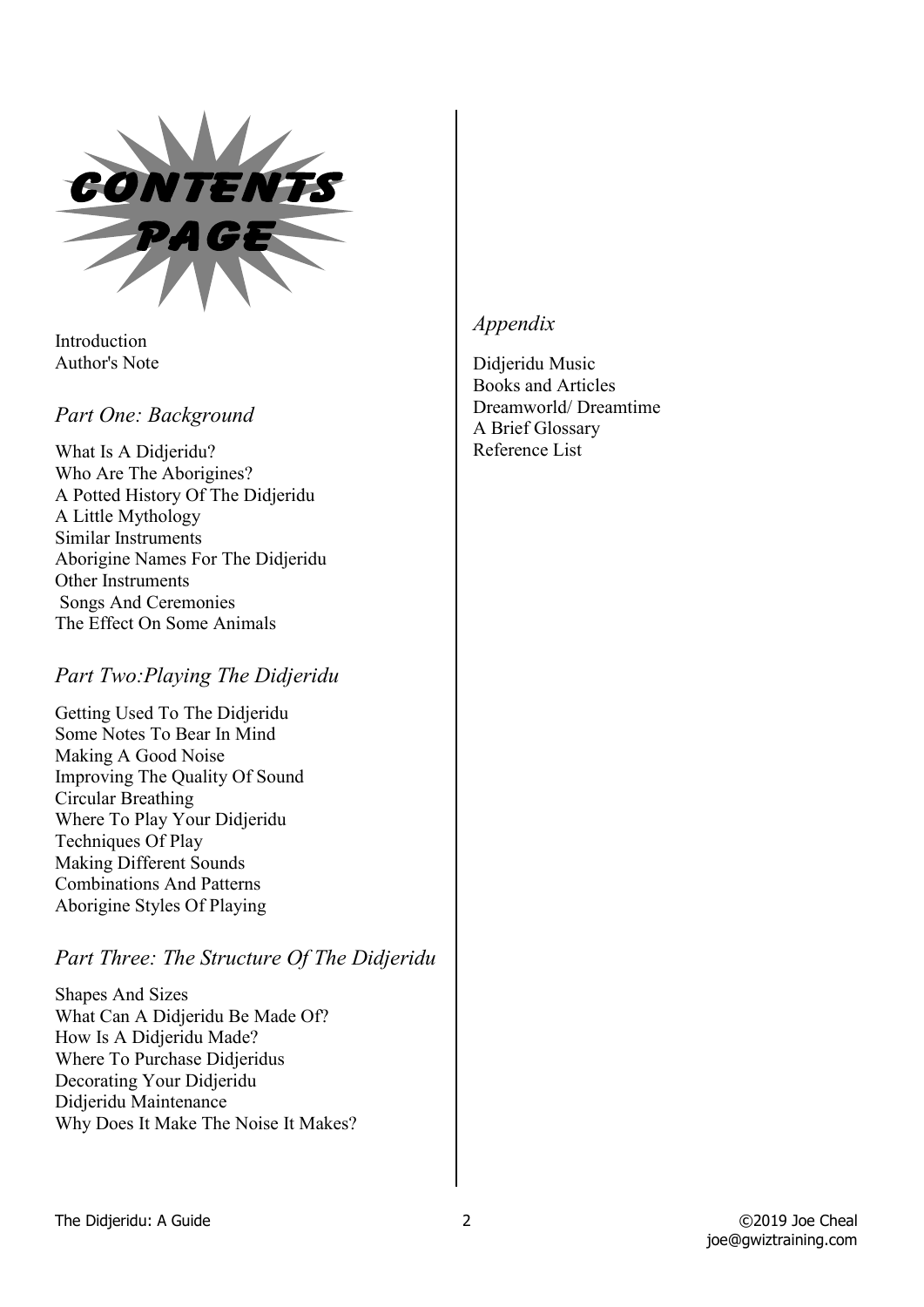# **INTRODUCTION**

In 1994, after a year or so of having taught myself to play the didjeridu, I was becoming increasingly frustrated with the lack of information available on the subject. So I decided to write my own book, with the intention of making this wonderful instrument more accessible to others who are interested.

I acquired some information from a friend, and was then able to further my research at the Museum of Mankind, where I found some more of the few articles that exist on the didjeridu. Baldock library and the British library have also proved invaluable. I thank them all for their help.

Playing the didjeridu has taken me along many interesting and sometimes unexpected paths, opportunities that I would otherwise not have had. I have been introduced to and met many amazing people. It has also led me to learn a lot more about the Aborigine culture, which has been a wonderful experience for me. It continues to be an honour as I gain further understanding about their wisdom.

Having no previous musical background, the didjeridu has initiated me into the rhythmic heart of nature's 'earthy music'. This has lead me and given me confidence to try other wind instruments.

I am by no means claiming to be an authority on the didjeridu or the Aborigine culture, though I have learnt much in my research, and always enjoy finding out more.

"The Didjeridu: a guide" is very much a Westerner's view, and again, I make no claims for it to be any different.

# **AUTHOR'S NOTE**

The references in this book are listed in the back and are cited in the text by an 'R' and a number in brackets. This makes the book easier to read for those who are not interested in the references, but also gives anyone serious in studying the subject the opportunity to do so.

J.C.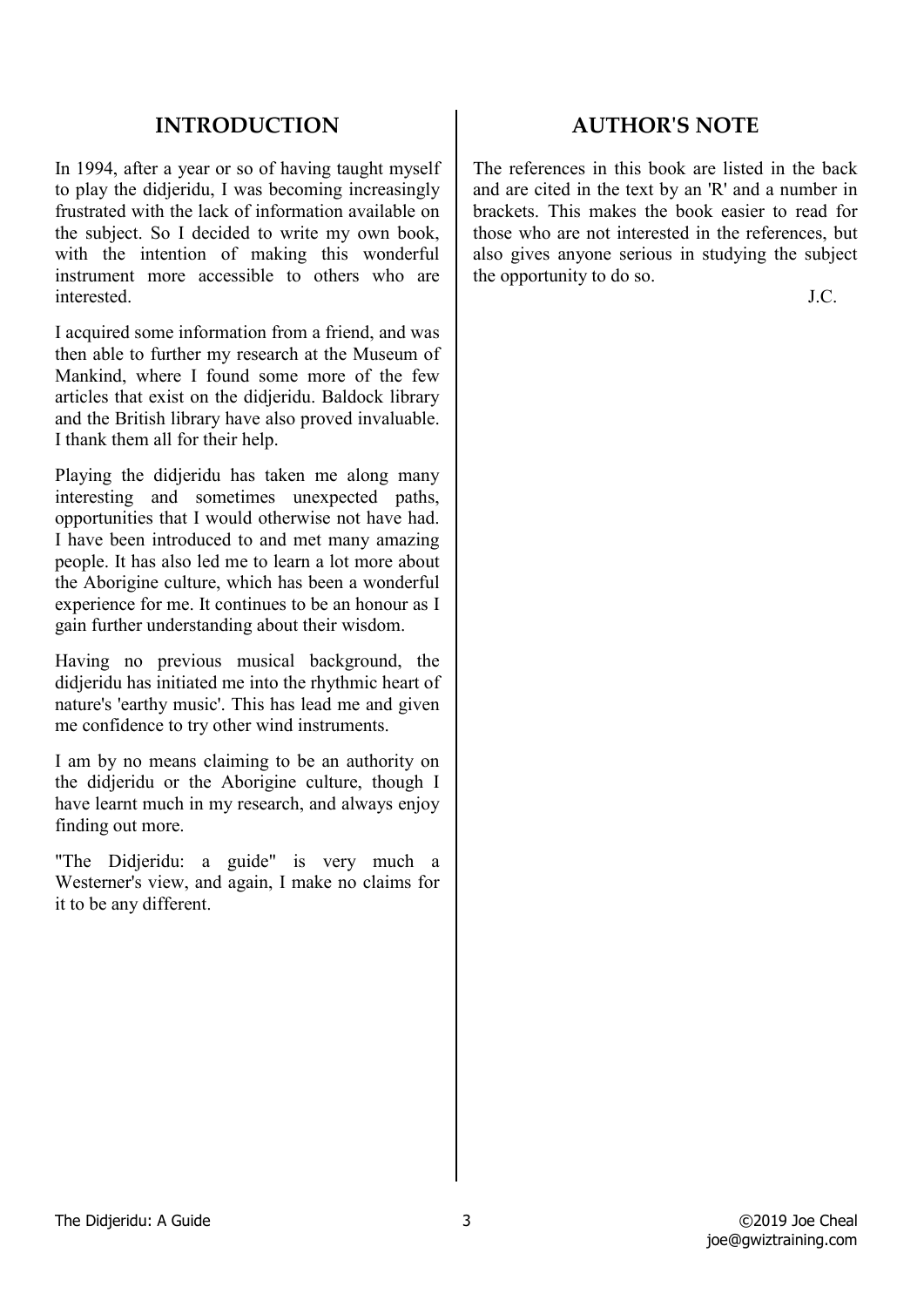

#### **WHAT IS A DIDJERIDU?**

The didjeridu could basically be described as a hollow tube that is played like a trumpet but with loose lips. Or perhaps as an aerophone that is 'lip buzzed'. It is perhaps the most basic (yet enchanting) musical instrument in the world. Its characteristic sound is a deep, reverberating hum, as opposed to the higher pitch 'parp' of the trumpet.

The instrument has been made famous by the Aborigines of Northern Australia, who have mastered the art of didjeridu playing for many years. It is only recently (within the last couple of hundred years) that there has been any mention of the instrument in 'Western' literature, and it is only in the last thirty years or so that the didjeridu has become a 'household' name.

Now, in the event of a rising interest in the 'New Age' and the Aborigine cultures, the didjeridu seems to be gathering a rapidly increasing following. It is not uncommon to find the buskers guitar being replaced with a didjeridu, or indeed the busker's guitar being accompanied by the didjeridu.

There seems to be no correct way to spell 'didjeridu' and here are various combinations found in literature about the subject. For example, it can be (or has been) spelt: didjeridu, didjeridoo, didgeridoo, didgeridu, didgeredoo, digerydoo, dijeridu, didjereedoo, didgereedoo, didjiridoo. It appears that any combination of these is 'correct'. In fact, there is no right or wrong way to spell it, as it is onomatopoeic (i.e. the name is based on the sound it makes, and not the item itself).

Indeed, the word didjeridu (or related spellings) is not actually an Aborigine name. The name seems to have been introduced by the Australians. The

first mention of this name comes from Darwin, Australia, in the early twentieth century (R41). I myself generally call it a 'didj' and this affectionate term seems to be fairly common amongst 'didj' players.

There are varying types of didjeridus, which can be made of different materials. For example, they can be made of wood, bamboo, plastic, metal, cardboard or clay.

The traditional Aborigine didjeridus are made from eucalyptus or bamboo, but it is apparently not uncommon for them to use the tail pipe from trucks or land rovers. The structure and make of the didjeridu is discussed later.

# **WHO ARE THE ABORIGINES?**

An Aborigine by definition is an original inhabitant of a country. Those who dwelt in Australia first were the Australian Aborigines. They are perhaps one of the oldest people known to mankind, going back some forty thousand years. It is thought that they came from South East Asia, diverging from oriental lineage (R1). They are hunter gatherer people, who wander nomadically, hunt, dance and perform 'magic'. Until recently, they have never been involved in farming, industry or the world of finance. The Western way of life was unnecessary for their survival and was therefore meaningless to them.

Some tribes believe that their ancestors came across the sea (R55), but according to Nile (R45), there was land connecting Australia to South America or Asia when the Aborigines came to the land they now live in. According to Lawlor (R34), twenty thousand years ago there was an ice age where Australia, New Guinea and the tip of South East Asia were joined as one land mass, and no doubt it is possible that this 'land massing' has occurred before in previous cold eras.

Their own history has been passed down by word of mouth in the form of stories and mythology. They have no written language, and it is clear that their stories and their vocabularies vary from tribe to tribe. For this reason, some of the stories told and information given in this book will probably not apply to all tribes.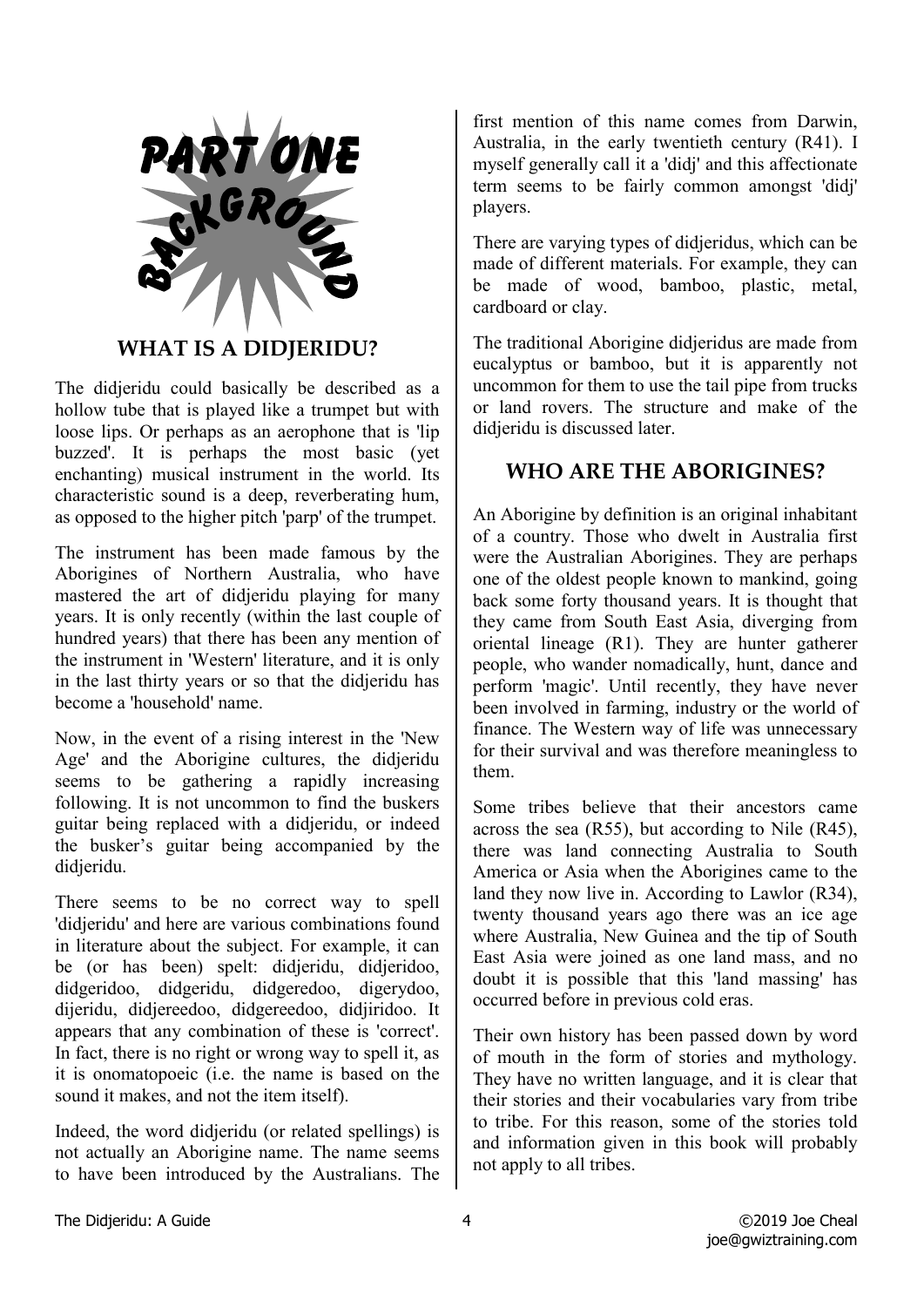The closest the Aborigines come to a written language are simple markings on 'message sticks' (R53). These markings are symbols for specific events, or a reminder to the carrier/messenger of his message.

I feel it would be good to explain a little about their ideas on the "Dreamtime", the creation of everything. This will give more of an 'atmosphere' with which to understand the nature of the Aborigine people and the didjeridu. The following story is based mainly on the story told in Bruce Chatwin's book, "The Songlines" (R14).

Before mankind came into the world, there existed two races of beings. There were the ever youthful 'Sky Gods' who lived in a plentiful paradise. These Sky dwellers were unconcerned and uninterested with ways of the Earth (though some tribes believe that the sky people made humans and other animals out of rocks). According to Robinson (R51), J.W. Gregory followed a map from legends of the Sky Heroes to a place which he excavated. He found bones of diprotodons and concluded that these extinct 'bird' creatures were the Sky Gods of the Aborigine stories. There were also the Ancients or Ancestors, supernatural beings who slept under the Earth's surface. The Ancients had always been old, and had created themselves from clay.

On the first day, the Sun, who had also slept beneath the Earth (with the moon and the stars), decided it was time to be born. It pushed its way through the Earth's crust and stayed in the sky. The moon and stars followed later on that evening.

Feeling the warmth of the sun, the Ancestors began to stir. They then gave birth to the different animals, each Ancestor responsible for a species. They then came out of their holes (which became water holes) and began to sing. Each Ancient walked along a path, naming all the objects around into existence. A shrub here, a rock there, a tree to the right, a waterhole to the left. All things were sung into existence, their names weaved into song.

The Ancients sung all over the world, and when everything was named, they grew tired and sunk back into the ground. This is how the world came to be.

The Ancestors left behind a network of 'Songlines',

a melodic map of all things, covering the whole world. Each path or songline belongs to a certain clan called a 'Dreaming'. Each clan is a descendent of one of the Ancestors. A song therefore is a part of a map. If a person knows a song, he also knows a pathway/songline, which will allow him to find his way across the country. One pathway may cross through perhaps twenty different languages, but the tune remains the same. This means that if an Aborigine goes beyond his language 'barrier' he can be recognised by others of the same dreaming by the tune that he 'hums'.

With regards to dreamings, an Aborigine will not kill or eat the animal of the dreaming he belongs to, as it is punishable by death. He also cannot paint his own dreaming as he believes it may be too powerful for him, and may kill him (R14). He can sing songs about his dreaming, but apparently not those of other dreamings.

When an Aborigine goes 'Walkabout', he is travelling along his songline. This serves various purposes, for example meeting others of the same dreaming, sharing stories, swapping messages and trading. However, the most important reason for covering part of a songline is to keep everything sung into existence. It is a ritual to keep the land the way it is  $(R14)$ .

The Aborigines believe that if something is out of sight, it exists only in the 'other world', and not in the real world. Since the Creation, there has been a split in time, consisting of the 'real' world (here and now) and the Dreamtime (a timeless world). It is this timeless world that we slip into when we sleep (R1). It appears that the timeless world is the 'underlying' reality on which our 'real' world is based. This is why it is important (as far as the Aborigines are concerned), to keep the 'real' world sung into existence.

The idea of an 'underlying' reality explains other Aboriginal notions. They believe that before children are born, they are in a waiting/ sleeping state, under the earth (much like the Ancestors before the Creation). When their mother-to-be walks over the spot where they wait, they shoot up through the woman's toe and into the womb. The mother feels this as the first kick of the baby. She then marks the spot where she felt it and fetches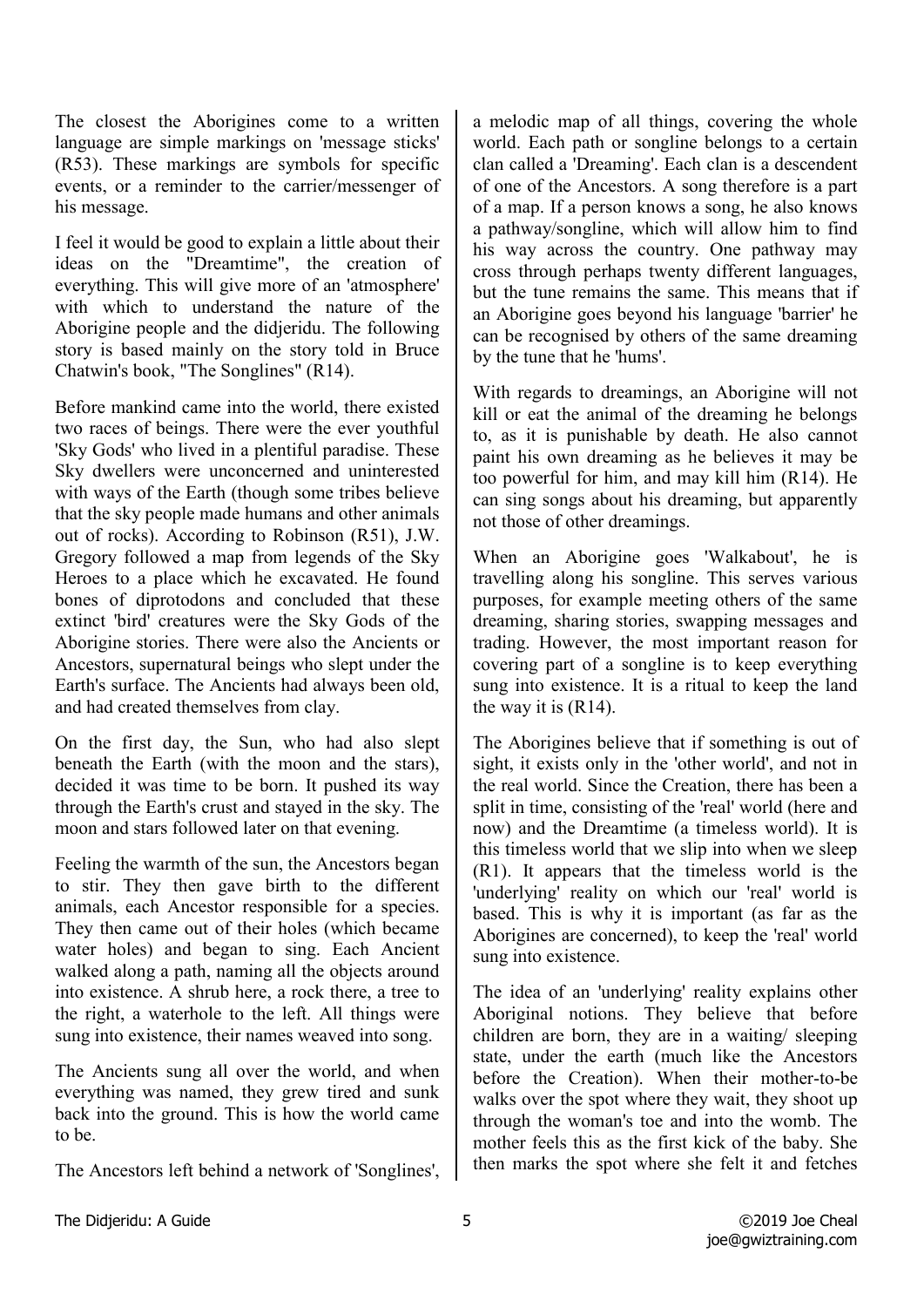the elders. They then determine what Dreaming the child belongs to. (Others feel that spirit children come through food - e.g. fish, goanna, tortoise, goose - and this determines the child's dreaming.)

This 'waiting/sleeping' state is used by the Aborigines to explain the presence of 'new' things (such as cars, weapons, planes). They believe that all things have existed forever in the other world, and these things are 'born' into this world at a certain time. This seems to be similar in principle to Liebniz's concept of the universe (R37), where everything has existed in seed form (called 'monads') since the beginning of time. Each monad has a particular continuing destiny to fulfil and will do so in parallel with all the 'infinite' other monads in the universe. This gives the illusion of causation in our perception.

The idea of some rituals is to 'funnel' the power of the Dreamtime into the here and now. The Aborigines have no particular gods, but they do have the Ancestors, who they recreate into the present with these rituals (R3). They also have an 'All Father' or 'Great Father' called Baiame (R48).

How has westernisation affected the Aborigines?

Since the white man invaded Australia two hundred years ago, the Aborigines have suffered at the ignorance of the west. Missionaries attempted to force their religion onto the Aborigines (a race of people with a wisdom and belief system of their own), because they saw them as 'pagan' - the chanting and rituals threatened their christian ways, and so they enforced their hymns onto the Aborigines, who found them obviously unintelligible.

Bruce Chatwin in 'The Songlines' (R14, p23), poignantly describes a tribe of Aborigines (the Pintupi) before and after they were brought into white civilisation. At one time, they were carefree and open-minded, hunting only for what they needed. Despite the arid shrubland, they seldom went without water. They were always laughing and had strong healthy babies. However, the government decided to 'save' these Stone Age men in the name of Christ. Also, their land was needed for mining and nuclear testing. The Pintupi were rounded up and put in a settlement, where they died of ill health, fought each other and discovered alcohol in a big way.

According to MacLeish (R39), the Aborigines foresaw white man's arrival in Australia, complete with their bulldozers and houses. When told that the land does not belong to them, they say: "Who dreams this land? Who sings about it? Who? We are the land."

Before Captain Cook's arrival at Botany Bay in 1788, there were around three hundred thousand Aborigines in Australia. This number dropped to forty-five thousand (including part-Aborigines) in the mid twentieth century. By 1970, however, the authorities had realised the potential problem of genocide. They 'gave back' more land and 'allowed' the number to run up to eighty thousand half- and full-blooded Aborigines. However, with the settlements and the westernisation, their traditions and familiar way of life is disappearing ever more rapidly (R1).

# **A POTTED HISTORY OF THE DIDJERIDU**

Perhaps one of the first references to the didjeridu comes from a book called 'Narrative of a Voyage Round the World' (in R41). This was published in 1835 and written by T. B. Wilson. There is a drawing of an Aborigine playing a bamboo didjeridu, called by the natives of Raffles Bay on the Cobourg Peninsula an 'ebroo'. This 'ebroo' was about three feet long. It is mentioned in reference to a native dance. Stokes (in R9) refers to the Port Essington people in 1838, and appears to be under the impression that they played the didjeridu by blowing through their noses. As Berndt (R7, p309) comments, "this, of course, is not so."

Later, in 1893, a man called Etheridge wrote of "three very curious trumpets" (in R42) made of bamboo. He suggested that the membranes that section the bamboo were removed by hot coals being dropped down the hollow. He describes the noise of the didjeridu being very similar to that of the South Sea Island conch.

The playable bamboo comes from the north western region of the Northern Territory. Moyle (R42) suggests that the first didjeridus were made of bamboo and that the first didjeridu players came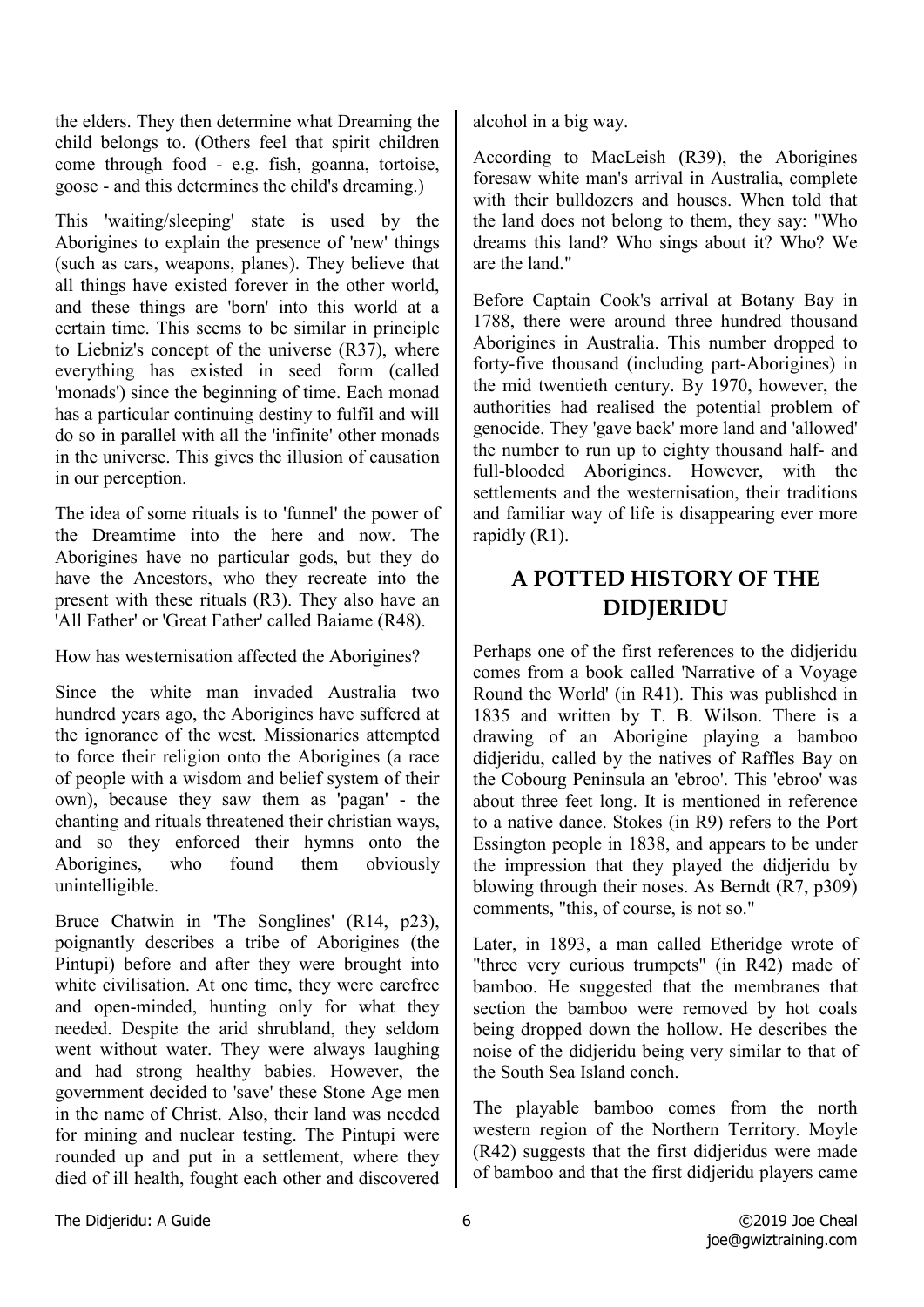from the north-west region of the Northern Territory.

Berndt (R9), adds the following in a paragraph about early reports of the didjeridu:

*(Basedow in 1925) says, "to serve the requirements of a single night's performance, a green stem of a native hibiscus might be cut off and the thick bark removed 'in toto' in the form of a pipe ...In 1945 ...only young men played it ...older men regarded it as newfangled and would have nothing to do with it. At Balgo early in 1958 it was used rarely: but two years later it was very popular indeed. A small trumpet is reported for the Aranda. It is placed to the mouth and singing through it intensifies the volume. This differs from the drone pipe used in the North, which can produce a range of sounds.*

An important point to note is that not all of the Aborigine tribes play the didjeridu. Those who play are confined basically to the northern tip of Australia, i.e. Arnhem Land. MacLeish (R39), for example, reported in 1973 that a quarter of Australia's fifty-thousand Aborigines lived at the northern tip of Australia. There are also early reports of players from Cape York, and there has been a recent spread to the Kimberleys and Gulf areas.

In 1925, Basedow described the sound of the didjeridu in west Arnhem Land, as 'tidjarudu'. However, it wasn't until 1963 that the name 'didjeridu' was set, by Shiels, in the first publication of the Australian Institute of Aboriginal Studies (in R42).

The didjeridu has only come very recently to the western world. It is also only recently that so many Westerners have been able to play the didjeridu well. Colin Simpson, who wrote: "Adam in Ochre" in 1950, had this to say about the white mans' attempts (R53, pp66-67):

*When a white man tries to play the didjeridoo most of the sounds he makes are either laughable or disgraceful or both. He cannot manage the continuity and variety of sound the crude instrument can provide, because he runs out of breath. You blow into* 

*the long hollow pipe of wood with a burbling of the lips. I know of no white man who can "pull wind" as the Aborigines do and go on and on.*

This gives an idea of how the occident has documented the didjeridu, but how long have the Aborigines been playing? Obviously, as 'Western' man discovered and colonised Australia just over two hundred years ago, we have extremely limited knowledge of the history beyond two hundred years of the didjeridu. The Aborigines do not have written records of events, as stories are passed down by word of mouth. There are various stories of how the didjeridu came to be 'invented' (which are discussed in "A Little Mythology About The Didjeridu"), but with no time scale, how can we know its age?

According to most sources, genetic evidence suggests that the Aborigines as a race are perhaps forty thousand years old, though Lawlor (R34) suggests that the Aborigine race is up to four hundred thousand years old. Aubin and Farrenden (R8), along with Lawlor (R34), believe that, going by the legends, the didjeridu has existed for the same amount of time and that it is probably the oldest instrument known to man.

However, a most extraordinary and brilliant piece of deduction has been made by Chaloupka (in R42). Using climatological, geomorphological, archaeological, zoological and botanical data, he has worked out the dating of rock paintings in the Arnhem Land Plateau.

Apparently, seven to nine thousand years ago, the sea level rose, causing the Aborigines to move further inland. There was then a time, around a thousand years ago, when fresh water swamps were replacing the salt marsh plains. After this time, there have been certain flora and fauna which could not have survived there before. For example, the red lily, magpie geese, whistle ducks and other water birds.

It is in the rock paintings of this last thousand years that the didjeridu first makes an appearance, along with goose wing fans (which are still used today to fan fire embers into flame).

This strongly suggests that the didjeridu is less than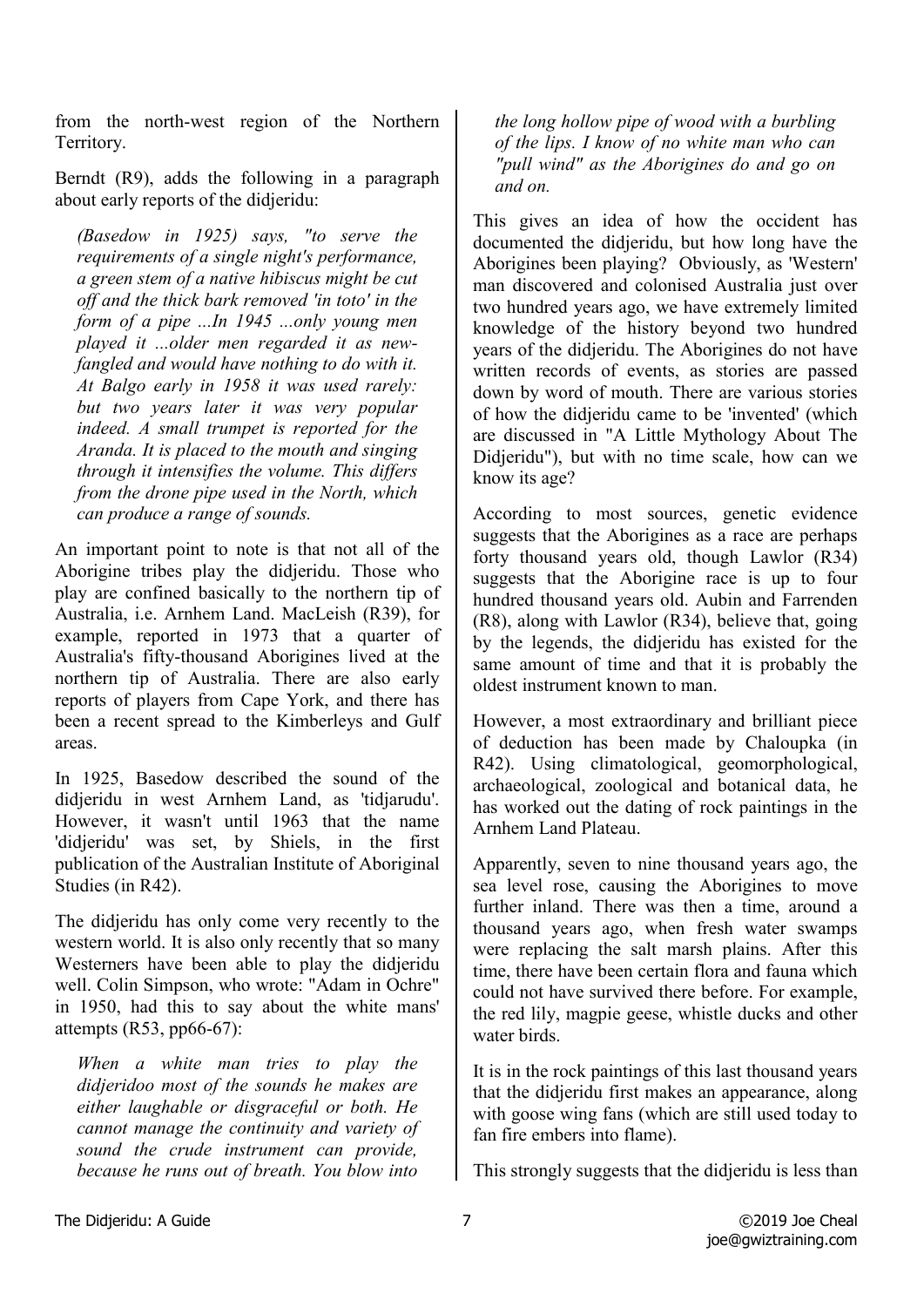a thousand years old. Also, from paintings, some of the 'trumpets' that are played have rings on them. Because the northern Aborigines often paint in Xray (i.e. painting what they can see and what they know to be inside something), it has been suggested that these represent the membranes of the bamboo.

So perhaps the didjeridu has been in circulation for less time than the legends would have us believe.

# **A LITTLE MYTHOLOGY ABOUT THE DIDJERIDU**

There are many stories about how the didjeridu came to be, and here are a few of them.

To many tribes, the didjeridu symbolises the Rainbow Serpent. This serpent is known by such names as Yurlunggur, Julunggui or Julunggul. It is important to note that the reason for the variation in spelling is probably due more to different people writing the word down phonetically as they hear it, as opposed to a difference in the name itself. Having said this, Poignant (R46) reports that there is a distinct change in the name of the Rainbow Snake as one moves across the Northern Territory: Galeru/Galaru, Ungur, Wonungur, Julunggul and Langal. Other names for the Rainbow Serpent are: Yero, Taipan, Mindi, Karia, Kaleru, Kunmanggur, Kunukban, Wonambi, Wititj, Akurra, Jarapiri, Unjuat, Warlu, Numereji, Bolong/Bolan and Ngaljod.

According to Flood (R23), the Rainbow Snake myth is the longest known continuing myth/religious belief in the history of mankind. The Rainbow Snake seems to have appeared 7000 to 9000 years ago, when rainfall increased and the seas encroached on the land. The rainfall would have created rainbows, and hence the myth was helped along. Indeed, the Rainbow Snake is often said to be responsible for the rain. Stories say that Yurlunggur created the rivers as she moved inland. To bring rain, the gunwinggu people sing to the spirit of the Rainbow Serpent through the medium of a decorated sacred 'rain pole' that is made from a large piece of wood (R53).

Yurlunggur is sometimes described as a female, and other times as a male, being symbolic of both

the womb and the phallus. In the Kimberleys and in Goulberg Island (the Maung tribe) he is usually male and in Eastern Arnhemland he is always male (being associated with the lightening snake). In the mainland (the Gunwinggu tribe) she is most often female, known as Ngaljod (where 'ngal' is a feminine prefix). She is sometimes known as the first creator from whose womb, all living things sprang.

The story of Yurlunggur and the didjeridu... (Based mainly on the version of this story in Isaacs - R29 and Cotterell - R15)

A long time ago, the daughters of Kunapipi, the fertility mother, journeyed across part of Australia. The daughters were known as the Wauwelak (or Waugeluk) sisters, and one of them had just given birth before the journey began. This sister

had had an affair with a member of a forbidden tribe and so she and her sister were on the run. She was still bleeding. As time drew on, the sisters reached a place called Muwa (or Muruwal), the sacred place of Yurlunggur, the rock python. They stopped at a hut by a billabong (waterhole) to rest. Unbeknown to them, Yurlunggur was near the billabong, having travelled from the sea.

The women were cooking some animals that they had caught, and the mother of the baby went for a swim in the waterhole. Her blood mingled with the water, and Yurlunggur was attracted by the smell. (The Rainbow Serpent is attracted to menstrual blood and will blend with it to create life in the womb.)

The python slid towards the hut, intent on making the Wauwelak sisters its prey. As it approached the hut, the mother of the child spotted the snake and wondered what to do. All of the cooked animals got up and ran away. Yurlunggur slid ever nearer, swaying from time to time, moving to attack. The mother was scared and wanted to distract the snake away from her child, asleep in the hut. She began to dance, her blood still falling to the ground. The other girl came out of the hut and followed her sister in dancing to confuse the snake away from the babe. She was also frightened, bringing on her menstruation, so she bled too.

The snake, unperturbed by their dancing swallowed both sisters and then the child as well. It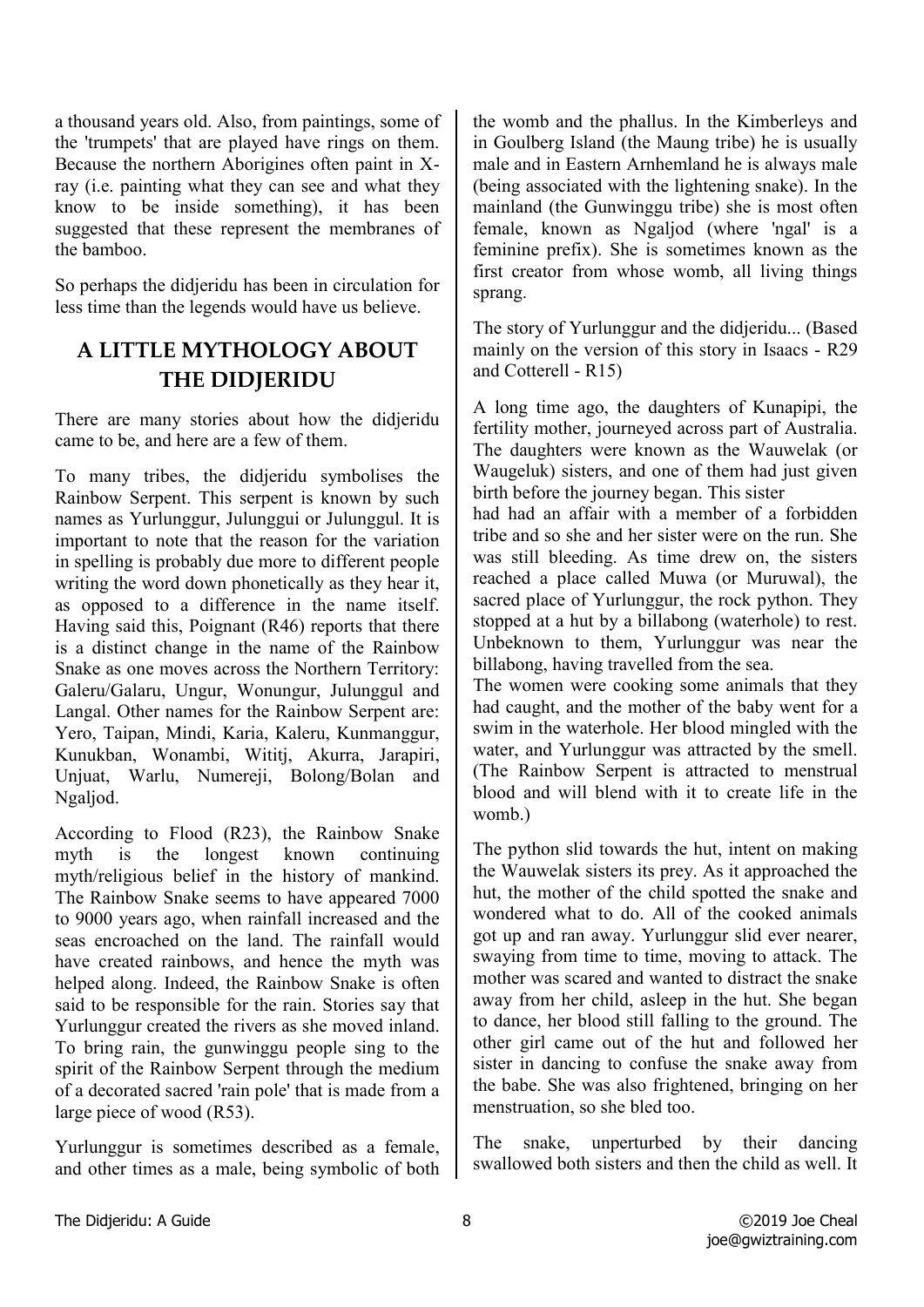then slithered back to a well, and stood up, erect, and told all of the other snakes what it had done. The other snakes in return stood up and listened to Yurlunggur's story.

Some time later, the snake spewed the sisters up again (as they were its descendants), alive and reborn. The elder sister then made a Yurlunggur trumpet to symbolise the python. She blew into it, then threw it in the billabong, where two water goannas climbed in.

There is an age grading ceremony based on this story, called the Djunggewon ceremony, and the details of this are covered later.

Robinson (R51) tells the following story. After a disagreement with a man of the bat dreaming, the red and black flying fox men, went off to their father, the Rainbow Snake. They said that they wanted to kill the man of the bat dreaming, and the Rainbow Snake told them to go.

The bat man was joined by a friend of the toad-fish dreaming. The flying fox men threw spears at the two men but all of them missed. Finally, a stray spear caught the bat man in the hip. The toad-fish man pulled out the spear and carried the bat man away to a shade of branches.

The flying fox men returned to the Rainbow Snake and asked what they should do. The snake took them to a river and cut and made a large hollow bamboo. He filled the bamboo with flying foxes and placed them under the water, leaving them there all day. He then stood up and called out the name of some trees, which sprung up, flowering.

The Rainbow snake blew the flying foxes out of the bamboo tube, and then told them that the flowers on the trees would be their food. They swarmed into the trees.

*Always now the Rainbow Snake puts the bamboo to his mouth and blows out the spirits of the flying foxes. He makes a spray of water and the rainbow curves over his head. And the bands in the rainbow are the spirits of the flying foxes blown out of the bamboo of the Rainbow Snake (R51, P31).*

The rainbow is said to be formed by the water that Julunggul spits from his drone pipe/didjeridu. The water can carry spirit children and young flying foxes.

The next story is based on an anecdote from Kaye (R33), who had the story passed onto him. There are also additions taken from an exhibition guide from the Howard Gallery, London (R4). The additions appeared to fit into Kaye's story, and so I have added them here. It is about a giant, called Lumaluma, and two sisters...

One day, while out hunting, two sisters were kidnapped by a giant, who had been travelling through Kunwinjku, stealing women and devouring them. He took the sisters away to be his wives. Being less than happy as the giant's brides, they planned escape. Eventually, when the giant was away, they managed to return to their tribe.

The elders knew that the giant would follow, so they dug a deep pit and concealed it. As sure as night follows day, the angry giant came to claim the sisters back. As planned by the elders, the sisters were used as bait, and the giant fell into the pit. As he lay there at the bottom of the hole, the people of the tribe threw spears into the giant, killing him slowly.

As a last dying gesture, the giant blew into his penis. The most extra-ordinary sound burst forth. The elders were so impressed that they tried blowing their own penises but could gain no such result. Instead, they took branches that had been hollowed by termites, and blew into them, replicating the unusual sound.

The giant is also known as Guruwelin (by the Maung tribe, Goulberg Island) and there are different endings to the above story most of which do not involve the didjeridu. For example:

- after being attacked by spears, the giant pleads with them to stop and escapes to the sea, turning into a whale.
- the spears do not kill the giant and so they burn him.
- he is speared to death but not in a pit.

Kaye also reports another story where the didjeridu sound was made by the wind blowing through a hollow log. The people nearby then mimicked the wind through log, and got the same noise.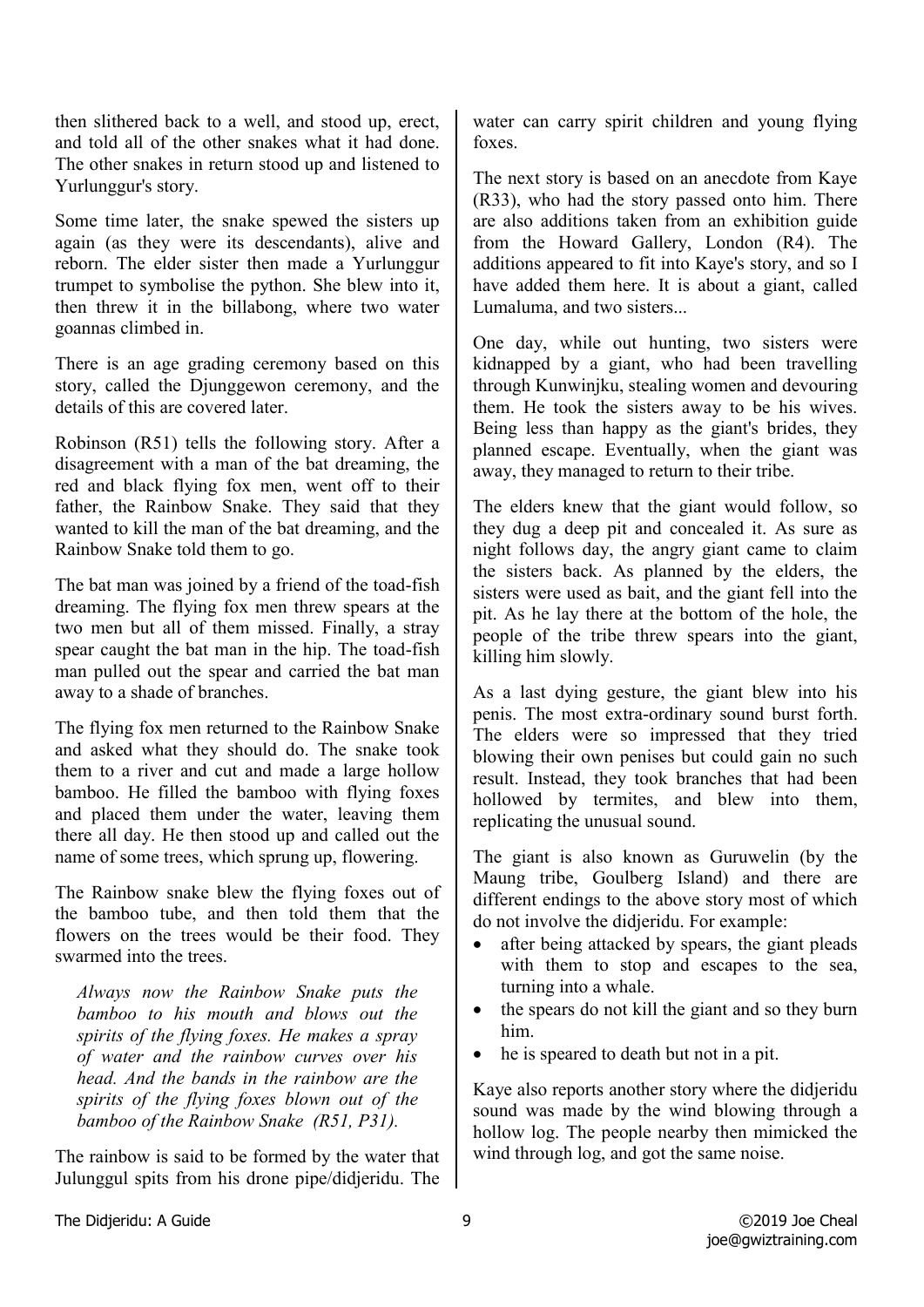Aubin and Farrenden (R8) say that the didjeridu was given to the Aborigines by the Wandjina (the creation ancestors). Its purpose is as a method of communication from the Aborigines to the Wandjina.

Another source (R6) states that the all father 'Balame' (also Baiame) made humans and then the humans created the other animals through "singing them into existence or sounding them into life through the didgeridoo".

Some of the legends are bizarre and fantastic, whilst others are more mundane and possible. Was it an accident that the instrument was discovered or was there a reason? Was it to blow out the termites (perhaps with the intention of using the hollow branch as a drum)? With these questions in mind, from what base did the idea of a bugle (or other wind instrument) come? Perhaps our natural desire to play and be creative allows such 'discoveries' to occur.

# **SIMILAR INSTRUMENTS AROUND THE WORLD**

Do any other cultures play hollow instruments like the didjeridu?

Obviously, the modern-day trumpet is a tube which is either straight or curved in nature, and the didjeridu has often been described as a trumpet of some sort. The trumpet is quite a common instrument used all around the world, from Nigerian tribesmen to Tibetan monks, from the world of jazz to the military brass bands, from the long wooden horns of Switzerland to the long bronze tubes found in an Irish Celtic tomb (R8).

In England (and many other countries) there are a few instruments based around the trumpet, e.g. the bugle, trombone, cornet and others in the horn family (e.g. tuba, French horn, sax horn).

The trumpet itself has a long history, dating back many years. The Concise Reference Encyclopaedia and Dictionary states that "the earliest known designs of straight trumpets can be traced to the ancient Egyptians." (R3, p1797f)

Bruce Chatwin, author of "The Songlines" (R14)

believes that man originated in Africa and then spread around the world. Is it possible that some of the older tribes may play didjeridu equivalents?

According to Muller (R43), there is an instrument played by the Ituri Pigmies of Zaire (formerly the Belgian Congo, west central Africa) called the molimo trumpet which is played in a similar fashion. Apparently, they now use metal pipes instead of wooden tubes, but the function is still the same.

Also, Aubin and Farrenden (R8) report that there are some remote African tribes who hollow out tree branches and play them in the same way as the didjeridu.

In one of his articles, Jones (R30), discusses similar instruments to the didjeridu and the people who play them. These include:

- People in the Madang area of N.E. New Guinea play a twelve-foot-long bamboo trumpet called the 'dige'. It is used for 'yodelling' falsetto notes down, but is not played with the familiar deep fundamental hum.
- The Borneo Penihing use bamboo trumpets to sound long 'toots', but do not use the fundamental.
- People in Haiti play bamboo trumpets called 'vaccines'. These are used individually for single notes, but within groups variety can be produced with 'vaccines' of different pitches.

The didjeridu, when compared to many other basic trumpets around the world, is unrivalled in its potential for varying sounds. Its variety of timbre is unique among other drone instruments. It is possible that there is a reason for this unique variety in the Aboriginal play. Jones suggests that this is because "in Australia, the didjeridu is the only instrument of importance, and has had to perform many functions that elsewhere are shared among many other instrumental types" (R30, p32).

It is also worth mentioning, as noted by Jones (R31), that the variety of sound available from the didjeridu cannot be represented by the Western musical notation. This creates some difficulties when trying to describe what some of the noises should sound like.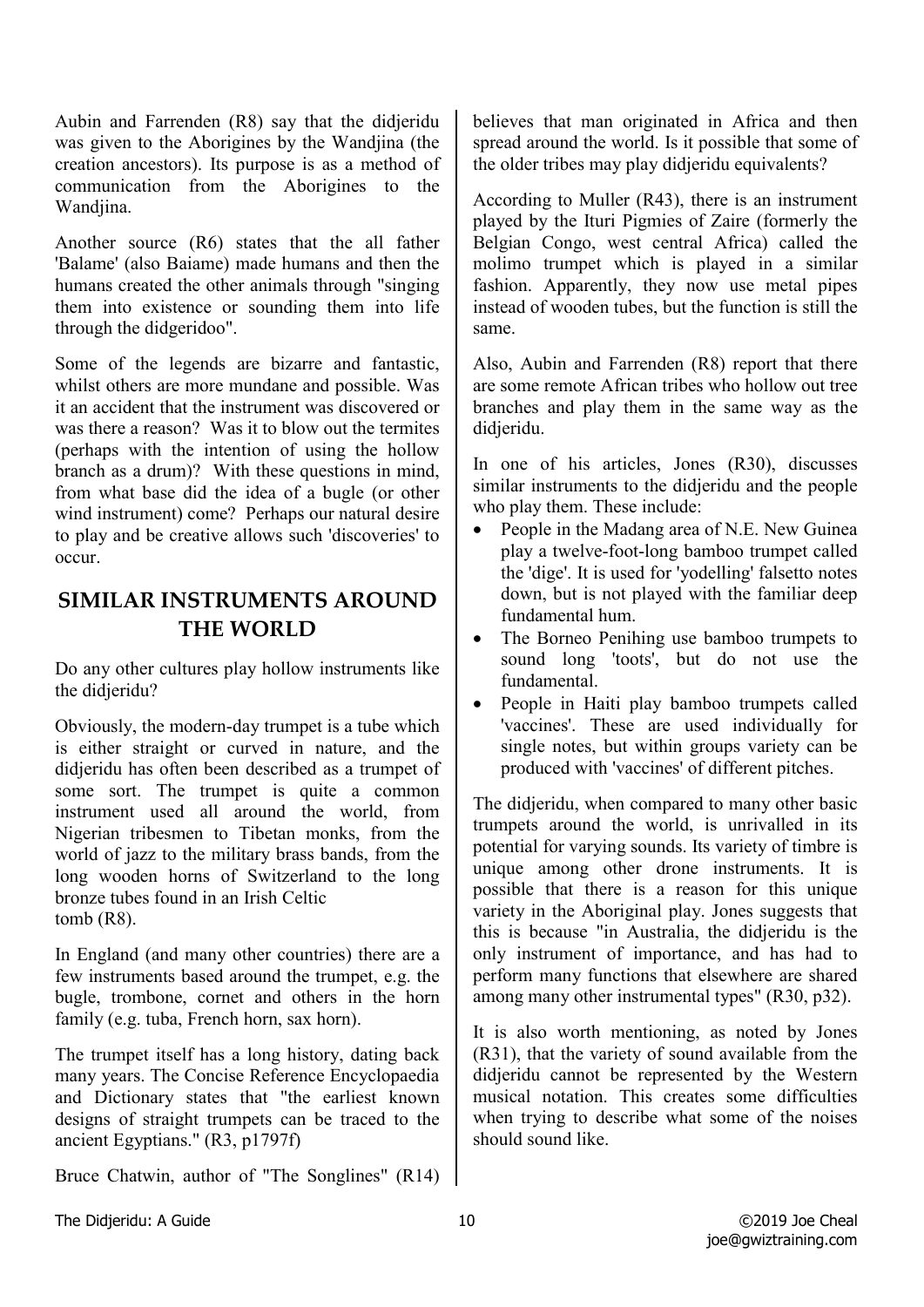# **ABORIGINE NAMES FOR THE DIDJERIDU**

As mentioned earlier, the term 'didjeridu' is actually a western name for the instrument, based on the sound that it makes. The Aborigines, on the other hand, have many different names, apparently almost as many as there are language groups. According to Jones (R32), there are around forty names from the north of Western Australia, through Arnhem Land, to North Queensland.

The most English sounding names for the didjeridu used by Aborigines are bamboo pipe or bombo pipe. These seem to be translations as opposed to original native words. Indeed, it has been suggested that the term 'didjeridu' itself is gaining popularity amongst the Aborigines, as time goes by. This may be a part of the 'westernising' process that seems to be going on.

The majority of the following native terms for the didjeridu come from an excellent article by Alice Moyle (R42), but a few come from other sources (e.g. R10, R28, R31, R53).

- Djalupi a secret word for the didjeridu, used by the Yuulngu tribe.
- Djalupu/Djalupun more public names from two different tribes/languages.
- Ebroo from the Coburg Peninsula.
- Ilpirra/Ulpirra apparently comes from central Australia. It took the form of a magic charm and was used by the men to attract potential wives.
- Jibouli used by the Kakadu of Oenpelli when they were still a tribe.
- Kanbi/Ganbi/Ganbag similar or the same as the words for 'click-sticks' (discussed later) in other languages.
- Karakara used in celebrations in which the women can participate.
- Lhambilgbilg the term 'lham' comes from the word meaning tongue.
- Magu from the Gunwinggu people.
- Tjurunga Ulbura also known as an Ulbura

trumpet. Used by people in southern Aranda.

- Uluru it is thought that this stems from the words meaning telling/saying story, and from enchant/spell. Its basic roots come from the word for the soul of the dead or the ghost. (Also the Aborigine name for Ayer's Rock.)
- Waramunga Trumpet comes from a desert group north of Central Australia.
- Yiki-yiki made from hollow hardwood saplings, and about seven to nine feet long. Legend has it that certain spirits use this instrument to imitate the call of the emu and it was used by these spirits long before the natives knew how to use it.
- Yiraga/Jiragi has it's meaning based on the word for throat.
- Yiraki/Yidaki/Yikadi/Yikaddi means "emu's throat".
- Yurlunggur/Julunggui based on the Rainbow Snake. It is a large didjeridu, played in Djungguwan ceremonies. It is usually over fifteen feet in length and is also known as a Julunggul trumpet.

# **OTHER INSTRUMENTS USED BY THE ABORIGINES**

The didjeridu is very rarely played (in ceremonies) without some other kind of instrument. Mainly, the accompaniment is from a singer, using his voice. However, there are a few other basic instruments used...

# Click Sticks

Click sticks are also known as: clap sticks, song sticks, rhythm sticks, or tapping sticks. An Aborigine name for them is 'bilma'. They are used in pairs, or one is used and struck against the side of the didjeridu.

When used in pairs, there is usually a small stick (the striker) which is thinner and rounder, and a larger stick (the struck) which is flatter and wider. The large stick is held in the middle and the small stick is held at the end (and then struck against the large stick).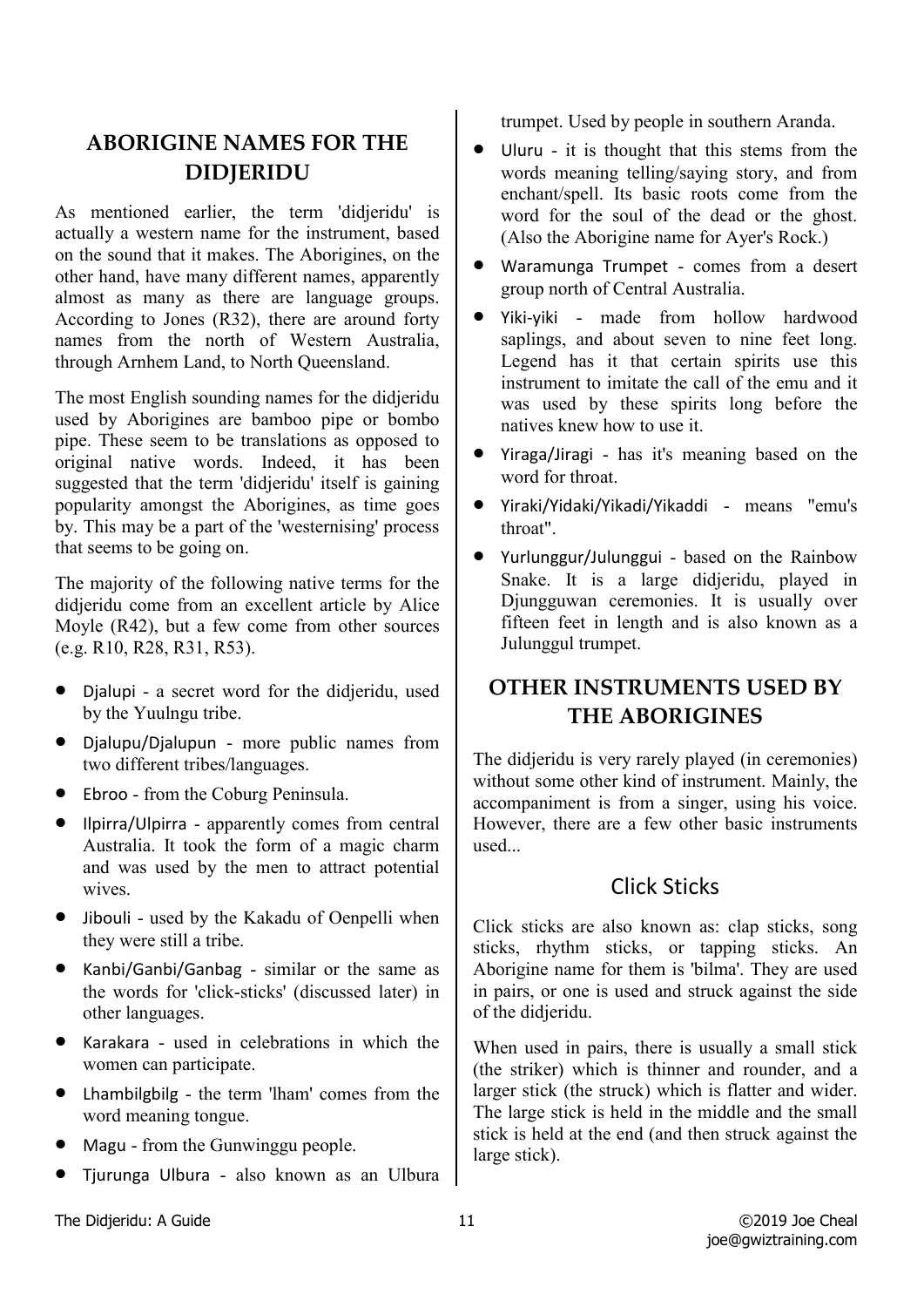Click sticks are generally made of hardwood, and when they are struck together, they produce a clear metallic ring. Sometimes, the large stick has notches cut into it. A rasping noise can be obtained if the smaller stick is rubbed over the notches.

In South Australia, boomerangs are often used as a substitute for the click sticks. (The term boomerang derives from the Aborigine word for wind - e.g. the Turuwal tribe's term for the wind is 'boomori').

#### Drums

The Aborigines call their drum: 'ubar' or 'ulpirra'. Unlike the skin drums of many ancient cultures, the ubar has no membrane of any sort. It is basically a piece of hollow log that is struck on the side with a smaller stick.

There are various stories that involve the ubar, for example:

A man of the python dreaming, Jurawadbad, was to marry a girl called Minaliwu. However, she had a lover and so refused to sleep with Jurawadbad. He was so angry that he made an ubar drum and laid it across a nearby path. He changed into a python and slithered into the hollow log. Some time later, Minaliwu and her mother were out hunting and they came across the log. They looked in but could see nothing, so they put their hands in and Jurawadbad bit both of them. As they lay dying, he changed back into a man and moved to another area where new ceremonies were taking place.

Another story about the ubar is called the Balnooknook (or Balnuknuk) myth: At the beginning in the Dreamtime, a dingo called Balnooknook chased a bandicoot into a hollow log. On emerging from the log, Balnooknook changed into a man, and the bandicoot changed into a stick called Labait. The man took the stick and struck the side of the log, so that it made the sound of the emu. He liked the sound so much that he took the hollow log to a nearby tribe and showed it to the elders. He told them he would give them the logdrum as long as it was never seen or heard by women or by the uninitiated men. He told the men that the drum's name was Balnooknook, naming it after himself. He made the men a corroboree (dance ceremony), and when the corroboree was over, he went into the ground, never to be seen again. The elders were left with the Balnooknook drum, and Labait, the drumstick, to beat it with.

In Goulberg Island (the Maung tribe), the ubar represents the uterus of the 'all-mother' and phallic symbol of the 'all father', being the penis of the Rainbow Snake in male form. The ubar is also used in fertility rituals.

Lawlor (R34) refers to another myth where the Rainbow Serpent first manifested himself into the physical world as a long ubar.

# Bullroarers

The bullroarer is a small piece of hardwood that has a hole made in one end. The wood is flattish, with the centre being slightly thicker than the sides. A string is then attached to the hardwood, using the hole. The other end of the string is then held, and the hardwood is spun round and round, either above the head of the 'player' or by his side. Apparently, stone bullroarers have been seen but they are very rare. The pitch of the bullroarer is made higher by the piece of hardwood being smaller and/or the bullroarer being swung faster. The sound can be varied by changing the speed of the spin.

They tend to be twelve centimetres to one metre in length and two to ten centimetres in width. They seldom exceed twelve millimetres in thickness (R48).

The string on a bullroarer, when spun, winds up until it can go no further. It then unwinds, and then winds up the other way. The pitch is due to the beats of the turning flat bit of wood against the air. The pitch therefore goes from low to high as the string winds down and the wood goes faster, and then back to low as the string winds up and the wood slows down.

The sound is almost indescribable, though it could be mistaken for the noise of some strange creature (perhaps a giant moth!). This sound is considered by the Aborigines to be a spirit 'voice' and is highly respected. Being held in great awe, the bullroarer is used mainly on important and solemn occasions. It is also apparently used for communication across long distances, for attracting women and for scaring animals.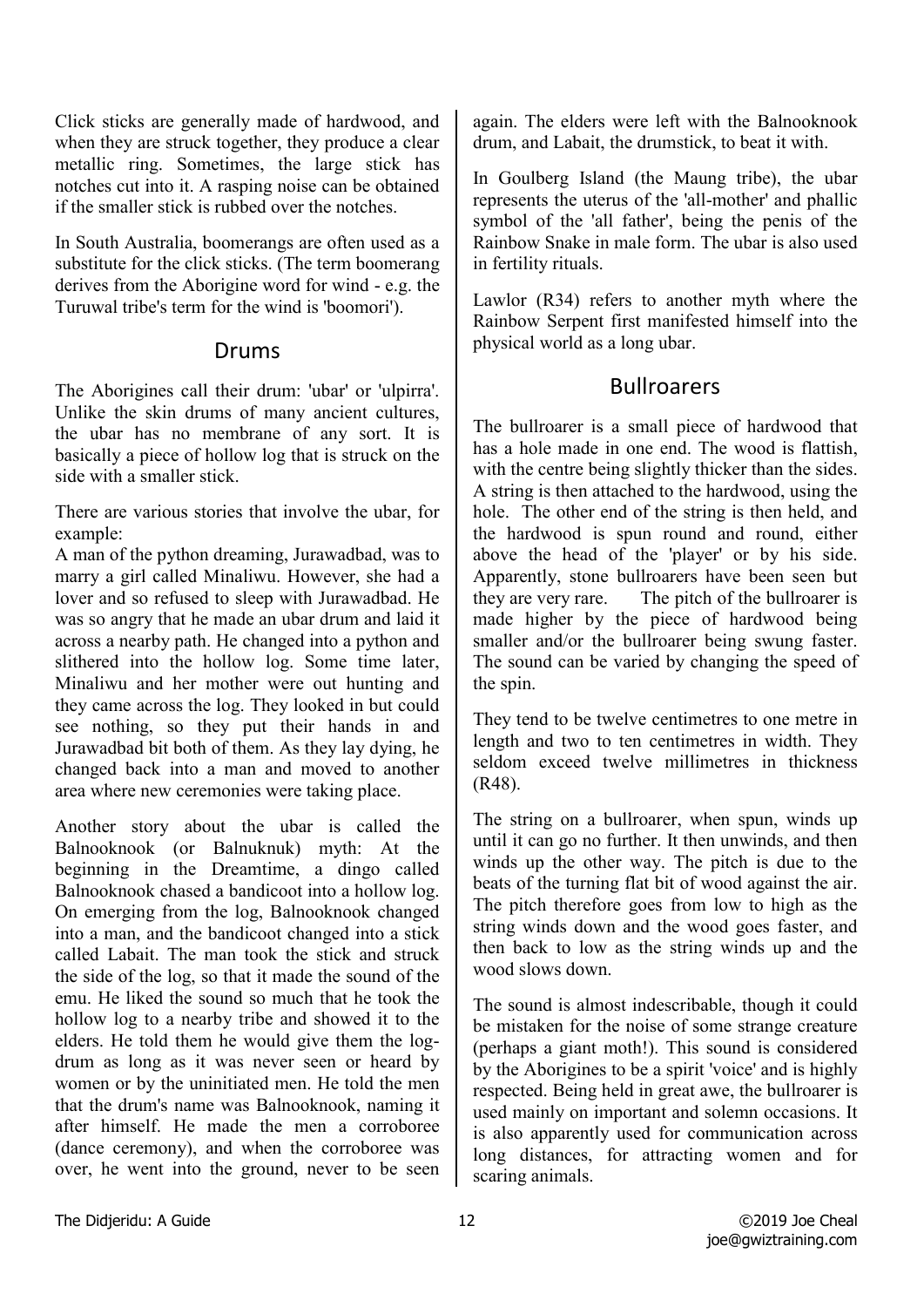When the bullroarer is used for attracting women, the man uses a small version called a 'bubibub' or 'madiga'. As part of this 'love magic', he carves/draws two snakes and the woman's mark onto the bubibub. He then swings it, whilst singing a song, and the sound 'travels' to her. She thinks of him and 'feels' him, and then comes to him, apparently smitten.

A legend around the bullroarer is as follows (R34): During initiation, Aborigine boys were passed over to a spirit called Dhuramoolan/Dhurramulan (closely related to Baiame, the "All-Father"). As time went by the All-Father noticed that not all boys returned from the ceremonies where Dhuramoolan would pretend to kill, burn and mould the boys back to life. The All-Father realised that the spirit had eaten some of the boys, and was angry. He killed Dhuramoolan and put the spirit's voice into the swinging bullroarer. Now, the initiations to manhood are carried out by the men themselves, accompanied by the voice of Dhuramoolan, the bullroarer.

More information about the bullroarer came from Reed (R48): Baiame, the All Father, invented the bullroarer himself. First, he tried making them with stone, but found that they were too heavy for man to use. In his anger with Dhuramoolan, Baiame chopped a tree with such energy that chips of wood flew off at great speed, humming as they spun through the air. He then used wood for the bullroarer and gave it to the wirinuns (cleverman) and taught them how to use it. The bullroarer is also sometimes considered to be the voice of the great father, Baiame.

The legends of Baiame and Dhuramoolan vary from region to region. For example, in the east, Dhuramoolan is the 'all father', but in the west, Baiame takes this role. In other places Dhuramoolan is the one-legged son of Baiame. Baiame is also known as Bunjil and Nurrundee.

The bullroarer can also be interpreted as the voice of the Rainbow Snake, Yurlunggur. When the serpent was pursuing the Wauwalak sisters, he threw a lightening bolt at their hut and bits of wood flew off in many directions, humming and buzzing. The first bullroarer was made of a piece of this wood.

# **SONGS AND CEREMONIES**

When a songman dreams of a big eyed owl, the owl may sing and the spirits may dance. The songman, as he awakens, calls the didjeridu player (or "puller" - R50). He clicks his own sticks, and sings the song of the owl. The didjeridu player will accompany him as he sings the song two or three times, until it is firmly in his memory (R28).

Memory is an essential quality of a good songman, and indeed an excellent musical memory is a requirement of a decent didjeridu player (along with precise and nimble tonguing, perfect seal between lips and didjeridu, and effective breath control).

When a song is created, it becomes the property of the singer and no-one else can sing it without his permission.

The relationship between a songman and a didjeridu player is important. Sometimes a couple will join together and will go on tour around a district, playing and entertaining for food, water and a place to sleep. However, the pair may separate as quickly as they joined, following their own routes to 'fame and fortune'.

Myths are often told in song and may be accompanied by the didjeridu. When people hear the click sticks and the didjeridu, they tend to turn up in dribs and drabs to a cleared space. Some will sit round, whilst others will dance in the clearing.

Robinson (R51, P9) describes a time where the didjeridu is used in a leisurely activity:

*Quite often we would be invited down to their camp in the evenings to take part in their sing-songs and play-about corroborees ("big dances"). We would sit with them round a fire in a dry, sandy river bed under the paperbark trees. One man would be playing the drone-pipe, a length of hollow bamboo. Another man would be beating time with the song-sticks, other men would be quivering boomerangs together. We would be clapping our hands or beating our thighs in time with the rest while Jeemborala, the songman, was singing.*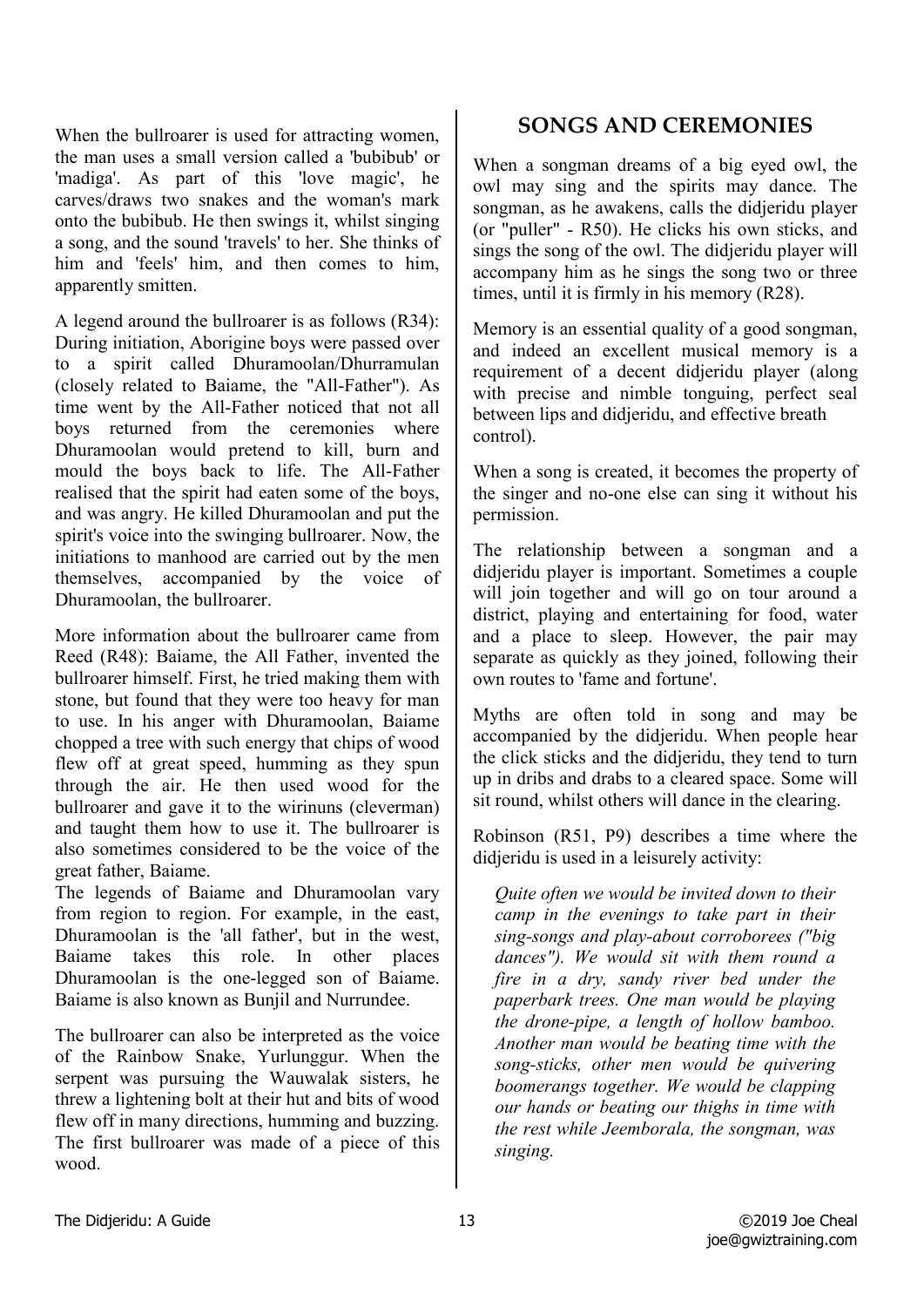*Someone would nudge me in the ribs with an elbow. I would look around, and there, dancing behind me on the sand in the moonlight, would be the dancers, the children in the front line, behind them a line of older children, and behind them a line of grown-ups... Some nights the moon would set behind the paperbark trees before we said "Bo-bo" (good-bye), and made our way back to our camp.*

Examples of general songs in which the didjeridu is involved, include those of the sandfly and the wasp. In the song of the sandfly, women sway to the music and make scratching gestures. In the wasp song, they will grasp each ear and nod their heads sideways. This tells the story of the buzzing wasp that annoys people when they are trying to rest (R9).

Although many clans have different rules, the following is a rough guide as to how the ceremonies work. In a song, the didjeridu takes second place to the songman. The player must organise himself around both the singer and the rhythm of the click sticks. (The click sticks often start a song, and set the beat.) The didjeridu must be matched to the pitch of the singer, as the singer will not change. However, if there is an unavoidable mismatch in pitch, the singer will continue anyway without much apparent concern.

The leader of a song or 'manikay' (song series owned by a clan or language group) can be one of the following: the songman, the owner of the ceremony, the owner's nominee and/or the most senior representative of the group. He will move rhythmically to the beat, 'dancing' to the song. Accompanying the singer may be the didjeridu, chanting, sticks struck against each other (or against the ground or the didjeridu - or fingers struck against the didjeridu), foot stamping, clapping (hand to hand or hand to buttocks or hand to inner thigh for the women), and the 'ubar' (drum - which has its side struck, having no membrane).

The didjeridu accompanies the chanting (with click sticks and ubar) in certain secret ceremonies. However, in other sacred performances, the didjeridu may be deleted altogether. Also, in some of the sacred ceremonies, the click sticks are replaced by boomerangs (which are not normally used by clans in that region.)

The didjeridu is used in the Wongga dance (R1M), which is performed by men wearing traditional patterns painted on their bodies. Women are also sometimes present and participate in certain parts. The didjeridu, click sticks and the singing are set to a rhythm. It is apparently energetic and exciting and often performed by an open fire.

Simpson describes a corroboree he witnessed, which involved the didjeridu (R53, pp10-12):

*Here we wait for the corroboree. The men are down in the bush painting themselves. They will come up when they are ready.*

*The songman is already here, sitting cross legged in the dusty sand in a shade at one end of the clearing. He holds loosely in one hand his two rhythm sticks, short lengths of dark hardwood, rounded and slightly tapered. With the other hand he strokes his chest, a calm stroking down over cicatrices that were raised when, at his initiation, the cuts were made and filled with clay.*

*Now the didjeridoo-man has come in, and he sits down besides the songman. He stretches out one thin black leg and spreads his big toe wide from his other toes. He lifts the long tube of wood, the didjeridoo, and sets it in the fork of his toes. The end of the didjeridoo projects just beyond his rested foot and is about two and a half inches across, bigger than the other end which he raises to his mouth. The didjeridoo is wet, he has poured water down the hollow wooden tube to give it better tone. About a quarter of its length is painted red-black-red-black in narrow rings, the rest is unpainted wood, smooth from its use in many hands. They wait, the songman and the didjeridoo-man. They wait for the man with the ubar drum, the balnooknook, which has the sacred name of banagaga.*

*...the balnooknook-man looks at the songman and the didjeridoo-man, who wriggles his heel in the sand and settles the wooden tube more firmly in the fork of his toes. The songman shifts one rhythm stick to the other hand. The balnooknook-man raises the labait (drumstick) and begins to thump in slow*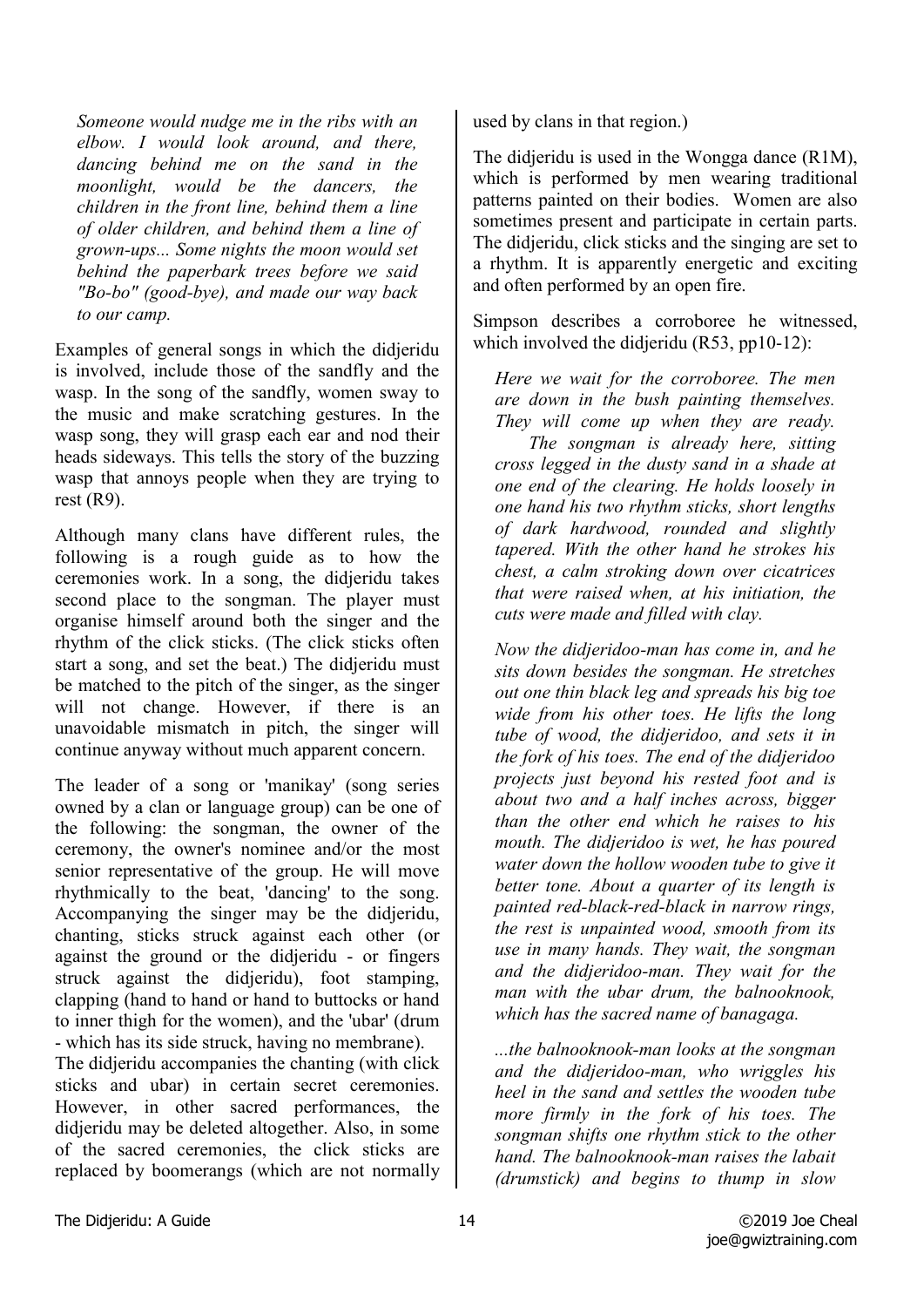*steady rhythm on the drum, kump, kump, kump, kump, kump...*

*The songman starts to chant and his sticks click time. The didjeridoo-man's lips are lost in his instrument, his cheeks and his chest rise and fall. The vibrant drone of the didjeridoo winds out and through the songman's chant and is punctuated with the kump, kump of the balnooknook.*

*They play for perhaps a quarter of an hour, filling the corroboree place with sound and spirit. Then the beat slows, the songman slows, the didjeridoo sound winds out more slowly...*

Some of the songs are difficult to understand for the uninitiated, and sometimes also to the singer and audience. This is often because of the distance that the song has travelled, so being virtually a foreign language. Also, some of the songs are so ancient that the words have lost their meaning. In very sacred songs, the singer may also jumble accents and syllables too (R43).

Often, actual words are spoken down the didjeridu while it is played, and so some "words" and noises take on specific meanings, which could be sacred.

The didjeridu is more often used in open, nonsecret ceremonies. It is interesting to note that there is rarely, if at all, more than one didjeridu played in a ceremony. As well as open ceremonies, it is used at funerals and mourning ceremonies, clan songs, entertainment songs, individually owned songs, children's songs and initiations. It is often used in "stories" depicting the Dreamtime, and also to accompany songs about an individual's dreaming.

Perhaps one of the most important initiation ceremonies is the Djunggewon age grading ceremony (involving circumcision). This is based on the story of the Wauwelak sisters (mentioned earlier). The didjeridu is used in this ceremony, and represents Yurlunggur, the Rainbow Snake. This snake is said to be responsible for the initiation of boys to manhood, and also men into 'clevermen'.

The Djunggewon ceremony begins with a large didjeridu being made and then blown to signify the opening of the rites. The boys (novices) are taken

from the women to a sacred ground. The women wail at the loss of their sons. The didjeridu, being a sacred ritual object, is painted with designs from the Wauwelak myth, and decorated with hanging pendants. Some arm blood is drawn (representing the menstrual blood of the Wauwelak sisters), and the didjeridu is blown throughout this process. The blood is used as an adhesive for feather down decoration which accompanies the body painting on the boys and dancers. Some of the blood is offered to Yurlunggur to appease him. There are further rituals including a ceremony, where the novices 'sleep' in a sacred area near a hut. The didjeridu is carried from the hut by two stooping men, and is played by another man. The didjeridu is used to symbolise the swallowing of the novices, who are then 'spat out' and are considered spiritually reborn. The novices are said to be "sung dead" by the songman and didjeridu player. There is then a circumcision rite, followed by dancing. The boys are later taught the significance of the dances, the songs and the sacred words. To finish, the didjeridu is returned to a secret hiding place.

The didjeridu used in the Djunggewon ceremony, is often carved or painted with the myth of the Yurlunggur python. It is very large, ranging from around fifteen feet to almost twenty feet in length. The Yurlunggur didjeridu is also played in the cults of Kunapipi (the fertility mother who journeyed inland from the north coast). The deep sound represents the voice and power of the Rainbow Serpent and it is sometimes played lying down, with the huge didjeridu in a horizontal position supported just off the ground.

Some stories say that in certain ceremonies, Yurlunggur himself plays the didjeridu.

There is a myth about a ceremony where the didjeridu played a part, by accompanying the singing in the dance of some kangaroo men. The old kangaroo man picked up some click sticks and walked to where a lizard was hiding. The singing and the didjeridu stopped and the old kangaroo man played his sticks, making the lizard dance. Then, while an ubar drum was beaten, the old kangaroo man called the power names of many sacred dreamings. After he had finished, the ubar drum stopped and the men returned to their camp.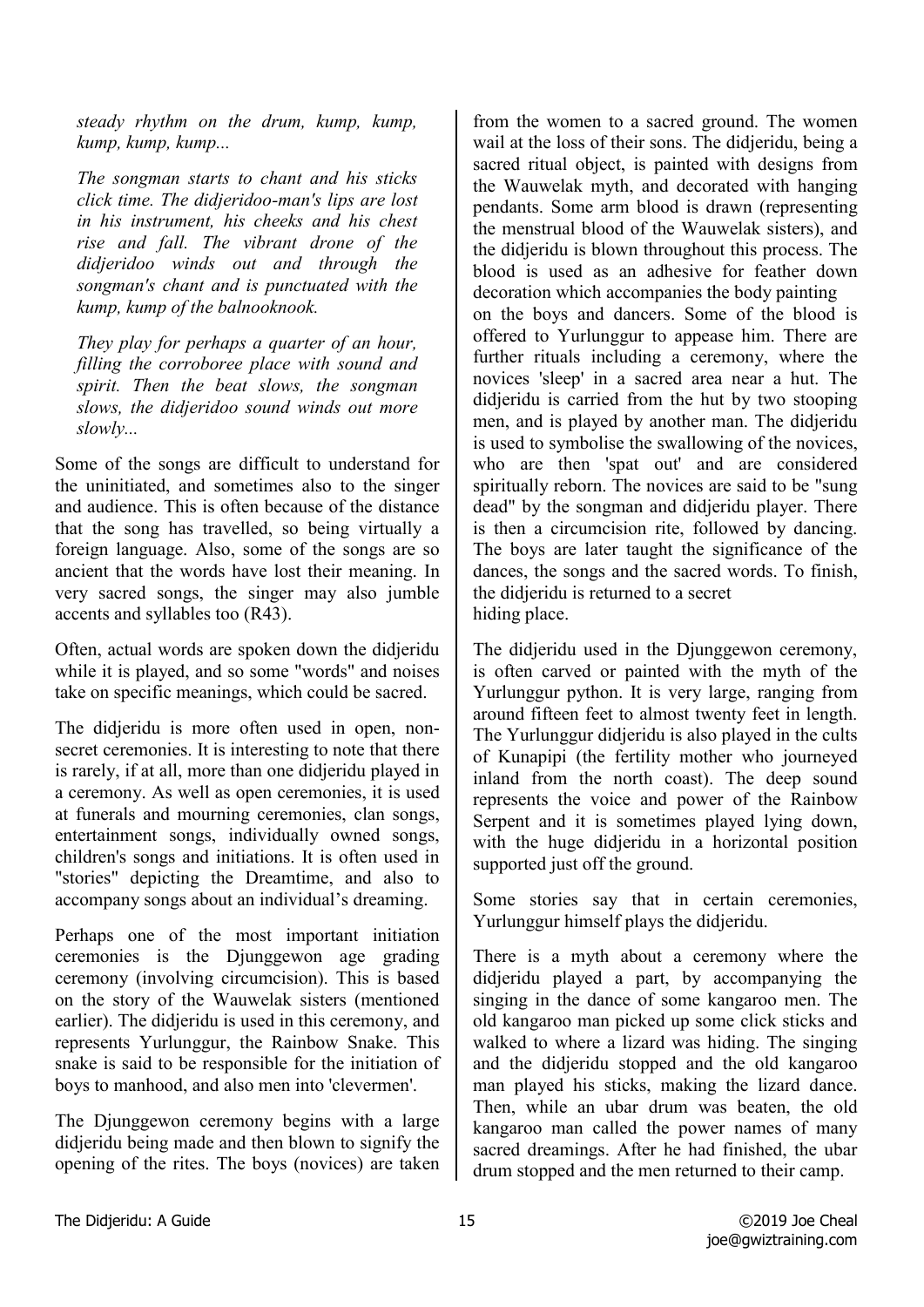There are other ceremonies where the didjeridu is involved including, in some tribes, a girl's initiation into womanhood (R9). When she first experiences menstruation, she is secluded in a hut that has been built by her husband to be. She is looked after by her sisters or her future mother-in-law, and is washed, painted and decorated. After about three days, she is taken out and the hut is destroyed. Much care is taken to keep her away from any waterholes, to avoid attracting the Rainbow Snake. After further rituals, the girl is returned to camp, and this is marked with a ceremony of men singing, beating click sticks and playing the didjeridu. The girl has moved from childhood to the adult world.

When two individuals or two groups of people have a grievance with one another and need to settle the dispute, they use a procedure called a 'bugalub'. This restores the balance of the overall group. A hole in the ground is used to represent a sacred water hole. Songs are sung, accompanied by the didjeridu and click sticks. These songs are 'outside'/open versions of 'inside'/sacred songs. People sit around the hole, and those involved in the disagreement enter the hole, and sit in it. Water is then poured over them to heal the imbalance.

There is a death ceremony designed to rid the body and the tribe of evil spirits, 'wingmalung', that caused the death. The dead person's clothes are burnt and a ceremony is carried out involving the didjeridu to banish the spirits.

The didjeridu also appears to be used in ceremonies of love magic. Berndt describes this procedure (R9, p263):

*Another technique (of love magic) makes use of a 'native horn',.. possibly a species of drone pipe or didjeridu: the man holds it in the smoke of a fire during a special rite, charming it, and himself swallows some of the smoke; later on at the evening ceremony, when he blows the horn, the woman he wants is instantly attracted to him.*

Most Aborigines view the didjeridu as a phallic symbol, and basically exclusive to male players. Although women are generally not allowed to play, they can participate in decorating a ceremonial didjeridu (unless it is for a sacred dance). Often, if the didjeridu is used for a sacred ceremony, it will never be used again for another ceremony.

# **THE EFFECT OF THE DIDJERIDU ON SOME ANIMALS**

According to Luling (R38), as well as the didjeridu being used in ceremonies, it can also be used in hunting. For example, to make an emu trap, the aborigines make a 'corridor' of netting and bushes. One end of the 'corridor' is open, and the other ends in bushes. A didjeridu is played behind the bush, imitating emu calls. The emu comes down the passageway, curious and attracted by the sound. It is then driven into the netting.

The emu is not the only animal to react to the didjeridu. Cats and dogs seem to have mixed reactions to the sound. Some animals seem frightened and run away, dogs often bark at it. Others are curious and seem happy to listen. Some are brave enough to approach the distal end of the didjeridu to find out where the noise is coming from.

Lawlor (R34, P291) reports that the didjeridu is also used to become more attuned to nature:

*Traditionally, an Aborigine would go into nature and listen intensely to animal sounds, not just voices but also the flapping of wings or the thump of feet on the ground. The Aborigine would also listen to the sounds of wind, thunder, trees creaking and water running. The essences of all these sounds were played with as much accuracy as possible within the droning sound of the didjereedoo. For the Aborigine, the observation of nature immediately requires a state of empathy, which leads to an imitative expression.*

It can be interesting playing the didjeridu in a natural setting, and trying to imitate any sounds you hear around you.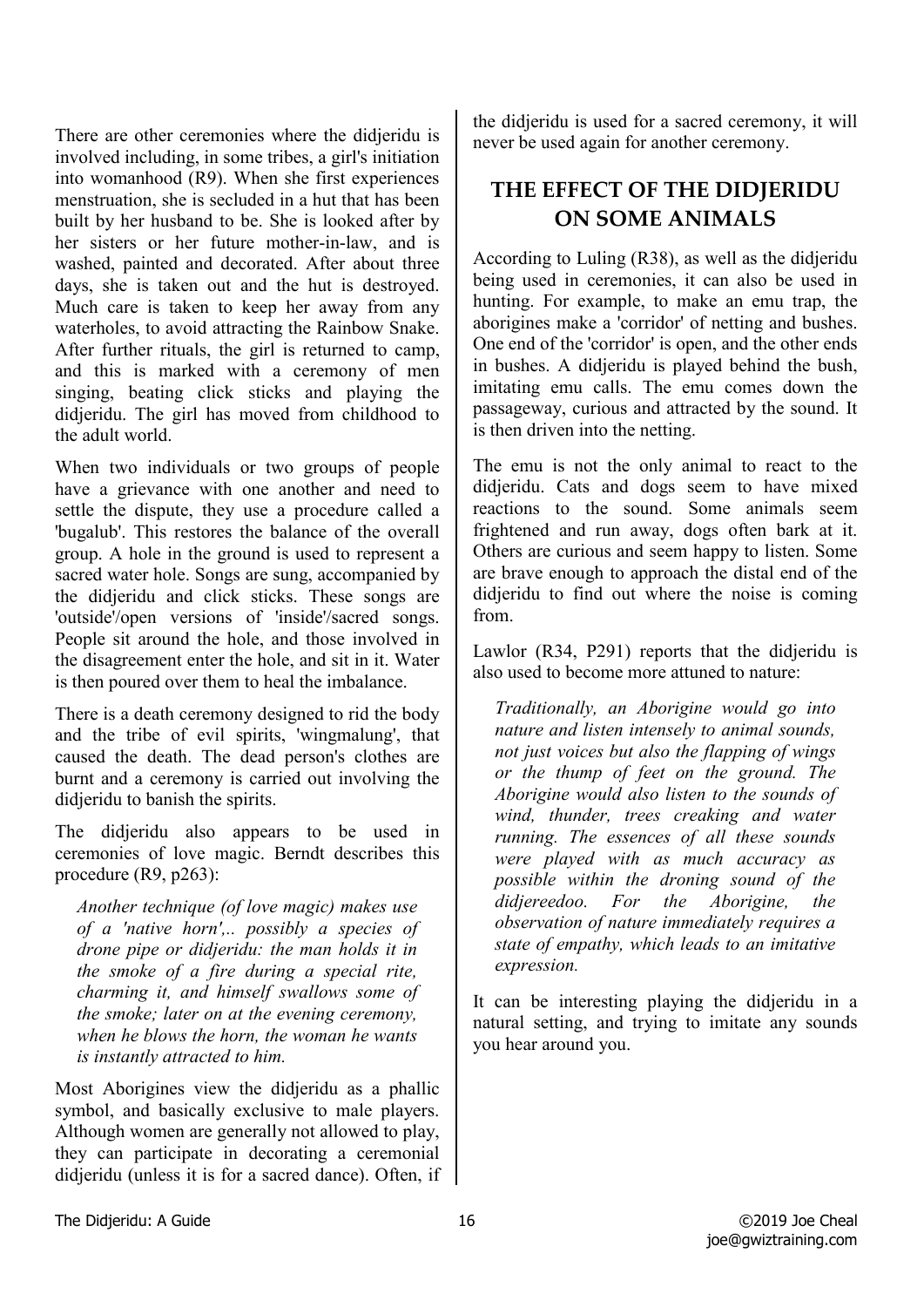

The didjeridu, like any other instrument can be learnt and played at almost any age. Aborigine children begin playing the didjeridu at an early age (some as young as four years old), and so have mastered the technique by adulthood. Some are better than others, and those that are excellent can play in ceremonies and often go on tours.

Sometimes the mouthpiece is too large for a child to play. This can be solved in various ways. For example, more beeswax can be added to the mouthpiece to make the internal diameter smaller. Alternatively, one can make a didjeridu with a smaller mouthpiece. An interesting idea that I have encountered is a small bamboo didjeridu for children, called a 'Kidjeridu'. One problem I found with this, is that because the instrument is so short, it doesn't sound much like a proper didjeridu.

As mentioned earlier, the Aborigines do not seem to like women playing the didjeridu. They may decorate it but not play it. There have been a few articles in the press recently of Aborigine outcry at women owning and playing didjeridus.

The Evening Standard newspaper (18.10.93) reported the following when the pop star Madonna was given a didjeridu by her Australian promoter:

*"In the Aboriginal culture, women do not touch or play the didgeridoo. It is tribal law that the didgeridoo is only played by men," said Aboriginal elder Badangthun Munmunyarrun.*

*Another elder said: "The fact that Madonna is a Westerner and the didgeridoo was a gift does not change the fact that she should not be carrying it around."*

I believe it is true that nearly all of the Aborigine players are male and I respect their views on the matter. However, my own feeling (as a Westerner) is that the didjeridu is not a male exclusive instrument. I don't think that a didjeridu actually minds being played by females at all! Often people see the didjeridu as a 'masculine' thing because of its phallic symbolism. However, it not just phallic, it is also tubular. This indicates both masculine and feminine sexual aspects. The didjeridu is in effect, hermaphroditic, and will therefore lend itself to a player of either sex. It is often based on Yurlunggur, the Rainbow Snake, who represents both phallus and womb, so like the snake it is both male and female.

Another benefit to learning and playing the didjeridu is that it requires no musical knowledge. The sound of the didjeridu cannot be written down using the Western musical notation. Indeed, it could have a musical system of its own, which I believe Jones captures well in his article "The Didjeridu" (R30).

# **GETTING USED TO THE DIDJERIDU**

*When I play the didjeridu, it's an extension of me, an extension of my feelings - and I bring them out when I play. Alan Dargin (R2M)*

Before attempting to play the didjeridu, it is worth bearing in mind that when you do play, the didjeridu will just be an amplifier for what you are doing with your mouth, throat, voice etc. The didjeridu will basically become an extension of your mouth, and therefore a part of you. It is worth getting to know this new part of you. Treat it with respect.

Look at the instrument carefully. As you cast your gaze over it let your thoughts run free...

- Is there a pattern on it?
- What does the pattern mean to you (if anything)?
- Does this pattern tell its own story?

Feel the texture of the didjeridu. Try this with your eyes open and then closed. Grip the instrument and then relax your grip. Allow your thoughts and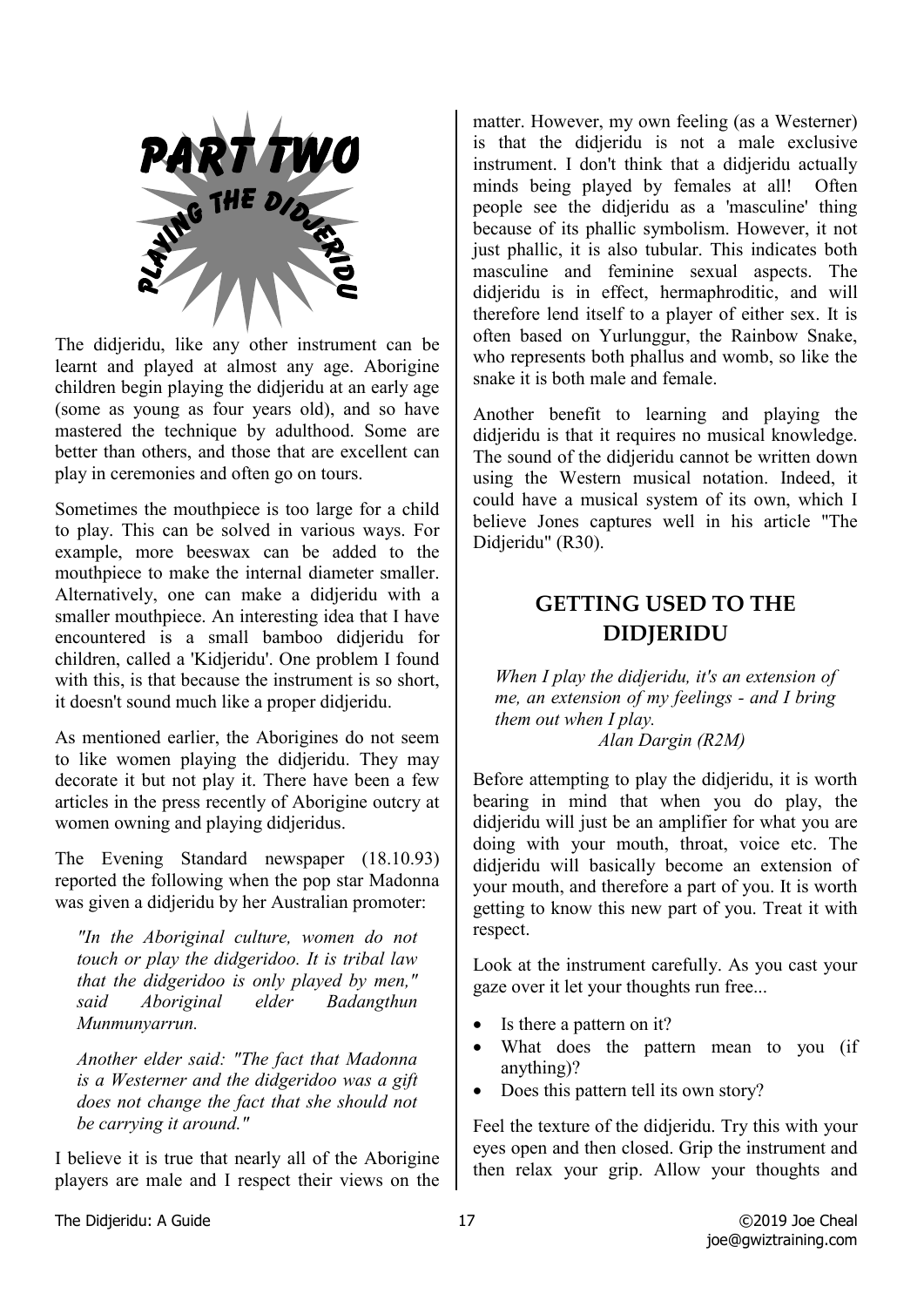touch to wander...

- Is the surface smooth/rough, warm/cold, hard/soft?
- Is there a particular way to hold it that 'feels right'?

Try tapping the side of the didjeridu with a finger or a stick. This can be used as a rhythm to play to. The didjeridu is simply a longer, narrower form of ubar (hollow log drum), that the Aborigines also use. Alternatively, you can 'palm' the end of the didjeridu, by gently 'slapping' the playing end with the palm of your hand.

If you sing notes down the didjeridu, you will find that some notes make the instrument vibrate. Try whistling down the didjeridu. If you whistle up or down a scale, you will notice that the didjeridu creates its own 'stepped' scale. It is quite an unusual scale which sometimes sounds like two people whistling slightly out of phase with one another.

Get used to the feel of the mouthpiece on your lips. Is the mouthpiece uncomfortable? If so, try adding beeswax to change the shape and smooth it out. Can you create a perfect seal? When you come to play your didjeridu, there must be no air escaping from the sides of your mouth. All the air should go down the didjeridu.

When you have a comfortable seal between your lips and the mouthpiece, try gently blowing air down the tube. This makes a sound like breezy weather. Without breaking the seal, breathe in through your nose and gently blow down again. You will notice if there is any air escaping elsewhere.

# **SOME NOTES TO BEAR IN MIND BEFORE YOU START**

When you are starting, you will find that you can only breathe out for a few seconds whilst trying to get the right noise. When it comes to breathing in, breathe in with your nose rather than your mouth. There are various reasons for this. Firstly, it will get you used to breathing in through your nose for when you practice circular breathing later.

Secondly, it is easier to maintain your seal with the didjeridu. Thirdly, it avoids breathing in all the air that you have just blown out. The didjeridu will hold a certain amount of 'old' air in the tube. Breathing in through your mouth while keeping the seal entails breathing in the stale air. This may lead to feelings of dizziness.

If you do feel dizzy whilst practising, stop! Being dizzy means lack of oxygen to your brain. Your body needs oxygen. Give yourself time to breathe properly and to settle down before getting back to the didjeridu. If you find that you get dizzy very quickly, and that this dizziness won't go easily, consult your doctor.

You may find that you dribble down the didjeridu as you play. This is very common, and I have yet to hear of a solution to this. However, I certainly dribble a lot less now than I used to. Perhaps dribbling decreases with experience!

You may find, on the other hand, that your mouth goes dry. This seems to increase the need to swallow, which can interrupt play. I personally have only experienced a dry mouth when playing on stage, in front of an audience. This is probably due to nerves however, and not to do with the didjeridu playing itself. One way to try and get your mouth wet again is to think of biting into a lemon. A dry mouth is often a sign of fear (along with cold sweat, dizziness, increased heart beat, sick feeling, trembling etc.). If you do get a dry mouth with dizziness then stop.

If you are troubled by involuntary swallowing whilst playing, this can be annoying. As mentioned above, swallowing tends to cut off the flow of air, and therefore the sound. This can be dealt with in a couple of ways. If you know that you are needing to swallow, you can make a pattern in your play which involves pauses in play. You can then slip a voluntary swallow into a pause. Alternatively, it is possible to swallow and keep the sound going, but it takes practise. This can be done by filling your mouth with air and pushing the air out with your cheeks and tongue as you swallow voluntarily. This is similar to circular breathing, but swallowing instead of breathing in. You may also find that you are gripping the didjeridu very tightly. It is important to realise when you are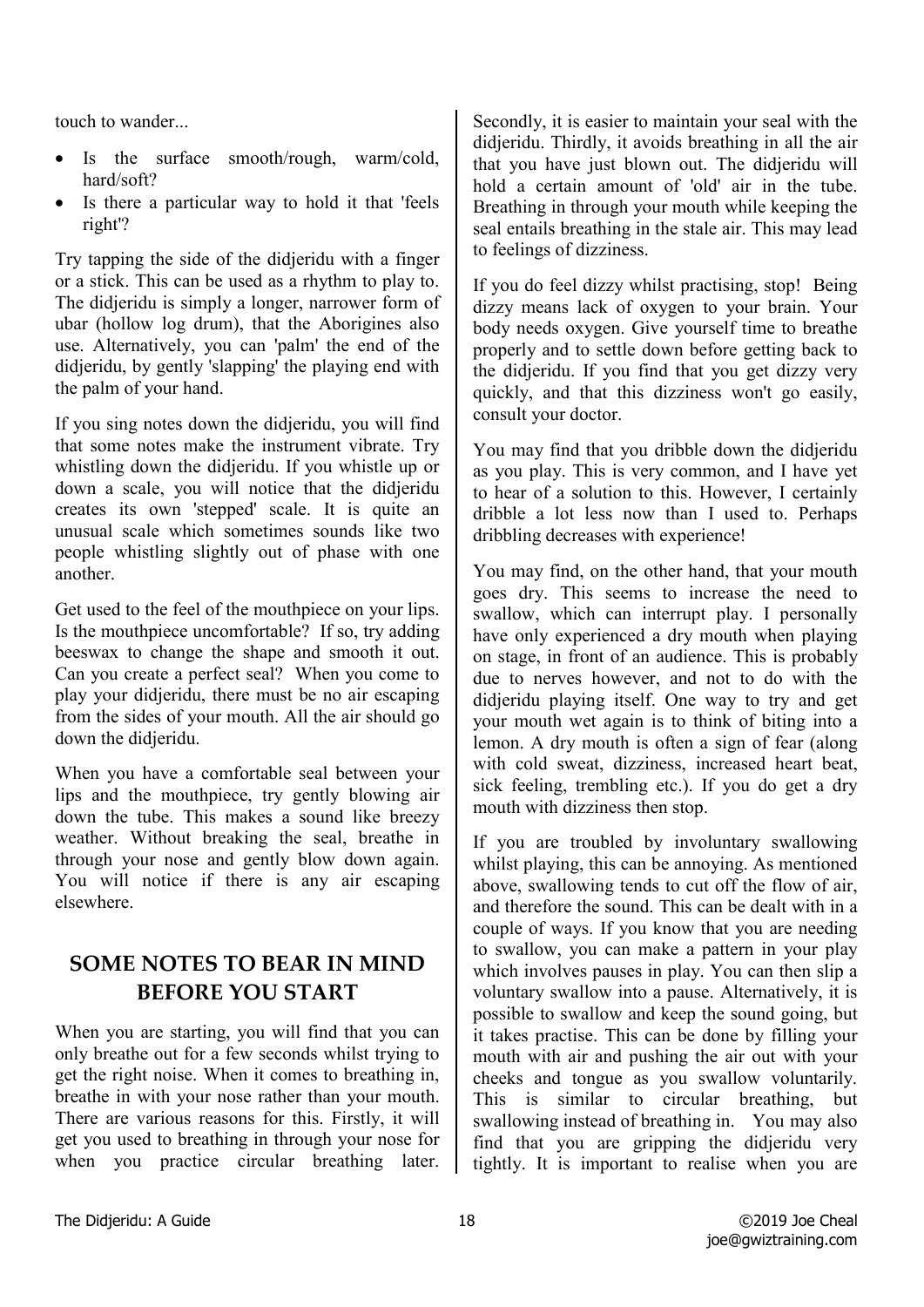doing this, so that you can consciously relax. It is common for us to tense up when we are learning a new skill. It seems to happen unconsciously and automatically. Becoming aware of your tight grip allows you to relax your grip and your whole self. It is true to say that the best results when playing the didjeridu, come from the relaxed state.

When you begin to play, you may find that your lips (and possibly teeth) feel tingly, due to the vibration. They may even feel a little numb when you stop playing. This phenomenon will pass as your lips get used to vibrating. I only get tingling lips now if I play for twenty minutes or more without stopping. You may also find that you get a red circular mark on your lips from the mouthpiece. This will happen no matter how much experience you have. Make sure you give your lips rest every so often. I know someone who made his lips bleed through playing too long and too often over a short period of time.

# **MAKING A GOOD NOISE**

It is important to make sure that you have a good airtight seal between your lips and the didjeridu mouthpiece, otherwise you will be losing air that should be going down the inside of the didjeridu.

Some people find making the initial, fundamental sound easy and they get it straight away. Others find it more difficult to get the right sound. The good noise comes from a combination of the speed of the air coming out of your mouth, and the frequency of the vibration of your lips.

Your lips need to vibrate as they act as a kind of reed. Try making a raspberry type noise with your lips (not your tongue) by making a loose lipped sound like a horse.

Allow your lips to go floppy and blow down the tube. Explore the sounds you can make by altering the tension of your lips. See what sort of noise you get with them tight and with them loose. Let your lips get the feel of the didjeridu.

You could try pretending you have something on the tip of your tongue that you are trying to spit away. This can give you an initial burst of air that may get the fundamental note going.

Blow down the tube gently and build up to blowing harder. See how that changes the sound you make. Then go from hard blowing to softer.

You may find that when you blow hard and your lips are tight, you get a tooting sound like a trumpet. This frequency is used by some of the Aborigines along with the fundamental (droning sound). Some skilled players can get two or three higher 'toots' from the didjeridu. Most didjeridus can make two higher 'toots', and the occasional one allows a third. People who play brass instruments (e.g. trumpet) may find these easy to reach.

Another method of finding the fundamental is to blow down the instrument and keep going until you totally run out of air. Sometimes, you get the fundamental sound at the end of your breath. This is because the air flow slows down and your lips also slow a little. It is also worth experimenting with which part of the mouth makes the better sound. Some people find playing from the front of the lips is easier, whilst others find that it is better to play slightly off center to the left or to the right.

You will know when you get a good noise because it will suddenly sound like a 'real' didjeridu being played. The instrument will vibrate (a little) in a different way, and you may intuitively know that you have got it.

Once you do achieve a good noise, you should find it easier and easier to get that noise again. Once your unconscious knows what sound you are trying to achieve, it will tune into it quicker and quicker until it has learnt one hundred percent how to get the right noise. It is like riding a bicycle - it takes practise, but once you have got the hang of it, you should never lose it again.

# **IMPROVING THE QUALITY OF SOUND**

As you get more experienced at playing the didjeridu, you will find that you are able to play for longer periods of time between breaths. This allows you to experiment further with respects to improving the quality of the sound you make.

Whilst playing, you may find that sometimes the sound that you get is 'crisper' than at other times. Alternatively, you may find that you get an 'airy'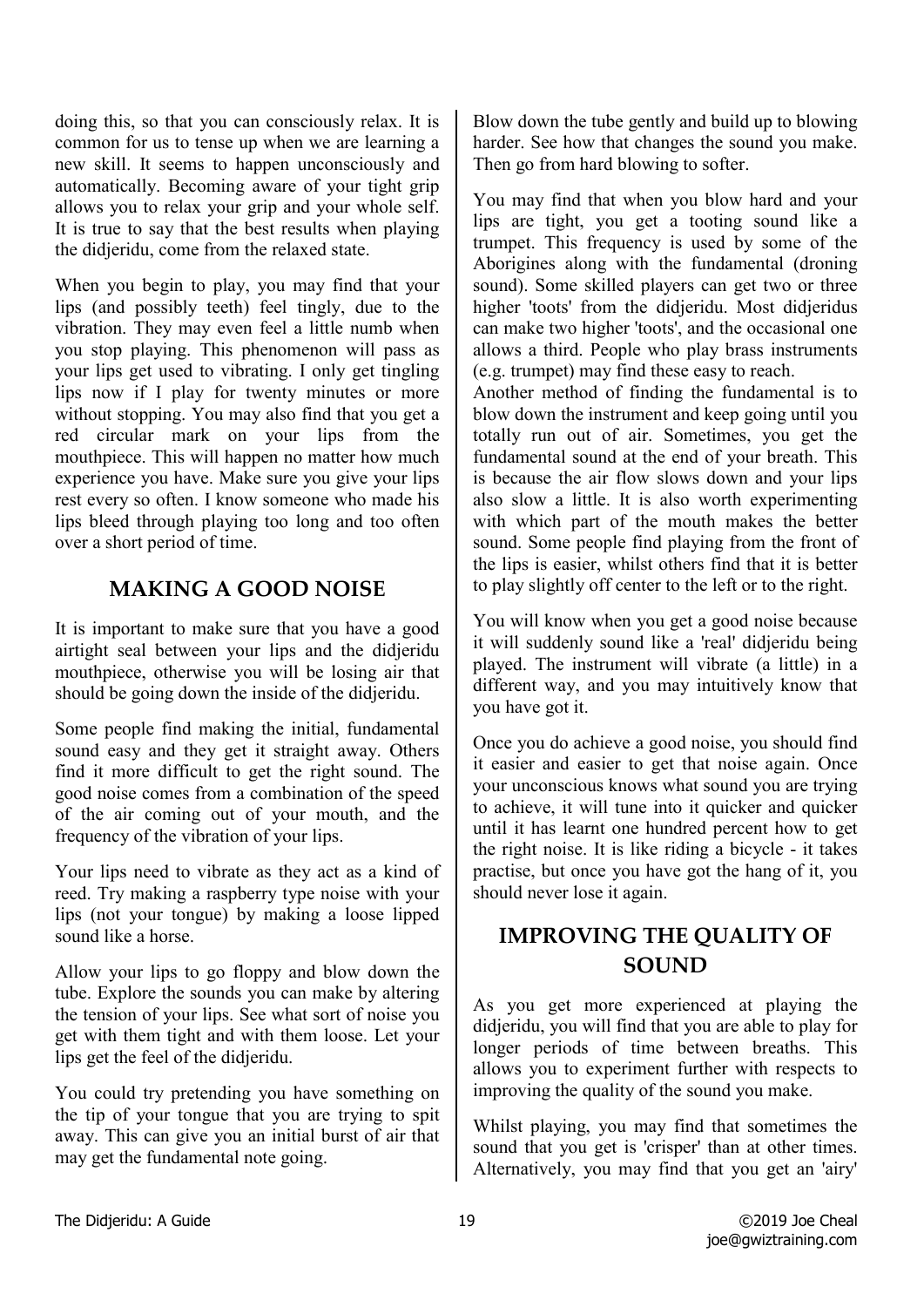sound quality, where the basic sound is there, but it is accompanied by a 'breezy' blowing noise. This airy sound will eventually become crisper and crisper as you practise over time.

This 'crispness' in sound is partly due to the player and partly due to the didjeridu. For example, a metal pipe will tend to be crisper than a cardboard tube, and a wooden didjeridu will be crisper than a giant hogweed stem.

There are various methods of helping make the sound crisper:

Pouring water down or soaking a wooden/bamboo didjeridu before playing. This is something that the Aborigines do as they claim it improves the quality of sound. Apparently, a tribe of pigmies from Zaire (who play a metal didjeridu in the same way as the Aborigines), still pour water down the metal pipe, apparently as part of the ritual. This may be a carry over from a time when they played wooden pipes. I believe that the Aborigines could have 'discovered' this idea when trying to clear the termites out of a eucalyptus branch with water, and then finding the sound to be of a superior nature. With bamboo, on the other hand, it could have been 'discovered' by pouring water down the tube to cool or extinguish the burning membranes. (Hot coals were sometimes used to burn through the membranes which separate the nodes of the bamboo. This may have caused the inside of the bamboo to catch alight. Water would be the obvious solution to this problem.)

#### Trying the didjeridu in different positions around the mouth.

It is possible to play the didjeridu with the front of your mouth or off centre to the left or to the right. This must be experimented with. You may find that slightly off centre is better, or you may find that you are almost playing from the corner of your mouth. Some Aborigines play from the side of the mouth, whereas others play central. There is no right or wrong with this, it is simply a case of what sounds and feels best for you. I have found that playing from the side is much better for me, though most people I know have not been able to learn that way. I started playing from the front, and then while experimenting found that the right side produced a much clearer sound. I also find that I have more control over different playing techniques from the side. It is actually possible to play two didjeridus at the same time, one from each corner of the mouth. I have demonstrated this on numerous occasions with two cardboard tubes.

#### Twisting the didjeridu round a little while playing, causing the lips to twist as well.

Sometimes, this can produce a slightly better sound, though I am not sure how good it is for you lips if done for a long period of time!! If you have a beard or moustache and your didjeridu has a beeswax mouthpiece, you may find that you are waxing your facial hair into a circular pattern. This pattern will remain until brushed or washed out! (A mouthpiece of paraffin wax and beeswax mixed gives a slightly harder finish which solves the beard/moustache problem.)

#### Making a 'tooting' trumpet noise.

If you blow down the didjeridu quite forcefully with tight lips, you may get a trumpet like noise. After 'tooting' for a while, you should find that the crispness of sound is improved. This is perhaps because the 'tooting' loosens up subtle muscles in the mouth which allow the change in sound. Another method along the same lines is rolling your 'r's whilst making the fundamental sound.

Although it seems obvious, the best way to improve the sound is to advance your skills. This can only be done with practise and exploration. You can read about playing the didjeridu and this can give you knowledge. However, there is no better way to increase your experience than getting on down and doing it.

When you play the didjeridu, it is not meant to be hard work. You are playing and not working. Let the little kid inside of you come out and play. Playing is about exploring and having fun. The best way to learn is to play. When you practice, improvise with sounds, mix the patterns that you find.

Another part of playing the didjeridu is relaxing. You may find that you are tensing up while playing, and it is good to notice when you are doing this. Stop playing for a few moments and start again, loosen your grip on the didjeridu (if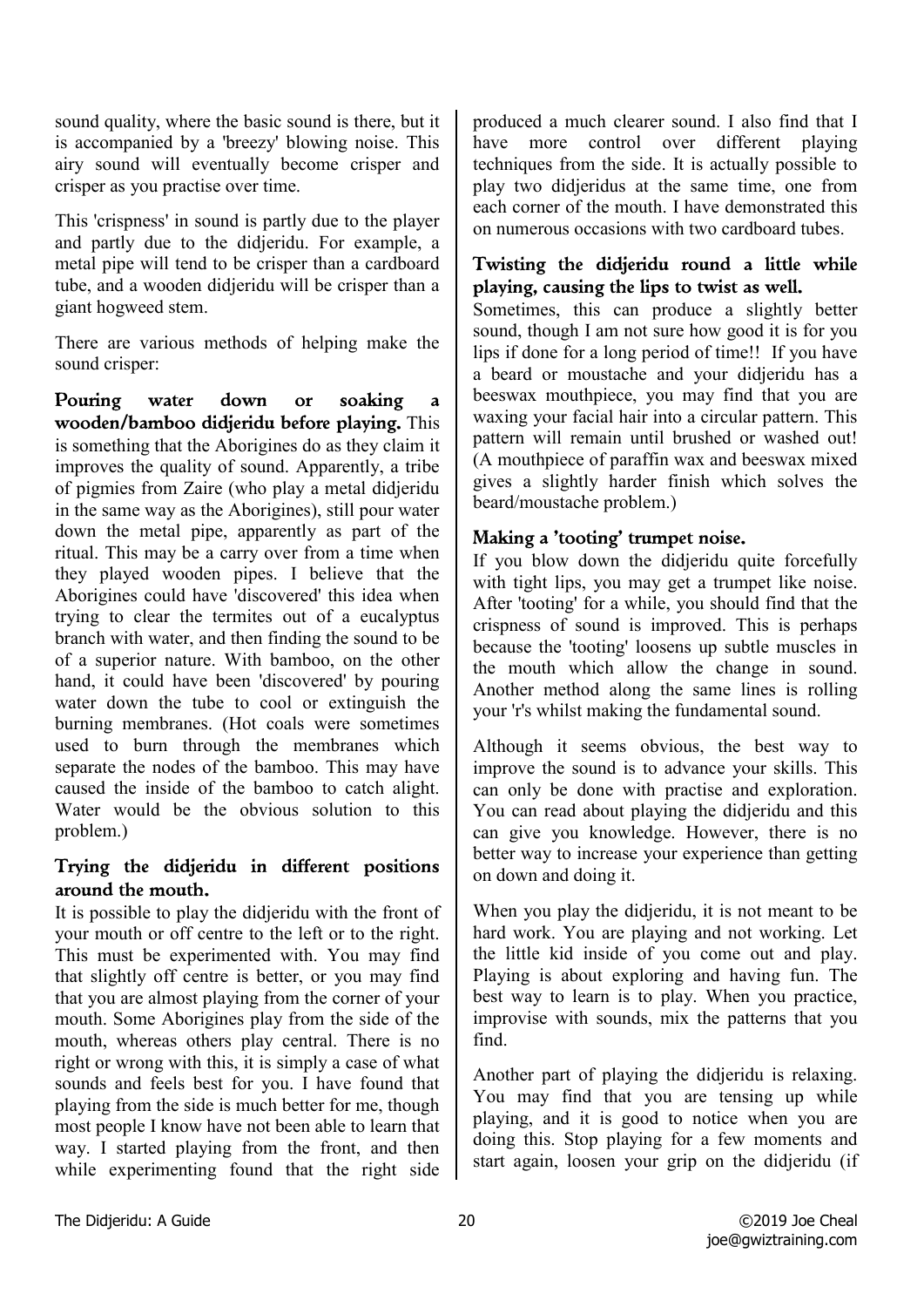your grip is tight). The didjeridu is very relaxing to play once you have got the hang of it. If you feel frustrated as you practise, persevere! The best results tend to occur when you are relaxed.

Become aware of what your mouth and tongue are doing as you play. This may be off-putting at first, but it can lead to some insights and improvements in play. It is important to remember that your mouth is a part of the instrument. The tube is really just an amplifier to your mouth. This is similar to the Jews Harp, where different sounds are made by the shaping of the mouth and amplified by the 'twanging' of the harp.

Obviously, the sound from the didjeridu comes out of the distal end. This means that the sound is not only travelling away from you but it is perhaps five feet away to start with. A problem that players often have is not being able to hear the sounds they make properly. This can make it harder to improve the quality of play. Here are a few suggestions to remedy this situation:

- Holding a second didjeridu from the distal end of the first (playing) didjeridu to your ear will allow you to hear more precisely what you are sounding like.
- Some Aborigines use a large shell (e.g. a bailer shell), a hole in the ground or a mound of sand/earth to reflect the sound back to them.
- Alternatively, you can use a box, a bucket, an empty bath, an empty sink, a large tin or a big mixing bowl.
- A corner of a room or a wall can also be effective to bounce the sound off.
- It is worth remembering that the sound of the didjeridu will reflect better off solid, hard surfaces. If you play with the instrument resting on the carpet, some of the sound will be absorbed. If this is the case, put the distal end on a large hardbacked book or a piece of wood or glass.
- Playing into a microphone (e.g. a PZM flat mike) attached to an amplifier and speakers. If using a reverb (or echo), the sound can be quite extraordinary.

# **CIRCULAR BREATHING**

Circular breathing is almost unique to the

Aborigines, though I believe that the Tibetan Buddhists use it in meditation and (according to Roberts - R50) some form of it is also used by glass-blowers. It can also be used to some extent with instruments like the trumpet, saxophone, and oboe.

Circular breathing is used to maintain a constant outflow of air from the mouth. This unbroken flow of air allows the player to keep the didjeridu playing indefinitely. Indeed, it could be said that didjeridu playing without circular breathing isn't true didjeridu playing.

It is often thought of as a difficult skill to learn, though in truth, it is quite simple. The term "circular breathing" suggests that air is being breathed in and breathed out at the same time. This is not the case. Air is being breathed in through the nose and squeezed out through the mouth at the same moment. The only difficulty comes with coordination. It is a bit like patting your head and rubbing your tummy at the same time. It is a new skill which may need to be learnt.

Before attempting circular breathing, it is worth practising the following:

- As mentioned earlier, it is a good idea to keep an airtight seal between your lips and the didjeridu all the time that you are playing. When you run out of air and need to take in a new breath, breathe in through your nose, not your mouth. Get used to pulling air in through your nose as this is vital to circular breathing.
- You should find that the more you practise, the longer you can sustain the fundamental note with one breath. You may find that you can play for over 30 seconds
- before needing to breathe in. It is a good idea to be able to play for at least five to ten seconds before learning circular breathing. This gives you more time to be relaxed about the circular breathing instead of trying to do it in a panic every two seconds.

Perhaps the term 'circular breathing' is rather misleading. It may be better called 'constant breath' or 'perpetual blowing'. One way of describing the procedure of circular breathing is as follows:

❑ 1) You can breathe in and out through your nose. If you have a problem with your olfactory

The Didjeridu: A Guide 21 and 21 Coloration 21 Coloration 21 Coloration 21 Coloration 21 Coloration 21 Coloration 21 Coloration 21 Coloration 21 Coloration 21 Coloration 21 Coloration 21 Coloration 21 and 2019 Joe Cheal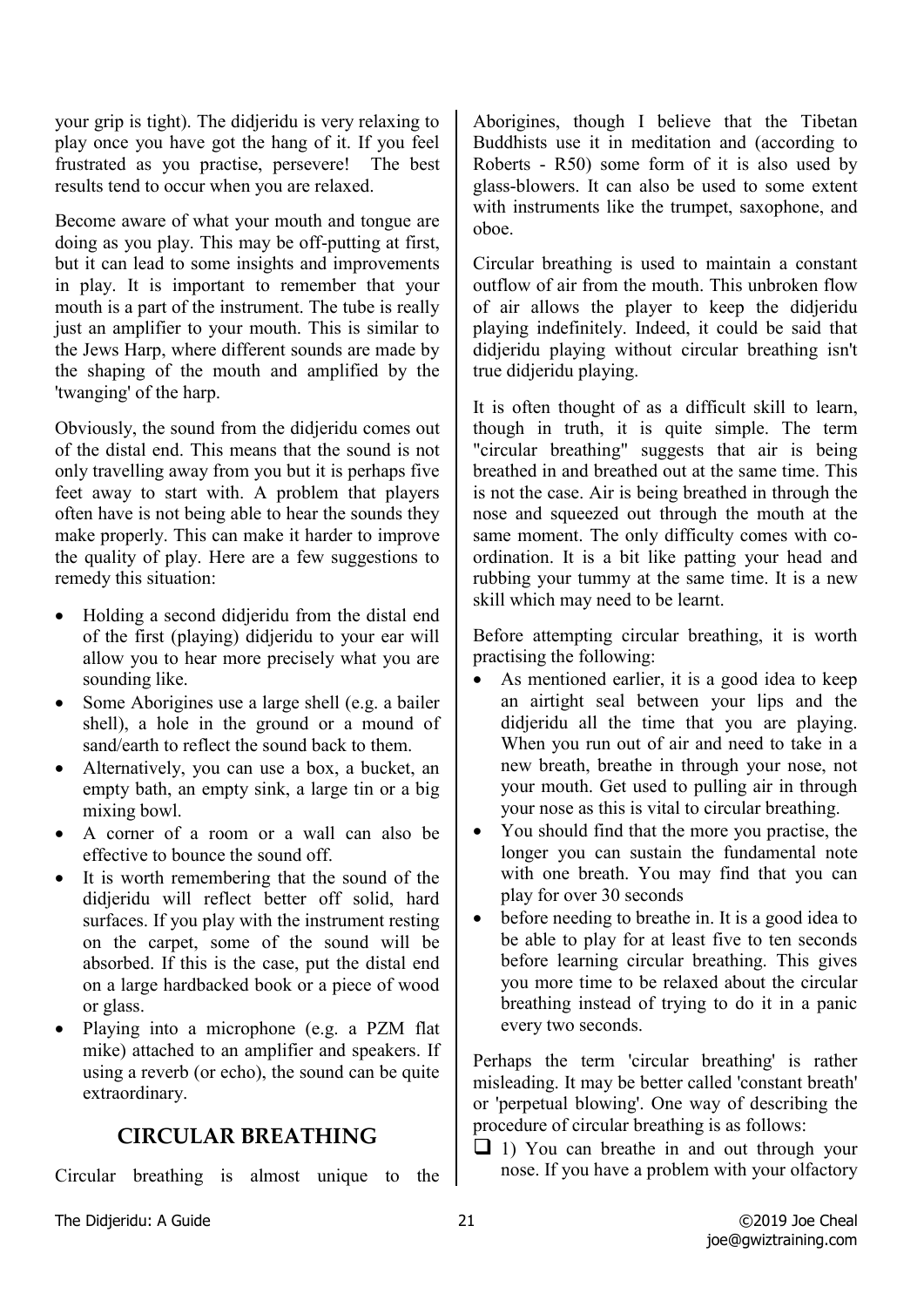system which prevents you breathing in through your nose, then you will find circular breathing basically impossible. It should be a natural process, as you unconsciously block the back of your mouth with your tongue.

- $\Box$  2) Puff your cheeks out as if you had a mouth full of custard (or chocolate sauce if you prefer). You can still breathe in and out through your nose as your cheeks remain puffed out. Again, this is a natural process which allows us to eat/chew food and breathe at the same time.
- ❑ 3) Whilst keeping your mouth blocked and your cheeks puffed out, squash the air out of your mouth with your hands (making a 'raspberry' sound).
- ❑ 4) Fill your mouth up again, so that your cheeks are almost bursting. This time, as you squash the air out of your mouth with your hands, breathe in through your nose at that same moment. Once you can do this, you are, in effect, circular breathing. Well done!
- ❑ 5) Fill your mouth once more. This time, use your cheek muscles to squash the air out, as you breathe in through your nose at the same moment. You may also find that your jaw pulls up as well as your cheeks moving in.

 $\Box$  6) The final step is to keep a constant flow of air going. Say the word 'wa'. Notice what shape your mouth is at the initial 'w' part. Keep your mouth in this 'w' shape for the following:

- ❑ a) Breathe in through your nose.
- ❑ b) Breathe slowly out through your mouth.
- ❑ c) As you approach the end of your breath, quickly block the back of your mouth with back of your tongue (as you would do if you had a mouthful of custard and wanted to breath through your nose).
- ❑ d) Push the air out of your mouth whilst snatching air in through your nose.
- ❑ e) Quickly unblock the back of your mouth.
- ❑ f) Breathe slowly out of your mouth.
- ❑ g) Return to (c) and continue.

Once perfected, this procedure should become easier and easier.

You may find that at first, you are not pulling

enough air in through your nose, and that your lungs are not receiving enough oxygen. Do not despair, the amount you can take in gets more and more as you continue to practise.

It is a good idea to try and keep at least fifty percent of the air in your lungs, rather than waiting for the last moment to breathe in.

You may also find that you are 'snorting' in too hard and it makes your inner ears hurt. The best advice to overcome this is: Take it easy!

Another way of looking at the concept of breathing air in and 'pushing' air out is to fill your mouth with water. Breathe in while pushing the water out of your mouth. This is best done over a sink.

A method of seeing the effects of circular breathing is to put a straw in water and 'perpetually blow' through the straw. You can see the air bubbling constantly through the water. This takes less air pressure and lets you know if you have got the principle of circular breathing right.

It is possible to learn the skill of circular breathing before playing a didjeridu - I used to practise while driving in my car. You then have the challenge of combining this skill with actually playing the didjeridu.

# **WHERE TO PLAY YOUR DIDJERIDU**

When you are learning to play the didjeridu, you may find that the sound you are getting is like that of a vacuum cleaner! The noise can carry quite a long way, and although I have never been troubled by neighbours, it is a good idea to keep them in mind. You may want to find a private place to practise.

Once the instrument is mastered, there seem to be very few people who actually object to the sound. Most people find it pleasant and sometimes moving.

If playing in a band, the rest of the band will have to play around the key of the didjeridu, otherwise it may sound out of place. This is also true of two or more didjeridu players. It is best if the didjeridus are in the same key, as this avoids a discord.

It is often enjoyable to find a particular location to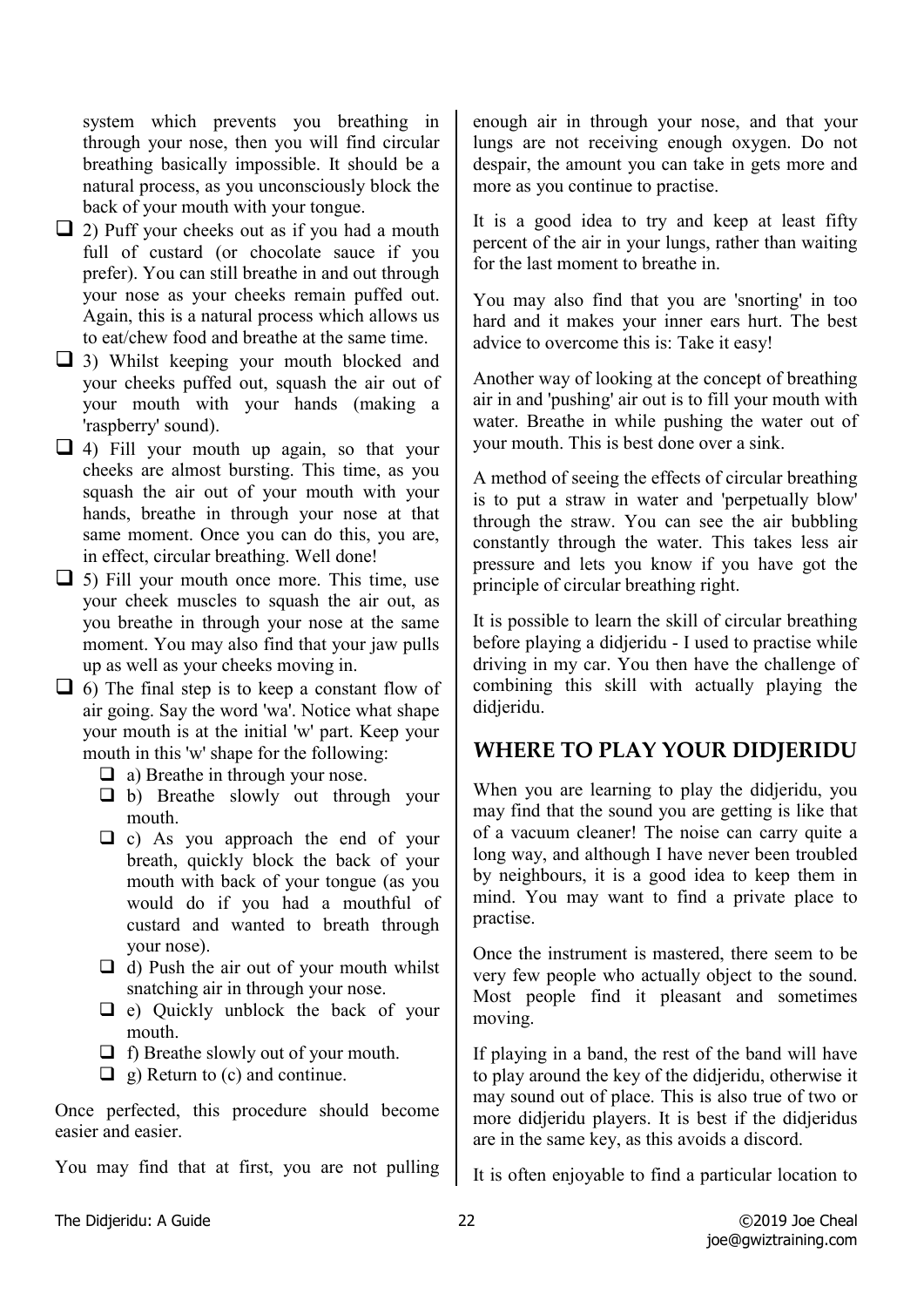play. Here are a few ideas:

# ❑ Places with good acoustics:

- ❑ Subways
- $\Box$  Underground tube stations (avoid busking)
- ❑ Caves
- ❑ Buildings/rooms with bare stone walls, floor and ceiling
- ❑ Large halls
- ❑ Other echoing rooms

# ❑ Sacred/Mystical sites:

- ❑ Ancient ruins
- ❑ Quiet chapels/abbeys
- ❑ Stone circles

# ❑ Places of natural beauty:

- ❑ Beaches, accompanied by the sound of the sea
- ❑ River banks
- $\Box$  Fields (sitting under an old oak tree)
- ❑ Woods/forests
- ❑ Hilltops
- ❑ Moors
- $\Box$  A quiet lake at night

# ❑ Other places:

- ❑ Rooftops
- ❑ Indoor shopping complexes
- ❑ Lifts

# **TECHNIQUES OF PLAY**

The didjeridu is possibly unique in its variety of sounds and play. It is unlike any western musical instrument and is therefore difficult to write down in the traditional musical notation. I would also suggest that the didjeridu is one instrument that synthesisers will never be able to imitate. Because the sound is not on a scale, there would have to be many samples taken to achieve anything resembling the true nature of the didjeridu.

Every player has a different style of play. There are no rights or wrongs when playing. There is no one, single way to play. Of course, some players may sound better than others, but this is usually because they have been playing longer, or have had more practise.

# Before Starting

Attaining the fundamental note/tone is really just the first step. It is best to get a degree of 'crispness' in the quality of sound before attempting to get the variety of sound possible with the instrument. Getting the 'crisp' quality (discussed earlier), involves a sound which is tighter and clearer, as opposed to a loose airy rasp. One method of achieving 'crispness' is to play from the side of the mouth as opposed to the front.

Once attaining the 'crispness' it is then easier to adjust the timbre and then concentrate on the rhythm of your play (if you choose to use rhythm!).

# An Exercise

This exercise will give you an idea of some of the sounds that can be brought together into patterns. Allow yourself to play with the sounds you get.

While playing the fundamental note, try going through the alphabet, spending time on each letter. This can be done using the voice, or just by mouthing the letters.

> Start with going through: ay, ay, ay, ay... bee, bee, bee, bee... see, see, see, see... dee, dee, dee, dee... etc.

Which letters sound good? Which letters are hard to use?

Try speeding up the repetition of the letters or slowing it down.

Next go through the alphabet again, but this time using the letters as if they were parts of words:

 a, a, a, a... (as in 'a-ction') b, b, b, b... (as in 'b-anana') c, c, c, c... (as in 'c-elery') etc.

As you go through the alphabet, become aware of what your mouth and tongue are doing.

With some of the consonants, it is possible to put vowel sounds and combinations after. For example,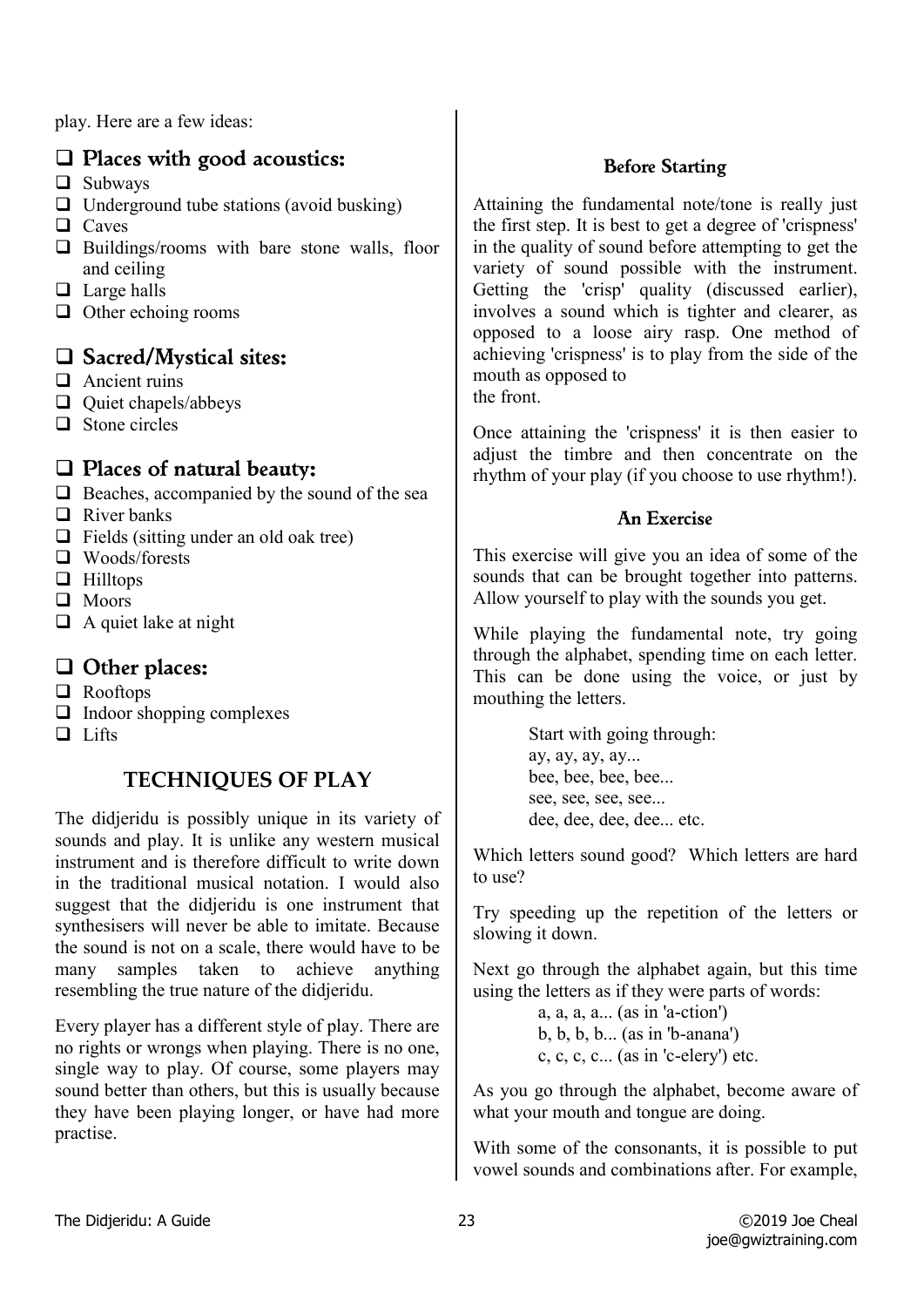with the letter 'L': la-la-la, le-le-le, li-li-li, lo-lo-lo, lu-lu-lu... lay-lay-lay, lair-lair-lair, law-law-law, lee-lee-lee, lear-lear-lear, loo-loo-loo, low-low-low (as in 'plough'), loy-loy-loy-loy.

Try speaking actual words, with or without your voice, while playing the fundamental. For example, "Hello" or "I love you". If you use your voice, you could sound it deeply or at a higher pitch. Alternatively, you can slide up and down with the pitch of your voice. For example, going from high to low while saying/shouting "Oi you", produces a nice effect.

When speaking/shouting down the didjeridu, you may find certain letters difficult to use. The letter 'M' is an example of this. In order to say "em", you have to close your lips together, which shuts off the flow of air. Others letters that do this are 'B', 'P', 'T'.

# **MAKING DIFFERENT SOUNDS**

When playing the didjeridu, it is worth remembering that the sounds you make are dependent almost entirely on your mouth. The didjeridu is really an amplifier or megaphone. So, it's what you do with your mouth that counts!!

The basic parts of the mouth that can be used are discussed separately. These include the tongue, lips, cheeks, voice, jaw, breath, back of the mouth.

#### The Tongue

- $\Box$  Blocking: Stick the tip of your tongue between your teeth and into the airhole, thereby blocking the flow of air. This can be used to create a rhythm.
- ❑ Raspberry: Stick the tip of your tongue between your teeth, as if saying 'th'. By moving the tongue forward or backward slightly, you can gain different degrees of rasping.
- ❑ Sweep: This can be achieved through various methods.
	- $\Box$  Run tip of tongue along the back of your top teeth, or along the top end of your back

teeth. This can be done slowly or quickly.

- ❑ Run tip of tongue from back of mouth to back of teeth across the soft palate.
- $\Box$  Rolling 'r': This is rapid vibration of the front of the tongue at the front of the mouth (just behind the back of the top teeth). It is used by children when making a machine gun noise, and is often thought of as a Scottish 'R'. When used with the didjeridu, it creates a fast drum roll effect.
- $\Box$  Squelch: By bringing the tongue up quickly, it forces air out of the mouth, and temporarily shuts off the fundamental. It can be a good way to finish a piece. By saying "hwit" or "hweet", you should get this effect. It creates a wet squelching effect.
- ❑ Ye-ye-ye: Use your tongue as if you were saying the words "ye-ye-ye-ye-" over and over again. This can be done slowly, or quickly which gives a kind of springing 'boing' effect.
- ❑ The Scale: Without the didjeridu, whistle up and down the musical scale as high and low as you can go. Notice what your tongue is doing as you whistle. This can be repeated with the didjeridu, and you will find that you can create a kind of musical scale, and therefore some loose 'tunes'. It is possible to take the fundamental up a whole tone.
- ❑ Dip: By dipping the middle of the tongue down, you can create a lower tone.
- ❑ Whok: Mouthing the word "wok"/"whok", creates a traditional sound that can be used in rhythms or on its own. It can also be enhanced by puffing the cheeks out whilst 'whokking'.
- $\Box$  Ke-ke-ke: When the phrase 'ke-ke-ke-' is mixed with a high pitch shriek, you have an animal/bird type cry.
- ❑ We-are: Mouthing the word "we-are" can create a siren type sound. By speeding this up and repeating it, you get more of a 'weoweoweo' sound.
- ❑ The Alphabet: From the above exercise, you may have found your own noises and sounds that you like. It is simply a case of exploring.

#### The Lips

 $\Box$  Tightness: By adjusting the tightness of the lips ever so slightly, you can make the sound of the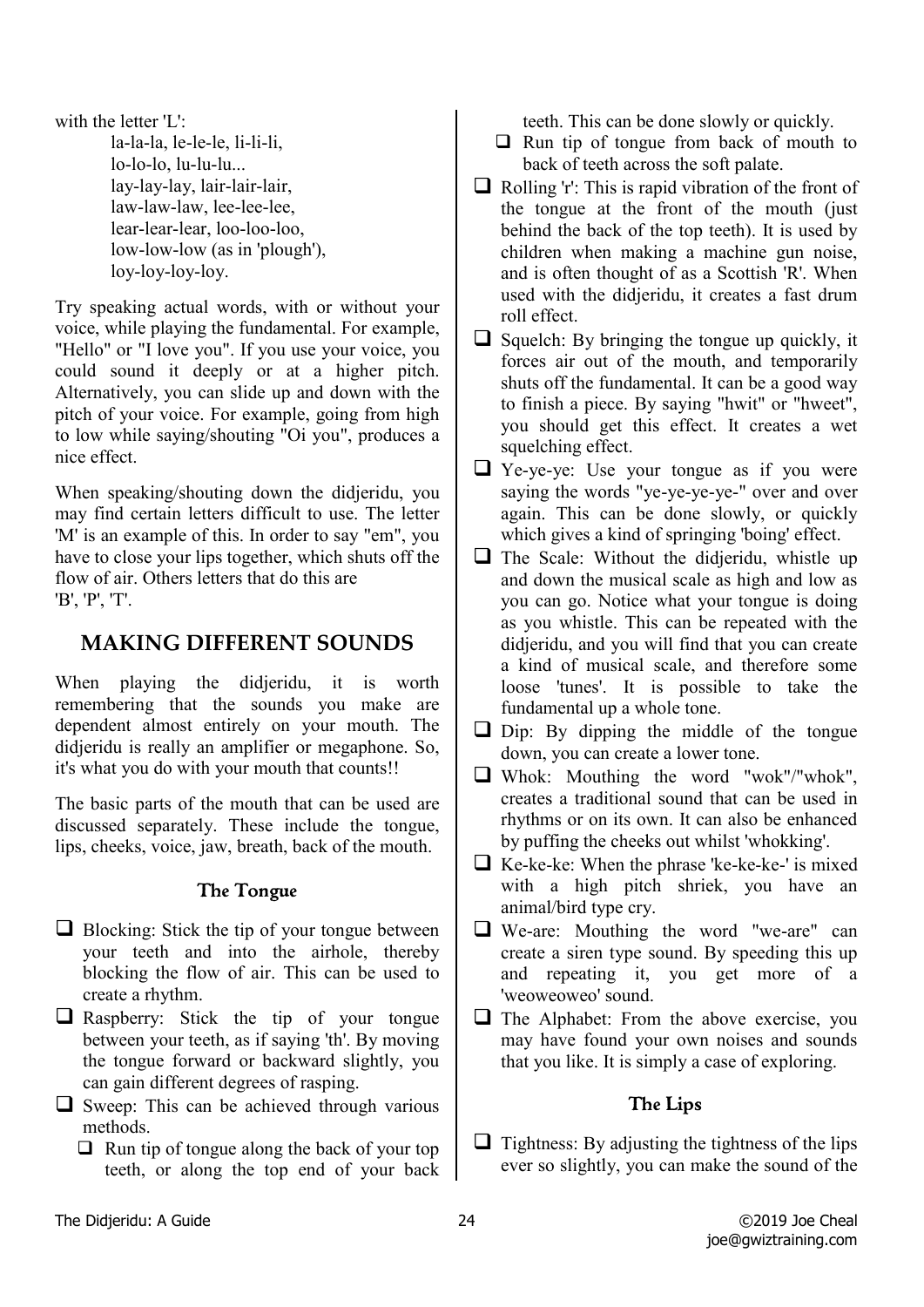didjeridu crisper and clearer. Also, if this subtle tightening/loosening of lips is combined with the tongue (using the scale), the melody/tune can be improved.

□ Tooting: It is possible to get two (and in some didjeridus three) overtones above the overtones above the fundamental drone. The way to achieve this tooting is to make your lips tight and then blow with a harder wind pressure, as if you were blowing a trumpet. The toot can be alternated with the fundamental, being used as a form of rhythm or effect. This is perhaps one of the most difficult of effects to achieve, as Jones reports:

*...an exceptionally skilful technique is employed whereby the upper note is lightly and briefly 'spat' in rapid alteration with the fundamental. This procedure is so neatly carried out that the fundamental appears to continue unbroken during these attacks on the upper* 

*note. This aural illusion is difficult to explain and almost impossible to emulate, and the exact physical manipulation that achieves it has so far defied analysis. It remains the most baffling and elusive aspect of didjeridu technique. (R31, p270)*

Whilst sustaining a toot, it is possible to roll 'R's, and make some of the sounds usually made whilst playing the fundamental. It is also possible to circular breath whilst tooting, though this may take practise.

#### The Cheeks

- $\Box$  Cavity: Adjusting the size of the mouth cavity, can produce different effects. Puffing the cheeks out creates a deeper sound and bringing the cheeks in produces a 'reedy' sound. It is possible to combine the puffing of cheeks with other techniques, giving even wider variation. For example, try moving your cheeks in and out whilst mouthing "look-a-look-a-look-a-".
- ❑ Tapping: An excellent rhythm can be produced by tapping your cheek while you are playing. This can sometimes be hard to combine with breathing, when first learning to circular breathe, but will become easier with practise.

#### The Voice

- $\Box$  Singing Notes: Try singing up and/or down the scale. Certain notes will reverberate with the didjeridu and sound clear. Other notes will vibrate against the sound of the didjeridu and will waver. Humming/singing up/down the scale will demonstrate the sound wave interference by creating beats.
- $\Box$  Screaming/Screeching: The screams are usually higher pitch and can be sustained or yelped.
- $\Box$  Grunting: This is a deep, loud caveman type noise.
- □ Speaking: Rather than simply mouthing words, you can say them (or sing them). Explore different pitches of your voice.
- ❑ Sliding Down: By quickly sliding your voice from high to low, you can get a kind of whale type sound.
- $\Box$  Animal Sounds: It is possible to make a variety of animal noises, including the whale, elephant, dog, cow, sheep, pigeon. The Aborigines also have the kookaburra, dingo, blowfly, crickets, bullfrog, crow, emu, raven, lizard and kangaroo (jumping sounds).
- ❑ Other Sounds: Aborigines also use the didjeridu to imitate cars, lorries, tractors, aeroplanes, helicopters, marching, military drums and boomerangs.

#### The Jaw

❑ Booming: by lowering the jaw bone, you get a deeper sound. This can accompany the puffing out of the cheeks.

#### The Breath

- ❑ Volume: The harder you blow/breath out, the louder the sound will be. Obviously, the reverse is also true... breath gentler, sound softer.
- ❑ Diaphragm 'Vibrato': When breathing out, instead of keeping a constant out-breath, allow yourself to 'step' the breath, so creating a hardsoft-hard-soft- pattern. The spaces between the harder breaths can be lengthened or shortened. If the gap is lengthened, it gives the appearance that you are slowing down your play. This can be a good place to finish a piece.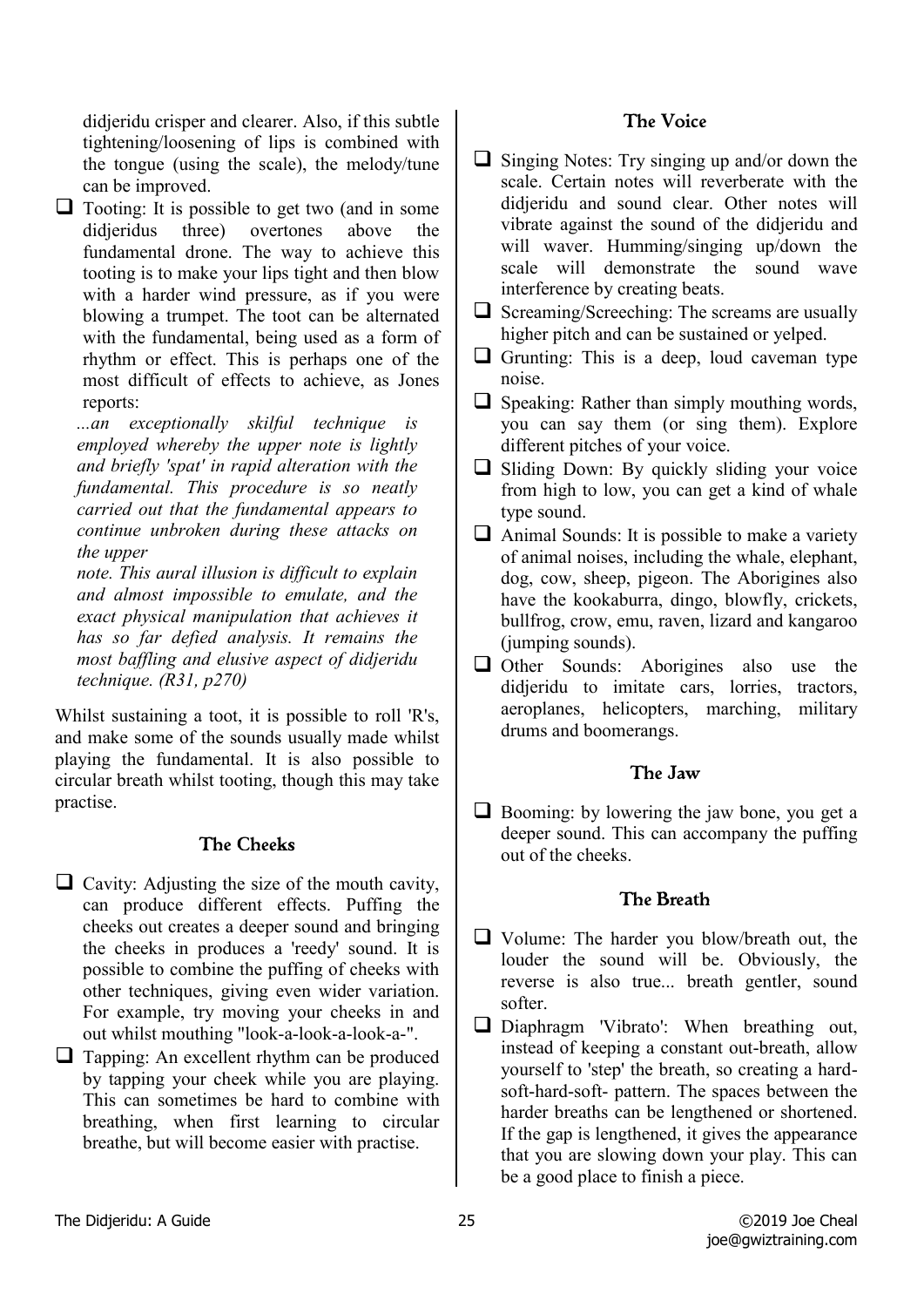#### The Back of the Mouth

❑ Gurgling: This technique could also be termed growling, or pharyngeal croaking. This is the sound you make when you are gargling or clearing your throat. When used whilst playing the didjeridu, it can sound similar to the rapid tongue vibration (rolling 'R's). This gurgling can be accompanied by the voice.

# **COMBINATIONS AND PATTERNS**

It is good to combine different techniques whilst playing, for example, mixing the voice with the 'th' sound or combining the singing/humming scale with the lip/tongue scale. It is a time for exploration. Find out for yourself which combinations sound good for you, and which don't.

It may be that when you play, you play on a random basis of whatever comes into your mind, or whatever comes out of your mouth at any one moment in time. Even then, you may find yourself working with patterns of play.

Patterns usually entail some kind of rhythm, and often involve the constant drone of the intake of air whilst circular breathing.

It could be said that there are sounds, minor patterns, major patterns and the piece. A sound is a single technique, perhaps one of those listed above. A minor pattern is a mix of two or three sounds, which come together and are repeated in the same combination a few times throughout a piece. A major pattern is a collection of minor patterns, which are themselves repeated in the same combination a few times. The piece is the collection of sounds and patterns.

An example of some minor patterns:

- R-r-r rickatee diddleo diddleo (where  $R$ -r-r = Rolling Rs)
- R-r-r-r ruckatoo diddleo 'Toot' 'Toot'
- (High pitch): K-k-k-k-k-k-k-k -Ay -O
- CB HB-HB-HB-HB (CB=circular breath, HB=hard breath)
- Doi diddy doi diddy CB 'High pitch screech'

An example of a major pattern would be any of the above patterns repeated over a few times.

# **ABORIGINE STYLES OF PLAYING THE DIDJERIDU**

The main area of didjeridu playing in Australia is in the Northern Territories, especially in Arnhemland. The Aborigines of this area each have different styles of play. Each individual will have their own subtle variation, and different clans again will have their own variations. However, there is a distinct difference between the styles of West and East Arnhem Aborigines.

The West tend to hold the didjeridu with two hands, with the distal end resting on a foot. Their style of play is generally slower, more 'droney' and lazier.

The East (particularly the North East), however, tend to hold the didjeridu with one hand, which is used in support. They use a much faster and energetic style of play, which carries a definite rhythm. They also use the 'toot' sound as part of their rhythms. The 'toot' is usually absent in the **West**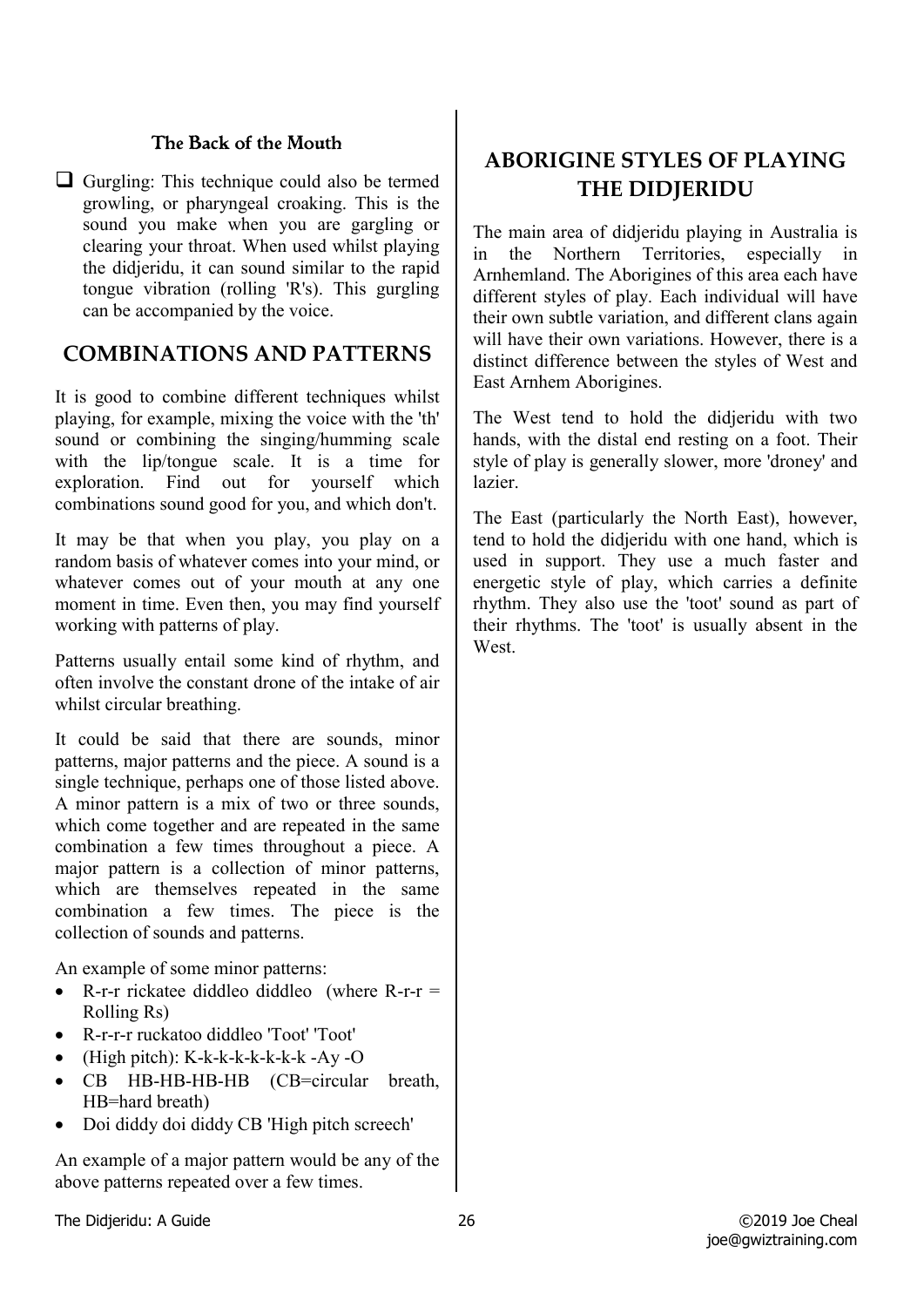

In order to enhance your play, it is worth learning something about what makes a didjeridu 'do'. This chapter looks at the shape and size of the didjeridu, what it can be made of, how it can be made and a guide to maintenance. There is also a section on why the didjeridu makes the noise it does.

# **SHAPES AND SIZES**

The basic shape of the didjeridu is tubular. However, it is often slightly conical, where the proximal end (ie. the end that is blown) has a smaller diameter than the distal end (the other end). The proximal end is usually between 1.25 inches and 1.5 inches in diameter. If the hollow diameter of the mouthpiece is much larger or much smaller, the didjeridu becomes difficult, if not impossible, to play. Having said this, on some of the larger Aborigine didjeridus, the mouthpieces can be up to 2 inches in diameter.

The didjeridu is unlike most other wind instruments because it has no reed (as in clarinets etc.), or finger holes (as in flutes etc.) or fipple (the 'airhole' that gives the recorder, flute, whistle its noise - it is also noticeable on the pipes above a church organ). It also has a very basic mouthpiece, which can either be the bare wood, bamboo etc., or for example, beeswax which is moulded to the proximal end to make play easier. This is unlike any brass wind instrument which has a small backward cone mouthpiece.

The length of the didjeridu can vary greatly. As mentioned earlier, some can be up to perhaps twenty or so feet in length (and these can be called 'Yurlunggurs' as they represent the Rainbow Snake). The average length however is between 3.5 feet and 6 feet. As the didjeridu gets longer or smaller than these average lengths, it can become more difficult to play. Indeed, the Yurlunggurs must be very hard to play, due to the great length and large mouthpiece.

Using a 'Didjeribone' (an adjustable didjeridu created by the author and discussed later in this chapter), it has been found that for one particular instrument (with a mouthpiece and internal diameter of 1.35 inches), the greatest length by which it could still be played easily was 84 inches (7 feet). However, at around 69 inches (5 feet 9 inches) or more, there had to be a looser lipped approach, otherwise, it would not play. Again, beyond 7 feet, the lip movement became even slower.

Going in the opposite direction, it was found that with a didjeridu of about 27 inches (2 feet 3 inches) was about the shortest that could be played - while making any kind of noise resembling the didjeridu. It should be noted that around 36 inches (3 feet) and smaller, there had to be a tighter lipped approach.

It is interesting that beyond a certain length (either shorter or longer), the didjeridu has to be played with a slightly different lip tension in order to maintain a reasonable, fundamental sound.

It is also important to note that the lowest tone that a didjeridu can be heard at is about 70 to 100 Mhz (R28). The sound of the didjeridu tends to get lower as the didjeridu gets longer. The Yurlunggurs which are sometimes up to twenty feet long produce a deep rumbling/clicking sound.

As well as the pitch being affected by the length of the didjeridu, it is also affected by the size of the internal diameter (the bore) and the thickness of the walls. Also, the quality of the actual sound is altered by the material from which the instrument is made. Some materials can absorb some of the sound, making it less 'crisp'.

# **WHAT CAN A DIDJERIDU BE MADE OF?**

A didjeridu is generally thought of as either made of wood or bamboo. However, there are various other types of material that the didjeridu can be made of. Below is a list of different types: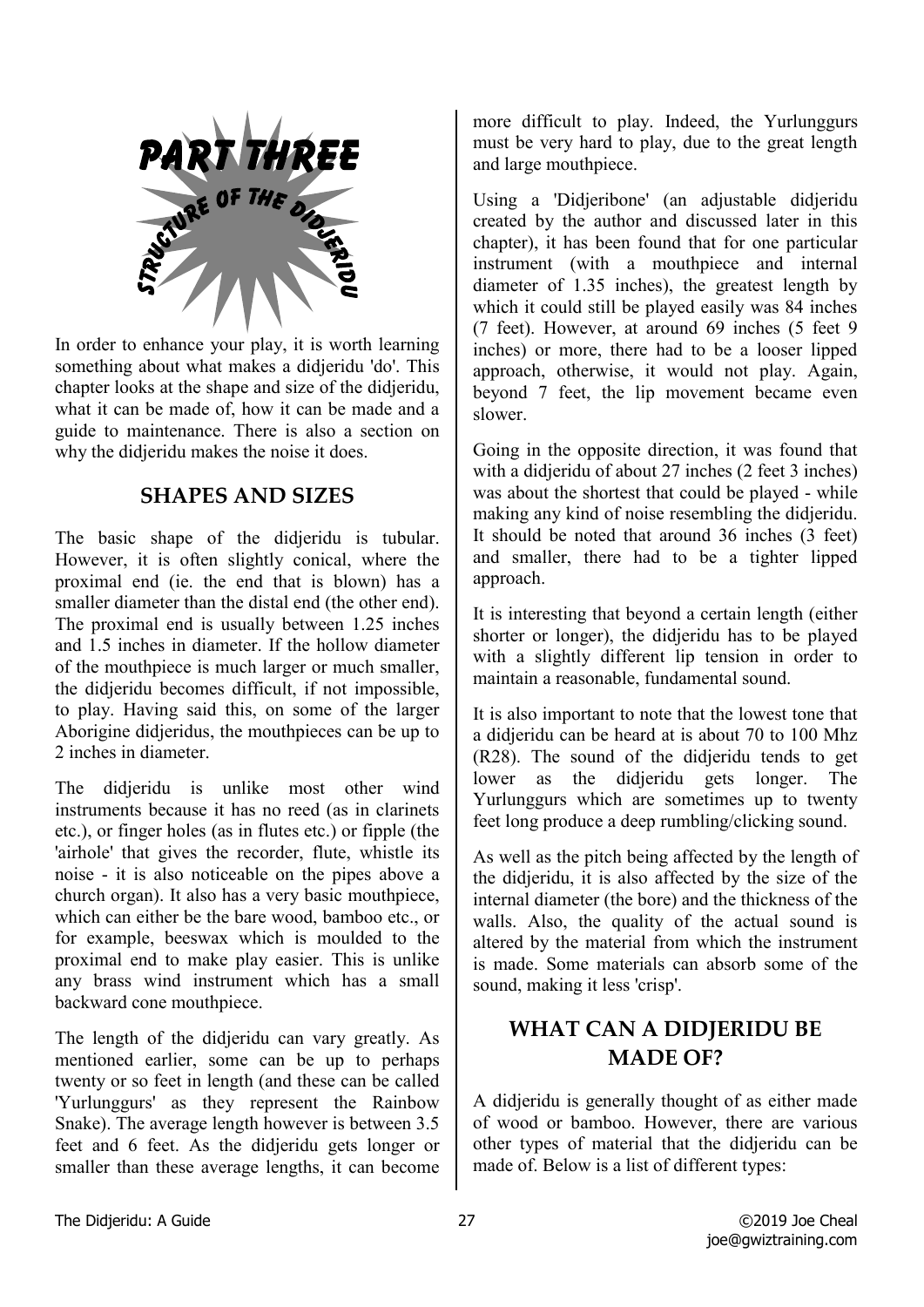- $\Box$  Eucalyptus: According to Jones (R32), this includes the stringybark (Euc. tetrodonta), the iron bark (Erythrophlaem laboucherii), the woolybutt (Euc. miniata) and the red river gum (Euc. camaldulensis). Some of the eucalyptus is known as 'bloodwood' due to its red sap. Most of the traditional Aborigine didjeridus imported to England are made of eucalyptus. It is interesting to note that according to aromatherapist, Christine Westwood (R59), eucalyptus oil is used mainly in treating the respiratory system. It is apparently helpful for such ailments as colds, asthma, congestion and bronchitis. This is perhaps useful in breathing whilst playing the instrument. Eucalyptus oil is also a powerful antiseptic. It is hardly surprising that the didjeridu is sometimes used by the Aborigine 'witch-doctors' (or 'clevermen') for healing purposes.
- $\Box$  **Bamboo**: Used by the Aborigines. It is also used in England and is usually cheaper than the wood. It is also lighter, and produces a 'hollower' sound - this may be due to the thin walls and largely empty interior. Because it is lighter, it is easier to carry about. However, it is prone to splitting and must be transported carefully. Etheridge (in R28) claims that the bamboo didjeridus that he saw in the late nineteenth century were of the species bambusa arnhemica.
- ❑ Palm: According to Moyle (R42) a didjeridu that she knew of was made from palm (Livistonia humilis).
- $\Box$  Hibiscus: According to Reed (R47) the bark of the hibiscus stem is occasionally used as a temporary instrument.
- ❑ Cactus: In America, cacti are used for didjeridus. They are called 'Dreaming Logs' (R5). They are also lightweight and apparently have 'excellent tonal qualities'.
- ❑ Wood: The didjeridu can actually be made out of any wood (as long as the diameter is wide enough). English 'home-made' didjeridus are usually made of softwood as they are easier to work with.
- $\Box$  Clay: According to Aubin and Farrenden (R8), there is a craftswoman in England who makes ornate clay didjeridus. They apparently have a deep reverberating sound but are obviously

extremely fragile.

- ❑ Metal: The metal pipes make a good crisp sound as they are not absorbent. They are, however, heavier (unless one uses thin aluminium) and prone to rust. The Aborigines have recently taken to playing exhaust pipes/tail pipes of trucks, land rovers and other cars.
- $\Box$  Plastic: This can be thin drain/plumbing piping. It has the advantage of being inexpensive and good for practising. The sound is not as 'earthy' as the wooden didjeridus, but it is not a bad substitute.
- ❑ Cardboard: A good method to practise. One should be able to pick these up for free. Some of the cardboard tubes produce a reasonable sound although others sound very limp and ineffective.
- □ Imagination: There are many items around that are hollow and playable. Any tube with a diameter of around 1.25 to 1.5 inches and a length of over 2 feet 6 inches can be used. A vacuum cleaner sometimes has a long metal tube and/or a flexible ribbed plastic tube which can be played. Indeed, an advantage of a flexible tube is that it can be twisted round to face the player, so that one can hear what one is playing!

# **HOW IS A DIDJERIDU MADE?**

This question can be answered in two ways, from the point of view of the Aborigine, or from the point of view of maker of home made didjeridus.

The Aborigines make their didjeridus chiefly out of eucalyptus or bamboo. The techniques for preparation are different. Let us look at the eucalyptus first.

#### Eucalyptus

These didjeridus are made from the hollow branches which are either broken off the tree, or are felled naturally and are therefore simply picked up from the ground.

The branches become hollow through having their core eaten out by termites (white ants of the order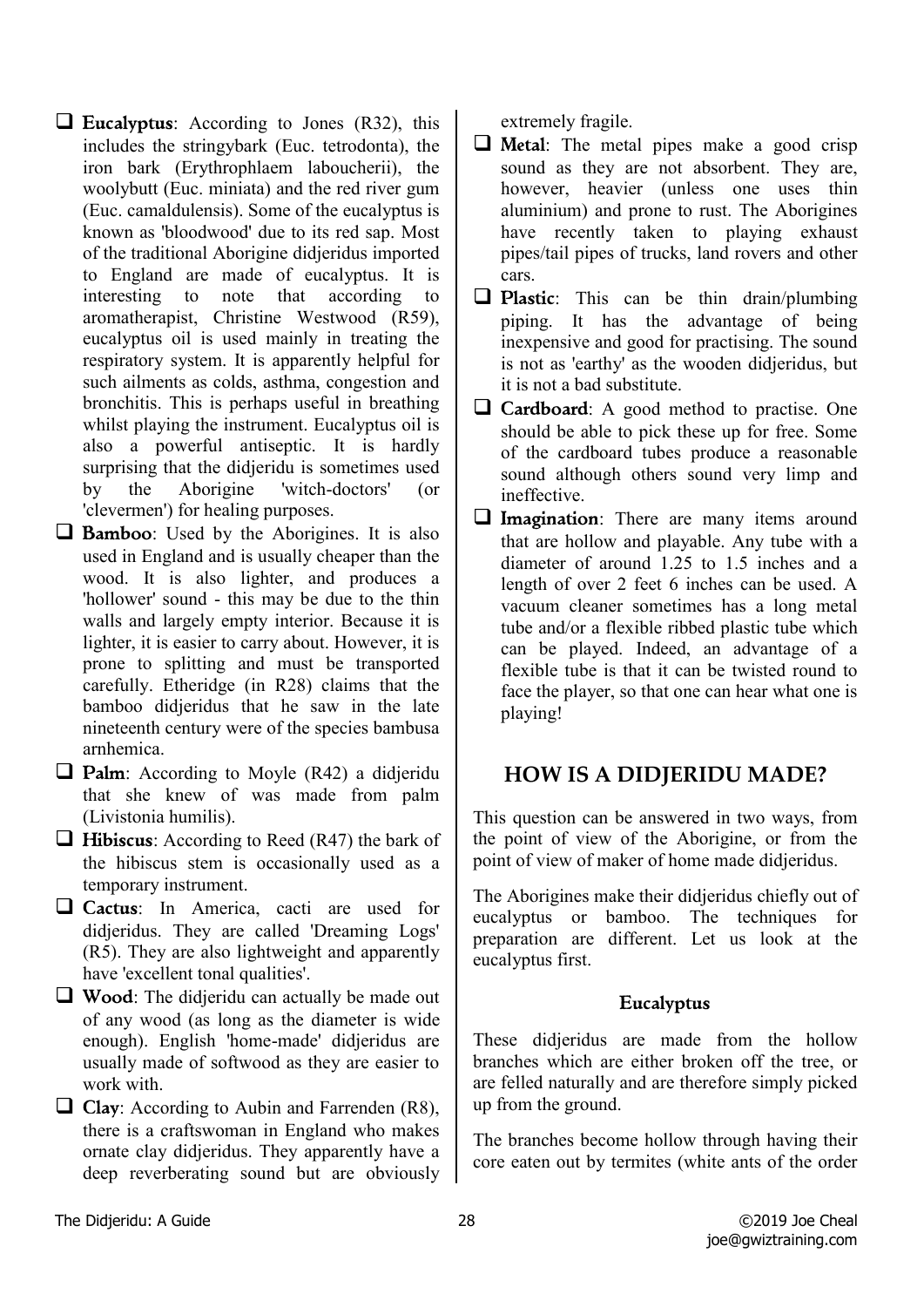Isoptera). These insects remain under the surface of the wood, as they do not like the sunlight. The branches seem to be hollowed out in various ways. One way is where the termite's nest in malformed compact branches and eat the centre first, then move outwards towards the bark. A second way is where the white ants hatch from eggs under the bark of the tree, head in towards the centre of the branch and then eat it out. A third way is where the termites make mounds around the base of a tree, and hollow out the trunk and branches. The branches may then fall off.

It is obviously crucial that the branch must be 'rescued' at the right time. Otherwise there will be a didjeridu with a bore that is too small. The best way to find out if the branch is hollow and ready is to tap it with a stick or a stone. Once an Aborigine has found his hollowed branch, it may take him a couple of hours to turn it into a playable and decorated instrument.

He must first get rid of the termites. This can be done with a pointed stick jiggled about in the tube to dislodge the insects. Another alternative is banging the didjeridu on a rock, so as to knock the termites out, and shake them loose. He may use a 'firestick' (literally a burning stick), to dislodge and burn the termites out. Pouring water down the didjeridu is also a good way of getting rid of the insects, by drowning them and washing them away. Finally, he could blow them out. It is my thought that this is the most probable way that the playing of the didjeridu was 'invented'. I believe that the sound was possibly discovered by an Aborigine who just happened to be trying to get termites out of a hollow log/branch, possibly to use it as an ubar drum. He blew down it to clear it and found that it made a fascinating noise.

Once the termites and loose wood have been cleared, the outer bark is then stripped. This would have originally been done with sharp stones, but today would probably be done with a knife of some sort. Depending on the thickness of the didjeridu, the ends may be thinned down a little, especially the proximal playing end.

The mouthpiece, if necessary, is then created and built onto the proximal playing end. The reason for the mouthpiece is either to make the instrument more comfortable to play, or to make the proximal diameter smaller and therefore easier to play. The mouthpiece can be made of beeswax, clay or eucalyptus gum. The beeswax is left in the sun to go soft, and it is then moulded and built onto the didjeridu. Clay, if used, is also built on. The eucalyptus gum is administered and then left to harden. The didjeridu is then decorated in some way. It may be painted with ochre and clay. The ochre ranges in colour from light yellow, to orange, to red to dark brown. The decoration is often simple rings around the didjeridu, or more complex drawings, perhaps of clan symbols. The method of painting is similar to that done on bark paintings.

#### Bamboo

According to Etheridge (in R42), the bamboo plants (bambusa arhemica) can grow up to eighty feet in height. This means that there must be at least one good didjeridu (of five to six feet) in the hugely tall plant.

The bamboo tube is naturally split up into segments, with a membrane dividing each segment. Obviously, these need to be removed in order to obtain a sound from the tube. The membranes can be removed in various different ways. For example, they can be removed by dropping hot or burning coals down the tube, or by poking a firestick down and burning the dividers. Alternatively, the membranes could be removed by being knocked out by a rod or strong stick.

Obviously, bamboo didjeridus can be 'home-made'. It is possible to buy lengths of bamboo for a reasonable price. One should check, however, that there are no cracks all the way through it and that it is suitable for play.

The bamboo can then be carefully sawn down to size, and the membranes can be removed with a metal rod. Note that if the internal diameter of the tube is larger than one and a half inches, it is worth leaving a bit of membrane at the playing end, to make a smaller playing diameter. Therefore, instead of knocking the complete membrane out, one leaves a 'lip' all the way round. The lip can be filed to the right size.

With regard to other methods of preparing 'homemade' didjeridus, some examples are given below.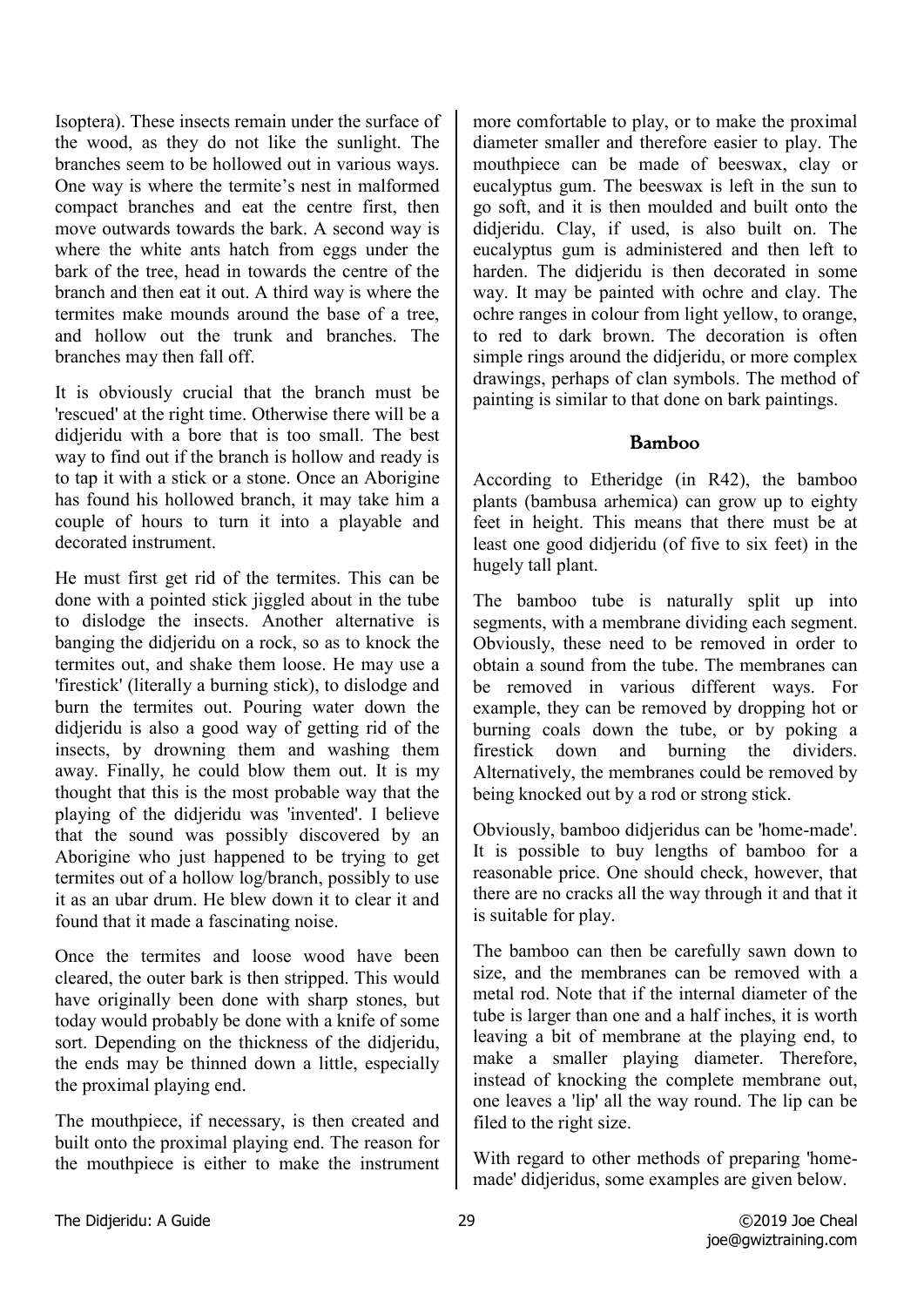#### Wood

Although it is often tempting to take a branch straight off a tree, I would not advise it. There is plenty of freshly fallen wood on the ground. If you cannot find any, contact a local forestry commission and see if you can locate some branches that they have cleared from a site.

It is probably best to get some softer wood, perhaps pine or ash. These are easier to work with. Most wood will sound good though.

Although traditional didjeridus are fairly straight in nature with the odd kink, they can actually be very twisted and curved, and still produce a good sound.

Once you have found a piece of wood of the right dimensions (with an external diameter of around two to three inches), it must then be checked for rot. If the wood has been on the ground for a long period of time, it is most likely useless. However, if it has fallen recently, it may be okay.

Another thing to be aware of is that the wood may be wet. This depends on how long the branch has been on the ground, and also how wet or dry the weather has been. Wet wood is heavier and takes a long time to dry out.

Whilst drying the wood, you need to leave the bark on as this prevents the wood from splitting.

If you are air drying the wood, it is obviously necessary to keep it in a dry place, for example: a garage, shed, airing cupboard, under the stairs or an attic.

There are various ways of drying wood more quickly than air drying. Kiln dried wood is one alternative, but can be expensive unless you know someone with a drying kiln who will give you some space for your wood.

Once the wood is dry, the bark can be stripped and the branch can be tidied up. If there are any twigs or knots, they can be removed, so that the surface is how you want it.

If you want to get a decent piece of wood without the bother of finding it, drying it, and preparing it, you can often get lengths of cylindrical wood from timber mills. The wood you can get from these places is the sort used for things like fence posts.

To change a branch into a didjeridu, the wood needs to be hollowed. In Australia, the termites would have already done this part for you. However, in places where there are no termites, another method will have to be employed. Because the didjeridu is about 5 feet or so in length, it makes using a lathe practically impossible. I believe it would be difficult to bore the wood out at all without some very expensive equipment. Also, if the branch has any twists or kinks in it, boring it would not work.

Perhaps the best way is to split the wood, hollow the two halves out and then stick them back together. Actually, splitting the wood with hammer and chisel is unpredictable and therefore best avoided.

I would suggest sawing the wood in half, straight down the middle. This should be done with a band saw, as it cuts finely enough to not lose much wood in the middle. Using a thin coping saw with the blade turned to ninety degrees is possible but will take a lot of effort and time, and may produce uneven cutting. If you do not know anyone with a band saw, go to your local timber merchant and ask them if they either have one or know someone who does. It is then a case of looking sweet and offering a couple of pounds for someone to run your piece of wood through their band saw (which will most likely take them a few seconds).

Now that you have the two halves of your wood, it is time to hollow them out. First, it is prudent to mark the wood up with a pencil, so you know where the walls of the didjeridu will start and the waste material will finish. Whilst determining the thickness of the walls, bear in mind that the proximal (playing) end should be around 1.25 to 1.5 inches. Also, when marking up, make sure that the two halves, when hollowed out will come back together smoothly, and the insides of the tube wall match.

Two ways of hollowing the wood out are to use a mallet and gouge or a router. Using a mallet and gouge is time consuming and you may have to get a curved gouge from a specialist shop, or get one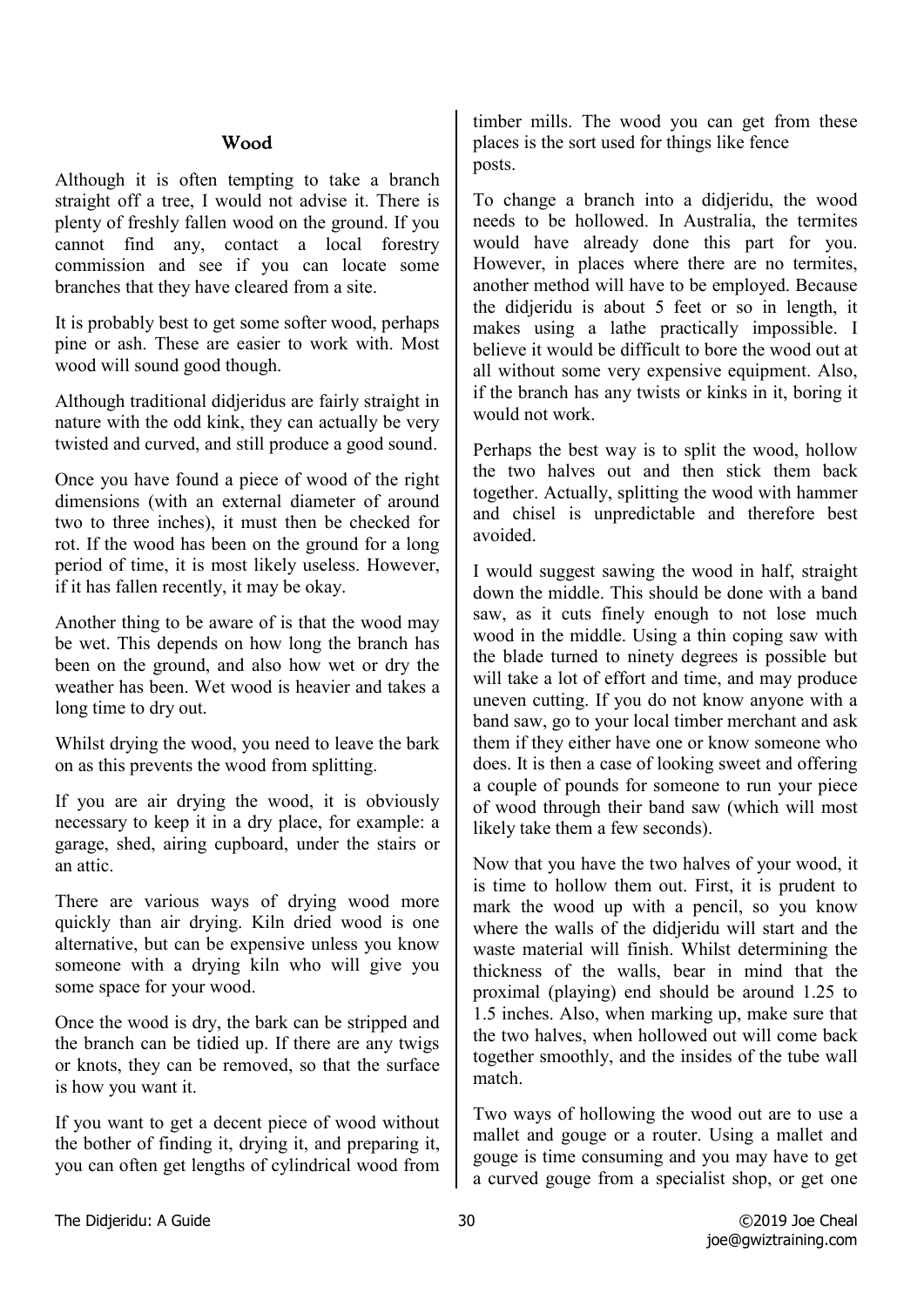ordered. A router should only be used by those who know what they're doing. It is apparently one of the most dangerous machines you can use. In the hands of the experienced, however, hollowing the two halves out should be quick and easy. It is a case once again of finding somebody who knows about such things.

The wood can then be brushed down, to clean the sawdust off it, and the two halves can be glued together. Evostick wood glue will do the trick, or ask at a hardware shop for a strong wood glue. The two halves should be placed together so that they match perfectly, and then clamped in some way. Using cardboard between the clamp and the wood can prevent marks being made.

Once the glue has dried, the didjeridu can be sanded down to give a smooth finish.

It is then up to you as to how you want to decorate your didjeridu. It can be simply varnished or wax polished, to protect it and bring out the natural beauty of the wood. Linseed oil and beeswax boiled up together produce a butter like substance, which can be worked into the wood to give a nice finish. Alternatively, it can be painted or have patterns burnt into it. If you burn patterns into it, you can varnish or wax polish it afterwards. The wood can be burnt by heating a thin piece of metal in a candle flame perhaps, and then pressing the end of the metal onto the wood. This should stain it with a darker brown colour. Using this method, which takes time, can produce a stunning effect once a pattern is created on the wood.

More information on patterns and drawings and also maintenance is given later in this chapter.

#### **Cactus**

I understand that the cacti are hollowed, shaped, cured and then tuned.

#### Cardboard

An easy place to get free cardboard tubes is from a cloth material shop. The 'inner tubes' are strong and thick and are usually thrown away. It is time to smile sweetly and ask politely if they could spare any tubes. Some tubes sound better than others, so try a few out.

Cardboard tubes, along with metal and plastic piping, are not very attractive. They do however, give you ample opportunity to show your creative skills. They can be painted, perhaps with bright colours or decorated in some other way. A chap I heard about in Glastonbury played a plastic pipe, and he had it wrapped in cloth to disguise the bland plastic appearance.

#### The Didjeribone

One marvellous thing about cardboard tubes (or plastic/metal) is that if you can find one that fits snugly into another slightly larger one, you can create a kind of trombone. This I have called the 'Didjeribone'. As well as being able to slide up and down a scale, you can tune in to someone else's didjeridu. This makes it a much more flexible instrument.

The smaller tube must fit fairly tightly into the bigger one, to avoid loss of air. It is possible to put elastic bands on the outside of the inner pipe, so that they are underneath the outer pipe and therefore out of view. Another way is to coat the outer end of the small tube and the inner end of the big tube with beeswax.

If you know how to tune by ear or you have another musical instrument, you can draw rings round the smaller tube (where it meets the bigger tube) to identify the pitches. This makes it easier to quickly find them.

#### How to make Click Sticks

Click sticks are used in pairs, or one click stick is tapped against the side of the didjeridu. When in pairs, there is a smaller rounder stick (the striker), and a larger flatter piece of wood (the struck). Both sticks are made of hardwood and produce a bright clacking sound when struck together.

The smaller stick can be about 10-12 inches in length and 0.25 to 0.5 inches in diameter. It is held at the end when struck against the larger.

The larger stick can also be about 10-12 inches in length, but it is about 1-2 inches wide and 0.25 to 0.5 inches thick. This stick can also be made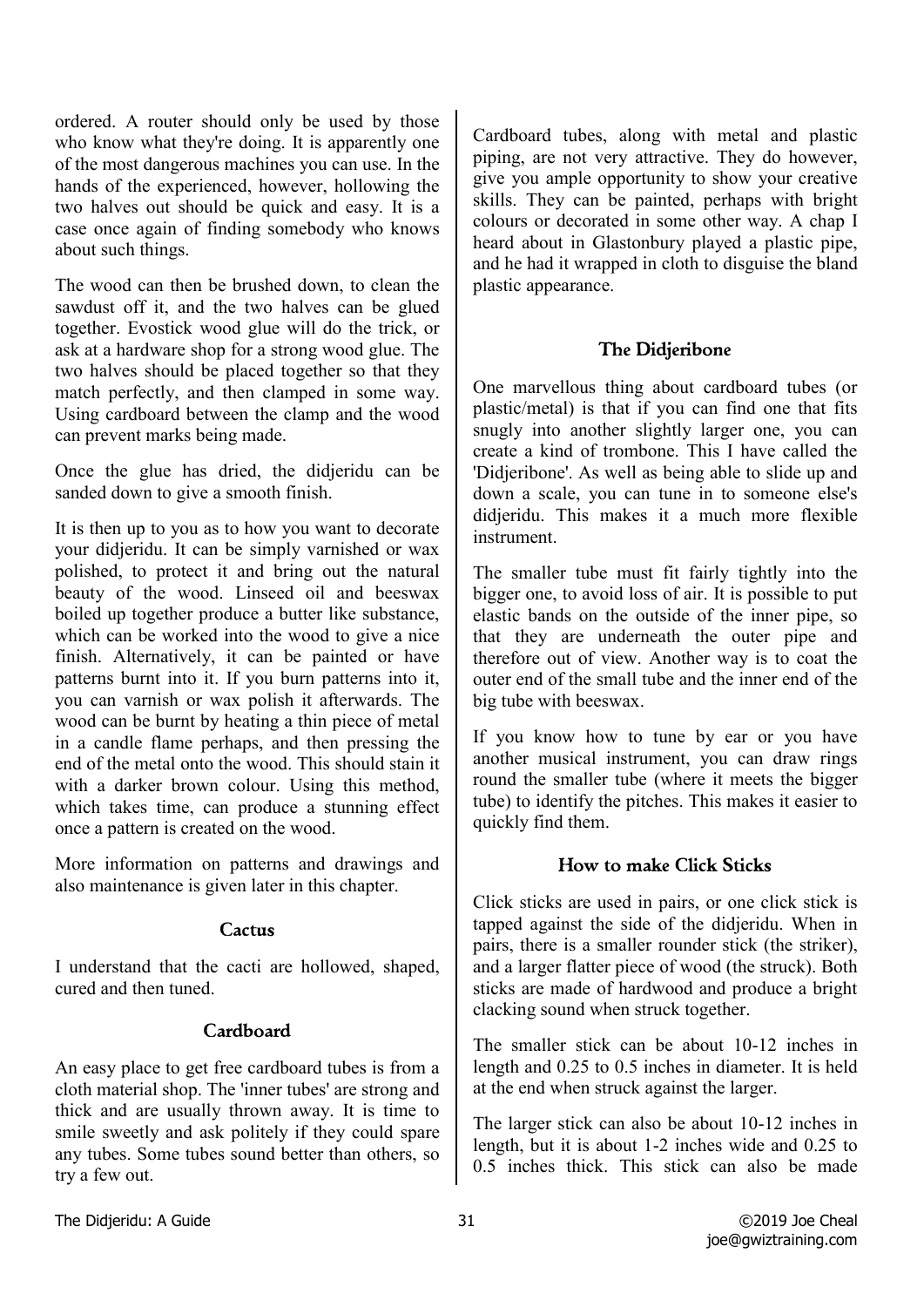serrated on one edge, so that the smaller stick can be rubbed against this, to produce a rasping noise. These dimensions are approximate, and can be adjusted to preference.

#### How to make a Bullroarer

The bullroarer is a piece of wood attached to a length of twine or string, which when spun round produces a strange buzzing sound.

The piece of wood is generally hardwood, and is flat, with curved edges. A hole is made in one end of the piece of wood, and this hole is used to attach the string.

The size can vary again according to preference, perhaps 0.1 to 1 metre in length, 2-10 centimetres wide and 5 to 12 millimetres thick (with the middle being a little thicker than the edges). The smaller the piece of wood, the higher pitch the buzzing sound will be. The pitch can also be altered by the speed that the bullroarer is spun.

# **DECORATING YOUR DIDJERIDU**

The Aborigines tend to decorate their didjeridus, sometimes with simple dots and rings around the circumference, and sometimes with more complex drawings, depicting stories and/or clan symbols. The images used are often similar to those used in the bark paintings. Anyone interested in making their own bark paintings could consult Edwards and Guerin's "Aboriginal Bark Paintings" (R18) and for further information on Aborigine art itself, a good book is Caruana's "Aboriginal Art" (R12).

To paint designs, the Aborigines often use a green twig as a 'brush'. They chew one end to shred it, and this is used to paint lines. The other end is left unshredded, and is used to paint dots. Alternatively, they use brushes made with feathers or human hair mounted on small sticks.

The paint they use tends to be different coloured clays, ranging from yellow to orange to red to brown to black. Traditionally, it is unusual to see any other colours in Aborigine art.

According to Simpson (R53), concentric circles are considered sacred and are used on bullroarers and presumably didjeridus. The concentric circles can signify the camping places of clan heroes/ancestors from the Dreamtime.

The didjeridu can also be decorated with string or twine wrapped tightly round the didjeridu. It is a good idea to varnish the string once in place, to waterproof it. Wet string will soon begin to smell disgusting!

As an alternative to traditional Aboriginal designs, one can just as easily use western decoration. This simply involves using one's imagination. Here are a few ideas:

- Paint it a bright colour.
- Paint the colours of the rainbow down the didjeridu, with the colours blending into one another (Red-Orange-Yellow-Green-Blue-Indigo-Violet).
- A wallpaper/curtain type pattern.
- A sky-blue background with white clouds and a yellow sun.
- A dark blue background with white stars and a moon.
- A black background with stars and planets.
- Your own name in stylish letters down the length of the didjeridu (perhaps with black background and white writing).
- Two Celtic style snakes entwined around the didjeridu, with their heads at the distal end.
- A collage of Twentieth Century objects (eg. cars, planes, televisions).
- A white background with black musical notes down the length.
- The wood background with autumn shade leaves (yellow, red and brown).
- A royal blue background with colourful flowers.
- A white background with different coloured bubbles.
- A blue background with yellow and black bumble-bees.
- A green background with red, blue, yellow, brown, pink and black balls.
- An orange background with black tiger stripes.
- Snake markings (eg. that of the boa constrictor).
- A blue background with different fruits (eg. oranges, apples, bananas).
- A green background with ladybirds.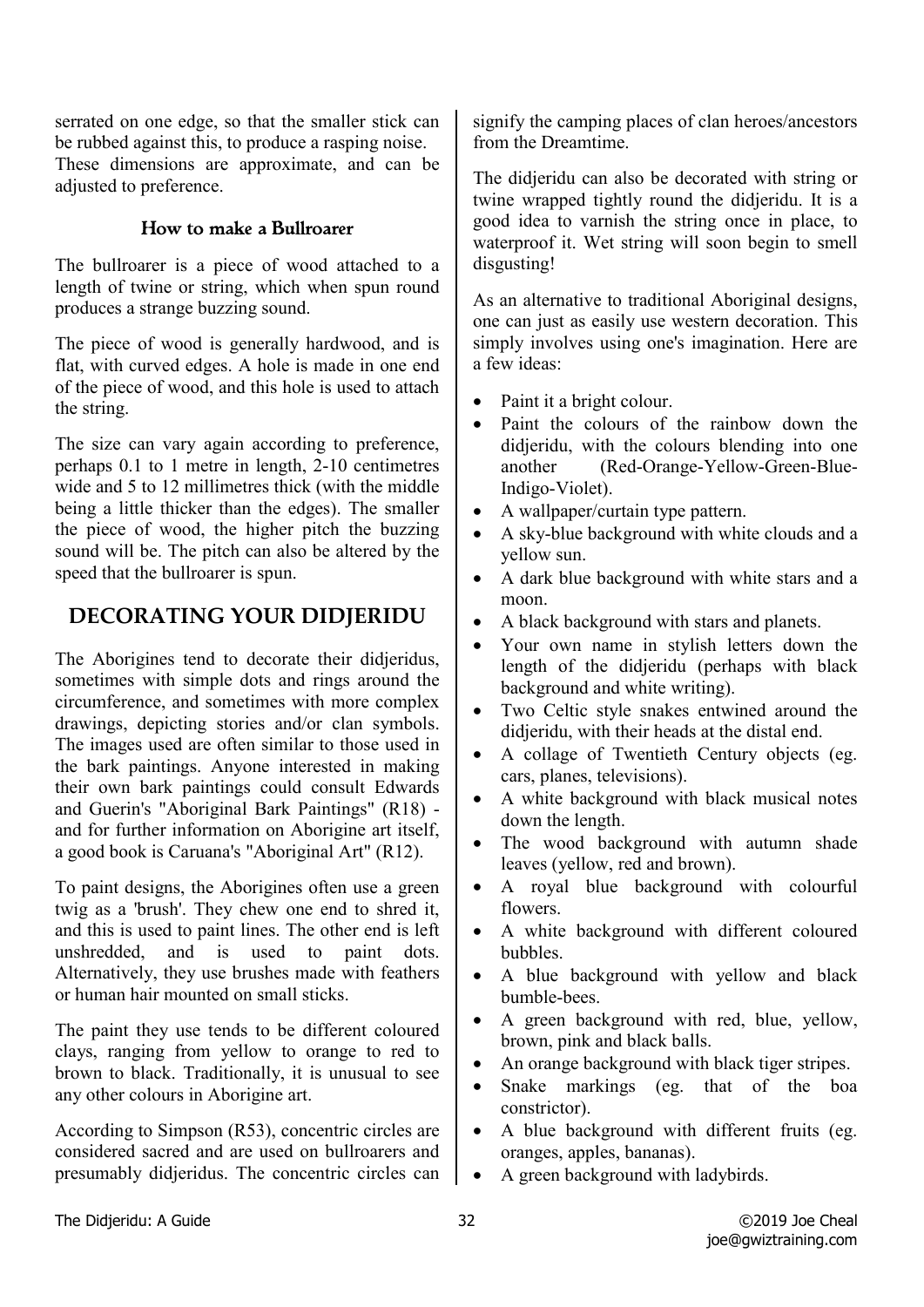• A white background with different coloured directional arrows - the Aborigine directional arrow actually points in the opposite direction to the 'western world' arrow, as it represents the emu's footprint and the direction to follow is wherever the centre 'claw' points.

# **DIDJERIDU MAINTENANCE**

This section is aimed at improving the quality and durability of your didjeridu. It also gives some guidelines as to preventing things from going wrong, and what to do if things do go wrong.

#### Sealing the didjeridu

If you decide not to paint the didjeridu, it is a good idea to protect the wood/bamboo/hogweed with varnish on the outside. If you are using a plastic or metal tube, then sealing is not necessary.

The inside should also be protected. This can be done by putting a rag firmly in one end, pouring in some varnish or linseed oil, putting a second rag firmly in the other end, and then sloshing the liquid around inside the didjeridu.

It is better to do this, and let the oil/varnish dry before putting wax on the playing end.

# Making a mouthpiece

As mentioned earlier, the mouthpiece is really for comfort and ease of play (especially if the mouth hole is too big). The Aborigines use hardened eucalyptus gum, beeswax, or clay. I would suggest that the easiest substance to use is beeswax, though I've been told that a mixture of beeswax and paraffin wax makes the mouthpiece less tacky and sticky. This is especially useful if you have a beard and/or moustache. Candle wax is brittle and is therefore not a very effective long-term substitute.

When you have your wax, it will need melting. A good method of melting it, is to put the wax into a tin (eg. a clean, empty tin of tomatoes or baked beans). Put the tin into a saucepan. Fill the saucepan so that the water comes half way up the tin. Heat the saucepan, so that the water is boiling. After ten minutes or so, the wax will begin to melt. Once the wax is liquid, switch off the heat and remove the tin of wax from the saucepan. Put the tin on newspaper on the kitchen floor, or on a flat surface outside.

You then have a choice of how to administer the wax. Some people prefer to dip their finger in the wax and finger the wax onto the mouth end of the didjeridu. Others tend to turn their didjeridu upside down and carefully dip the instrument in the wax. The width of the tin is generally big enough to accommodate the width of the didjeridu (if not, use a bigger tin!). The instrument only needs to be dipped in about half an inch. It should then be removed and left for a few moments to harden (perhaps twenty to thirty seconds). It can then be dipped again to thicken the wax. The wax, if a little uneven, can be smoothed out with a finger. Alternatively, you can boil up some water in a saucepan, and then drop the wax in so that it melts in lumps. You can then mould the soft lumps onto the didjeridu to make the mouth piece the shape you want it.

It is best to keep this end protected to keep the wax in place. Avoid putting the wax end on the floor because it will pick up dirt, fluff and hair. This is not the sort of thing you want to be putting next to your mouth!

One way of protecting the mouthpiece when you are not using the didjeridu, is to put a small plastic bag over the top and an elastic band to hold the bag in place. There are, I am sure many other alternatives.

#### The environment

The didjeridu is best kept at room temperature, in a dry place. At any extremes of hot or cold, the wood may warp, split, shrink or expand. If the wood is in a humid environment, or left in the rain, or in a damp garage or cellar, the wood again may warp and/or split.

The answer here is to look after your didjeridu, almost as if it were a child. Don't leave it in a car where it will get too hot, too cold or too damp. Put it somewhere where it will not fall over. Respect your didjeridu and it will serve you well!

#### Cracks and splits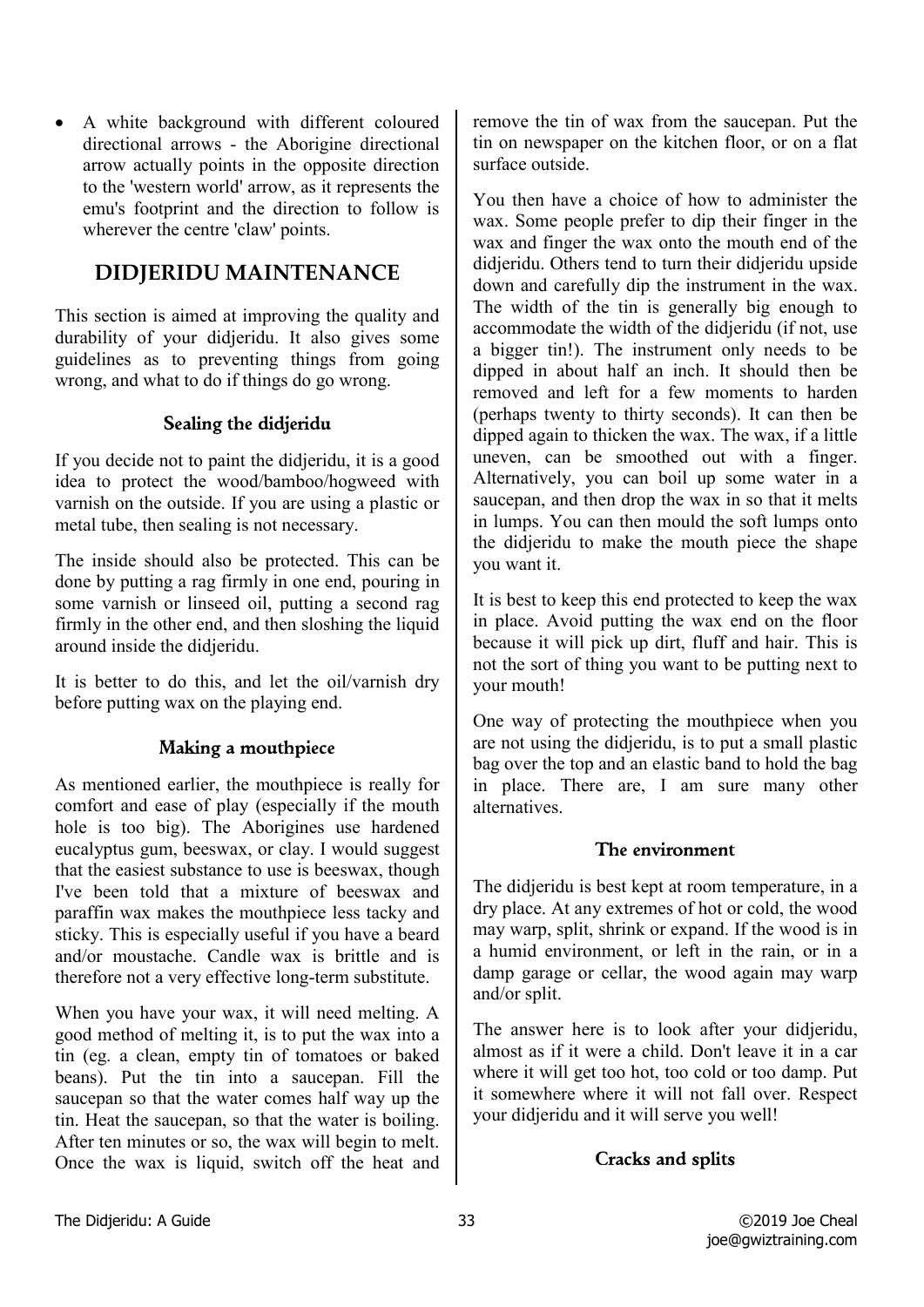If the didjeridu does crack a little, or gets a hole in it, wood glue will generally seal the crack up. It is best to administer the glue to the inside (if possible), especially if it is a crack from one end as opposed to a crack in the middle. Some wood glues, when dry, are stronger and tougher than the wood itself.

Bamboo didjeridus often have a short life span. Some of them are almost spring loaded, waiting to explode. Bamboo didjeridus do indeed explode sometimes with an almighty crack. If this happens, there is often little one can do to save it.

Often, however, the bamboo will begin to split at one end, giving you warning of an impending demise. If this happens, glue the split and bind it up immediately, either with strong garden string/twine or with electrical wiring tape (which can then be covered up with string). The string should be tightly bound, as shown earlier in this section.

# **WHY DOES THE DIDJERIDU MAKE THE NOISE IT MAKES?**

I must thank the physicist, Professor Charles Taylor, for the answer to this question. He writes:

*"The didjeridu is related to instruments like the trumpet or tuba. Instead of having a relatively small mouthpiece which allows the lips to be stretched very tightly as in brass instruments, the large opening at the end of the didjeridu allows the players lips to be very relaxed. But they still act as a reed. In other words, the lips act like a tap, opening and closing regularly, and each time they open, a compression is generated in the air of the pipe. The compression travels down to the other end of the pipe and is reflected back. The key thing is that the opening and closing of the lips must coincide with the time taken (for the compression) to travel up and down the pipe so that a steady oscillation is maintained. It is like pushing a child on a swing... if the timing of the 'push' is right, not much effort is required to keep it going.*

*"The principle is not the same as blowing across a bottle... that relies on edge tones generated by the impact of the jet of air on the edge of the bottle neck." (R57)*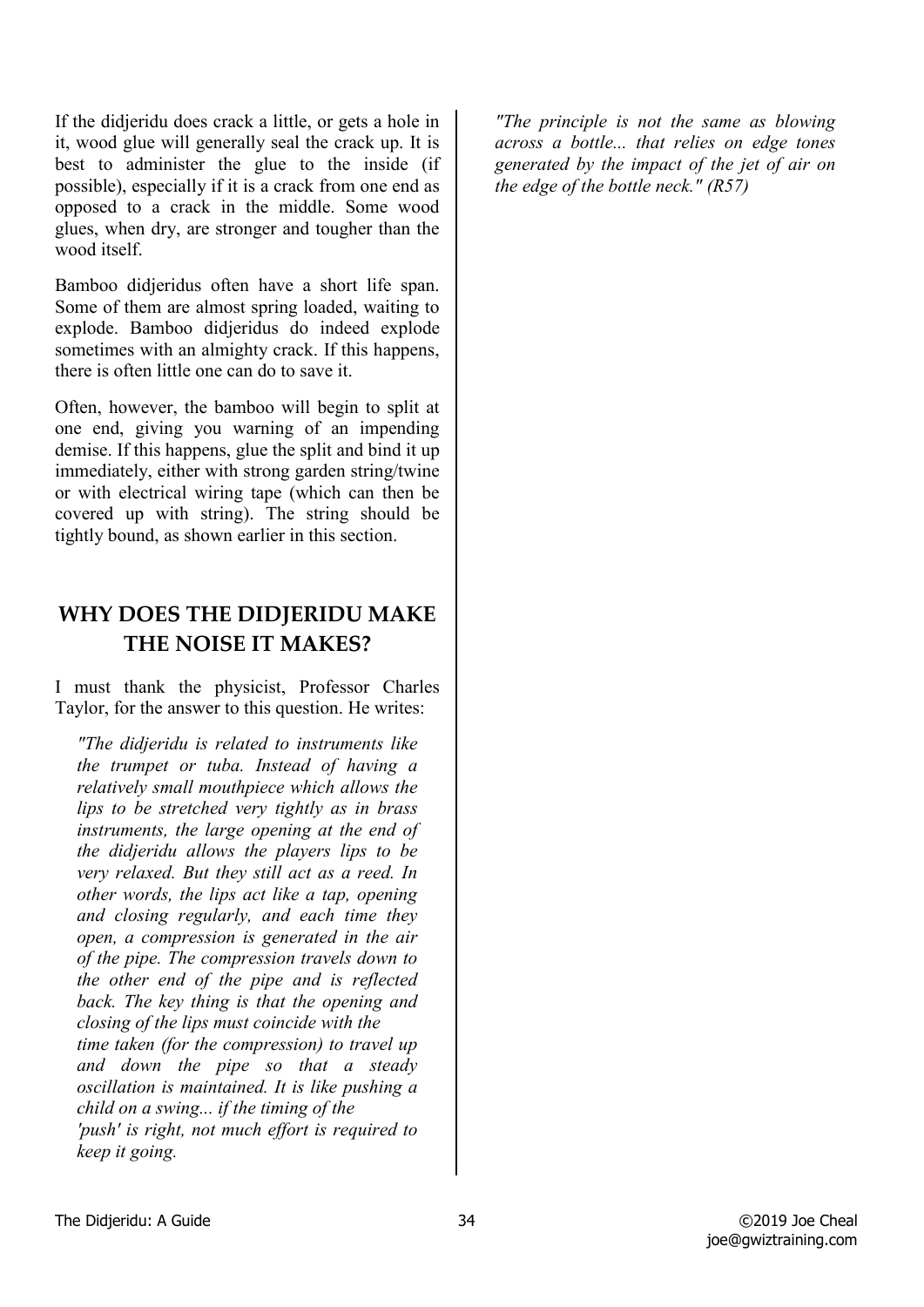

# **MUSIC & BOOKS**

This section is a collection of artists/groups and recordings that involve the didjeridu.

#### Adam Plack & Johnny (White Ant) Soames

Winds of Warning (Australian Music International) This is my favourite album. The music is earthy with excellent rhythms. The didjeridu playing is very good.

#### Outback

Baka (Hannibal Records)

This is good rhythm music, with an unusual didjeridu style. The player, Graham Wiggins (now with Dr. Didj - I think), uses a digital sampler as he plays, so a lot of the patterns heard are recorded as he plays, and then he continues over the top of those repeating samples.

# **Phil Thornton & Steven Cragg**<br>Initiation (New World Cassette

(New World Cassettes) Mood music with the didjeridu as backing. Very atmospheric and brilliant for mediation/creative visualization. Steven Cragg is the didjeridu player.

#### Group/Artist & Recording

Kate Bush - The Dreaming Bushfire - Any Dr Didj - Any Alan Dargin - Any Jem Friar - Lone Wolf Dreaming Jamiroquai - Didgin' Out Kangaroo Moon - Any Levellers - This Garden/The Boatman Lights in a Fat City - Somewhere Ocean & Rose - Wiracocha Mark Robson - Take Time To Dream Spirit People - Any Terry Saleh - Medicine Man Thomas & Shaw - Garden Of Peace Tribal Drift - Any Tjapukai Dancers - Proud To Be Aborigine Yothu Yindi - Any

# **BOOKS AND ARTICLES: AUTHOR'S CHOICE**

#### The World of the First Australians By R.M. & C.H. Berndt

#### The Australian Aborigines By A.P. Elkin

Elkin and the Berndts are essential reading if you are interested in the Aborigines. Their complete works are possibly the most exhaustive anthropological studies made into the original Australians. I have learnt much from these authors in my quest for knowledge about the didjeridu and the Aborigines. ("Aboriginal Men of High Degree" is a superb, in depth study of the clevermen.)

#### The Songlines By Bruce Chatwin

This book is written as a journal and the first part of the book is an interesting glimpse into life in Australia and the outback. Although the didjeridu is not talked about, there is a good deal of information on the Dreamtime and modern Aborigine life styles. According to Allen (R7), Chatwin's book is considered to be a kind of bible amongst the 'whitefellas' in the outback.

### The Yiraki By T.A. Jones The Australian Didjeridu By A.M. Moyle

The articles of Jones and Moyle give excellent information about the didjeridu and are anthropological, geographical and historical in nature. Anyone wanting to research further the didjeridu and/or Aborigine music should read the articles by these authors.

#### Voices of the First Day By R. Lawlor

A book that is becoming a classic. The best up to date book that I have encountered about the Aborigines and their culture. There is a brief mention of the didjeridu, but some of this information appears to contradict other sources.

#### Didgeridoo By Dirk Schellberg

A fascinating book about the author's travels around Australia. A good introduction into the didjeidu and the Aborigines.

# **RECOMMENDED PLAYERS AND LINKS**

Sandy Lawson http://www.didjeridu.co.uk/

Per Hultquist http://www.logrhythmmusic.com/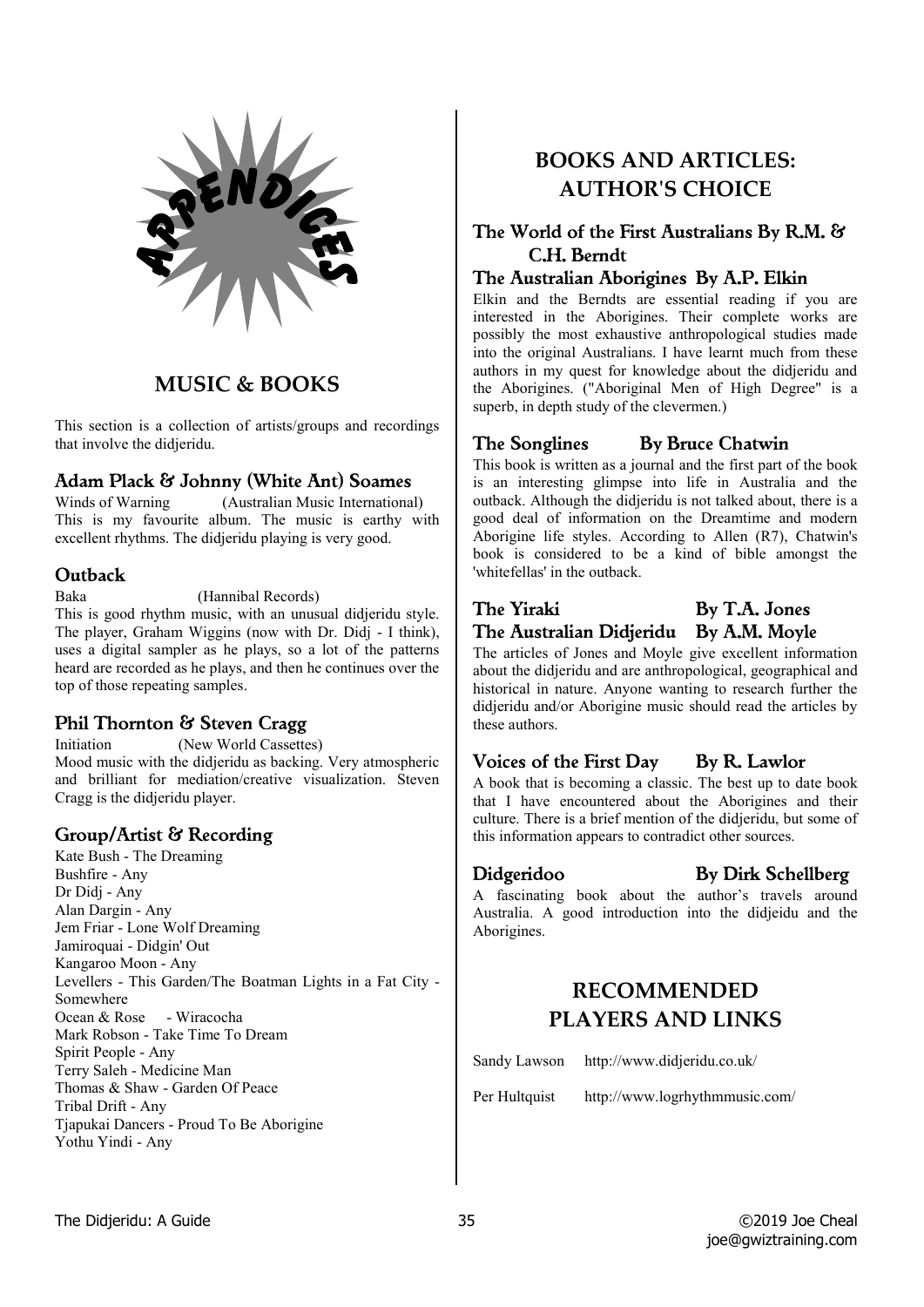# **DREAMWORLD / DREAMTIME**

The universe and all the matter in it is built up of atoms. Further still, the atoms can be broken down into sub atomic particles (e.g. quarks, electrons, photons etc.). These particles are basically a form of energy and so it could be said that the universe itself is actually energy.

Through our five senses (visual, kinaesthetic, auditory, olfactory and gustatory) we experience this energy in a certain way. Indeed, every person will experience this energy from their own unique perspective (eg. variations in perception of colours, sounds, smells, tastes etc.). We can, though, generalise that we have a common experience of the world around us.

Some people, however, seem to have a 'sixth sense' as they are able to experience the universal energy in a grander way. Two possible ways of experiencing the energy in this grand fashion are highlighted by Lawlor (R34): synaesthetic (mingling of the senses) and hyperaesthesia (intensified sense awareness). These ways are used by the Aborigines (especially the clevermen) to 'see' the Dreamtime energy, that which underlies the universe that we know.

A form of energy that the Aborigines are particularly sensitive to are magnetic fields. In much the same way that birds and some other animals know where they are when they migrate, the Aborigines too seem to be in tune with magnetic energy. Apparently, it has been said that there is no such thing as a lost Aborigine. It is possible that the magnetic fields that they perceive are connected with their notion of the 'songlines', and also to the Dreamtime. According to Lawlor (R34), the Aborigines say that magnetism is the voice of Earth's dreaming.

These magnetic energy fields can be seen in some of the Aborigine paintings, and are used to illustrate the underlying reality, the Dreamtime.

As discussed earlier, the Dreamtime is a plane of existence outside the time and space of our world. It is the stuff of mind and ideas, intangible but just as real as our own universe. Indeed, it could be said that the Dreamtime is the underlying reality from which our world is created. All ideas exist there before they become manifest in our physical world. The Aborigines believe that if we fail to focus the Dreamtime into our world (by singing it into existence), our world will cease to be.

The movement of life from the subjective (dream state) to the objective (physical reality) is the only explanation for a string of events. The Aborigines have no concept of past, present and future, and this is reflected in the fact that they have no word in their language for "time". They live perhaps in the world of the eternal 'now'.

As all things move from the inner mind world to the outer physical world, a person must dream (while asleep) his journeys/actions and the country he lives in, before all these things can manifest into the physical world. It is thought that when we dream, we are closer to the Dreamtime than when we are awake. Indeed, dreams are considered to be one of the gateways into the Dreamtime. If this is the case, when we dream, perhaps we are closer to the true nature of ourselves, the essence of our being.

Apparently, some Aborigines will create a song from what they have dreamt when they wake in the morning. They believe that this tells the animals around that they are close to their true nature and the animals will help them in their hunting and survival. Some tribes also see dreams as a form of practise. Indeed, the night before going out on a hunt, they watch their dogs while they sleep to see which of them are dreaming of chasing and running. The next day, they will only take the dogs who appeared to be dreaming of hunting, as they believe the dogs will be better prepared having practised in the night (R35).

According to Simpson (R53), some tribes regard dreams as actual material occurrences, so dreams are very much a part of their lives.

The Aborigines often use their dream symbols for guidance in life. They also practise the art of dream control, which they use to bring symbolic messages into the waking world. Apparently, the dream control (also known as 'lucid dreaming') is learnt early on in life as part of the initiation process for each Aborigine (R34).

# **BRIEF GLOSSARY OF ABORIGINAL WORDS**

As mentioned earlier in this book, different tribes have different vocabularies. This means that words here will apply to some tribes, but not to others.

Aboriginal Word Meaning

| Alchera :                       | Dream, beginning time                 |
|---------------------------------|---------------------------------------|
| Alcheringa:                     | Dream, beginning time                 |
| Bala :                          | Totem/spirit animal                   |
| Bobo :                          | Goodbye                               |
| Churinga:                       | Sacred eliptical stone                |
| Cumwin (Cumwun) :<br>Friend     |                                       |
| Dingurba:                       | Dreamtime                             |
| Dupun:                          | Hollow log coffin/mortuary pole       |
| Gulagula :                      | Someone in search of sexual adventure |
| Jarawajewa:                     | Totem                                 |
| Jerepunga:                      | Totem                                 |
| Jukurrpa:                       | Dreaming                              |
| Kumalida :                      | Magic                                 |
| Lorrkon :                       | Hollow log coffin                     |
| Tjurunga:                       | Sacred/sacred thing (like CHURINGA)   |
| Yoi :                           | Play about corroboree                 |
| Yolngu: Aborigine of Arnhemland |                                       |